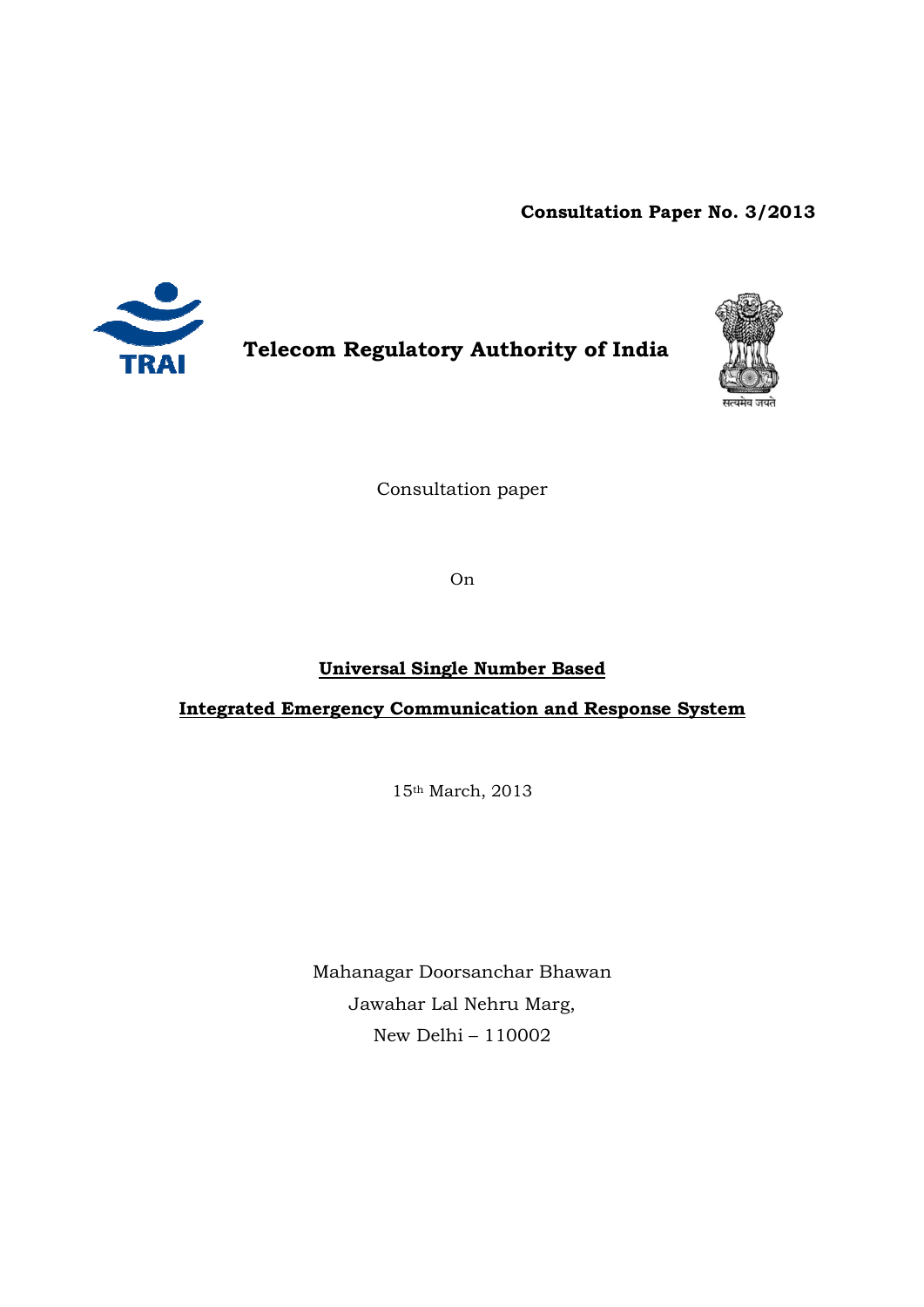**posted on TRAI's website www.trai.gov.in. Stakeholders are requested to furnish their written comments by 5th April, 2013 and counter-comments by 12th April, 2013 to the Advisor (Networks, Spectrum and Licensing), TRAI. The comments may also be sent by e-mail to advmn@trai.gov.in. Comments would be** 

**For any clarification/ information, Shri Sanjeev Banzal, Advisor (Networks, Spectrum and Licensing), TRAI, may be contacted at Telephone No. +91-11- 23210481 Fax No. +91-11-23212014 or email at advmn@trai.gov.in.**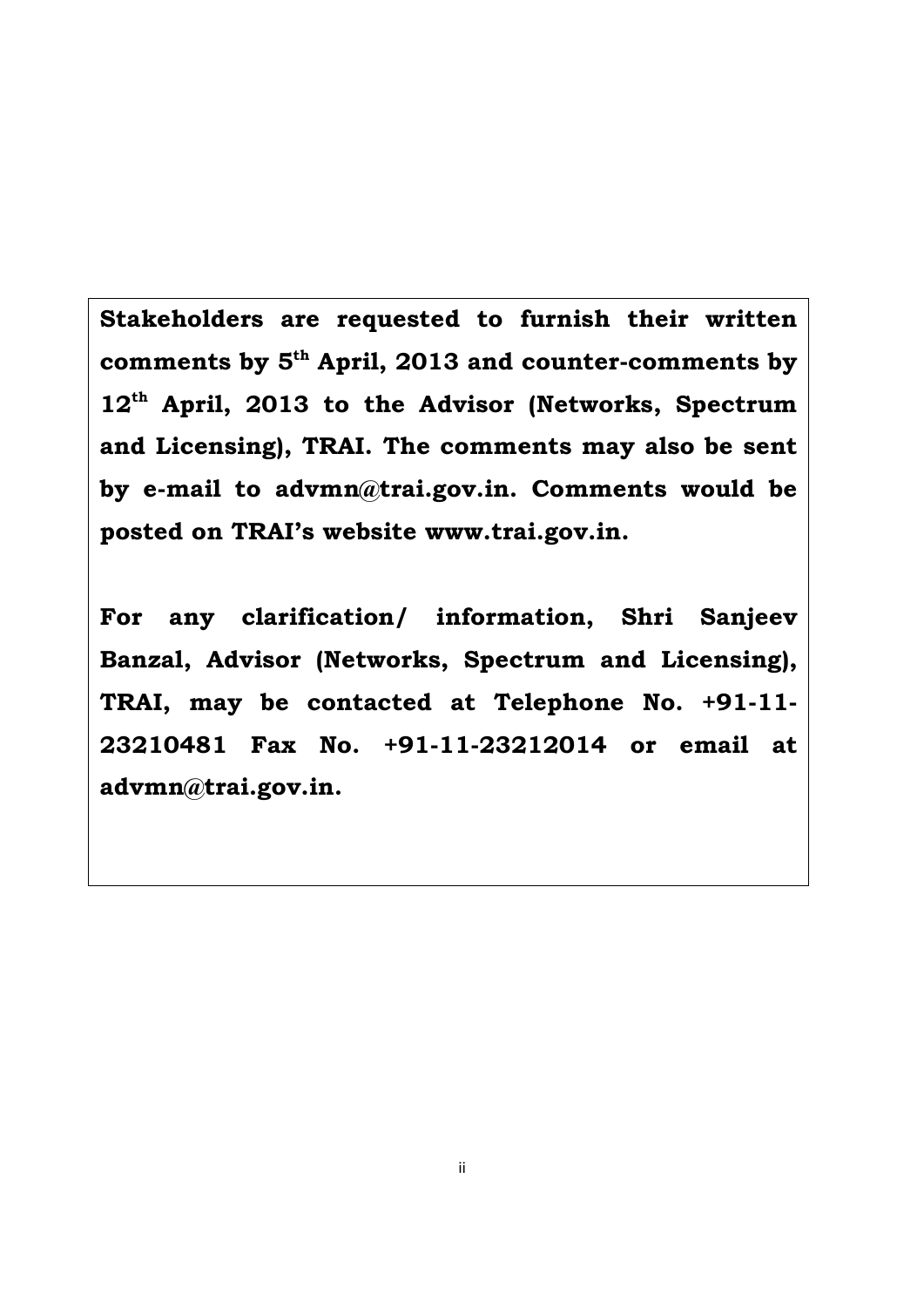# **CONTENTS**

| S No         | <b>Chapter Title</b>                                                                                                                  | Page No |
|--------------|---------------------------------------------------------------------------------------------------------------------------------------|---------|
| L            | <b>EMERGENCY COMMUNICATION &amp;</b><br>RESPONSE SYSTEM IN INDIA - CURRENT<br><b>STATUS &amp; WAY FORWARD</b>                         | 1.      |
| $\mathbf{H}$ | <b>INTERNATIONAL PRACTICE</b>                                                                                                         | 11      |
| III          | <b>IMPLEMENTATION OF INTEGRATED</b><br><b>EMERGENCY COMMUNICATION &amp;</b><br>RESPONSE SYSTEM IN INDIA AND<br><b>ISSUES INVOLVED</b> | 26      |
| IV           | <b>SUMMARY OF ISSUES FOR</b><br><b>CONSULTATION</b>                                                                                   | 45      |
|              | <b>LIST OF ABBREVIATIONS USED</b>                                                                                                     | 48      |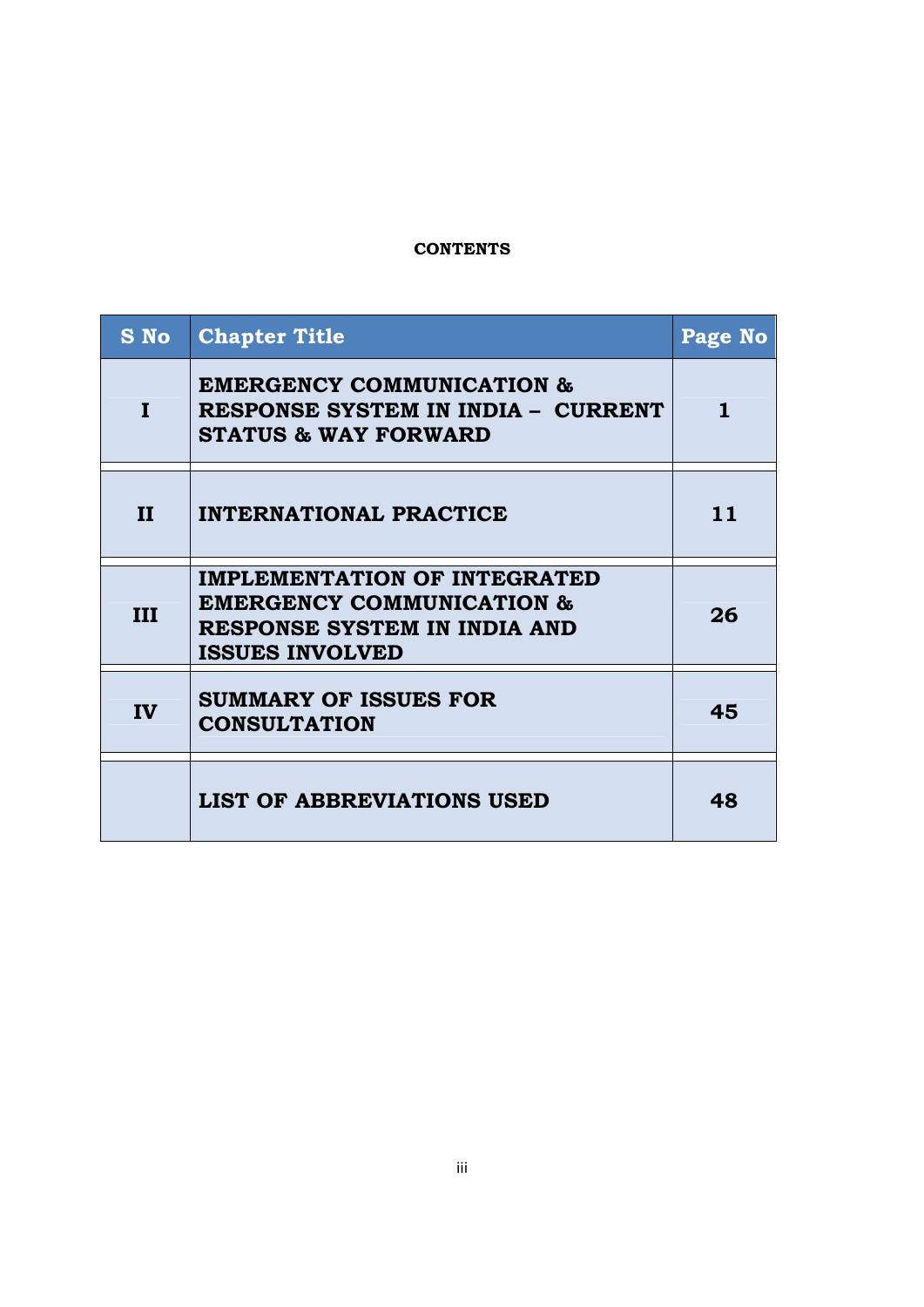#### **CHAPTER -I**

# **EMERGENCY COMMUNICATION & RESPONSE SYSTEM IN INDIA – CURRENT STATUS & WAY FORWARD**

- 1.1 Emergency is any sudden unforeseen crisis (usually involving danger to life or property) that requires immediate response and help by the concerned agencies like police, fire brigade, ambulance etc. In order to provide quick and timely intervention by these agencies, there should be a communication network in place which facilitates the people in distress to access these agencies from anywhere, at anytime and get a proper and immediate response. An Emergency Response System (ERS) should be always active and ready for immediate action. The system should be robust, easily accessible from anywhere and well staffed, so that the person affected can call and get immediate help.
- 1.2 Presently in our country, different emergency communication & response systems are in place for police, ambulance, fire brigade, civil defense, disaster management etc. These systems are accessed through different numbers such as 100(Police), 101(Fire), 102(Ambulance) & 108 (Emergency Disaster Management). A number of states have also notified various helpline numbers for assistance to special category of citizens like "Woman in distress-181(Delhi)", "Missing children and women-1094(Delhi)", "Crime against women -1096(Delhi)", "Anti-extortion - 1097(Delhi)", "Police Headquarter helpline-1090(Uttar Pradesh)" etc. In addition, a number of private hospitals have also set up their separate help lines for medical emergency. Following table gives some of the emergency numbers notified by these organizations.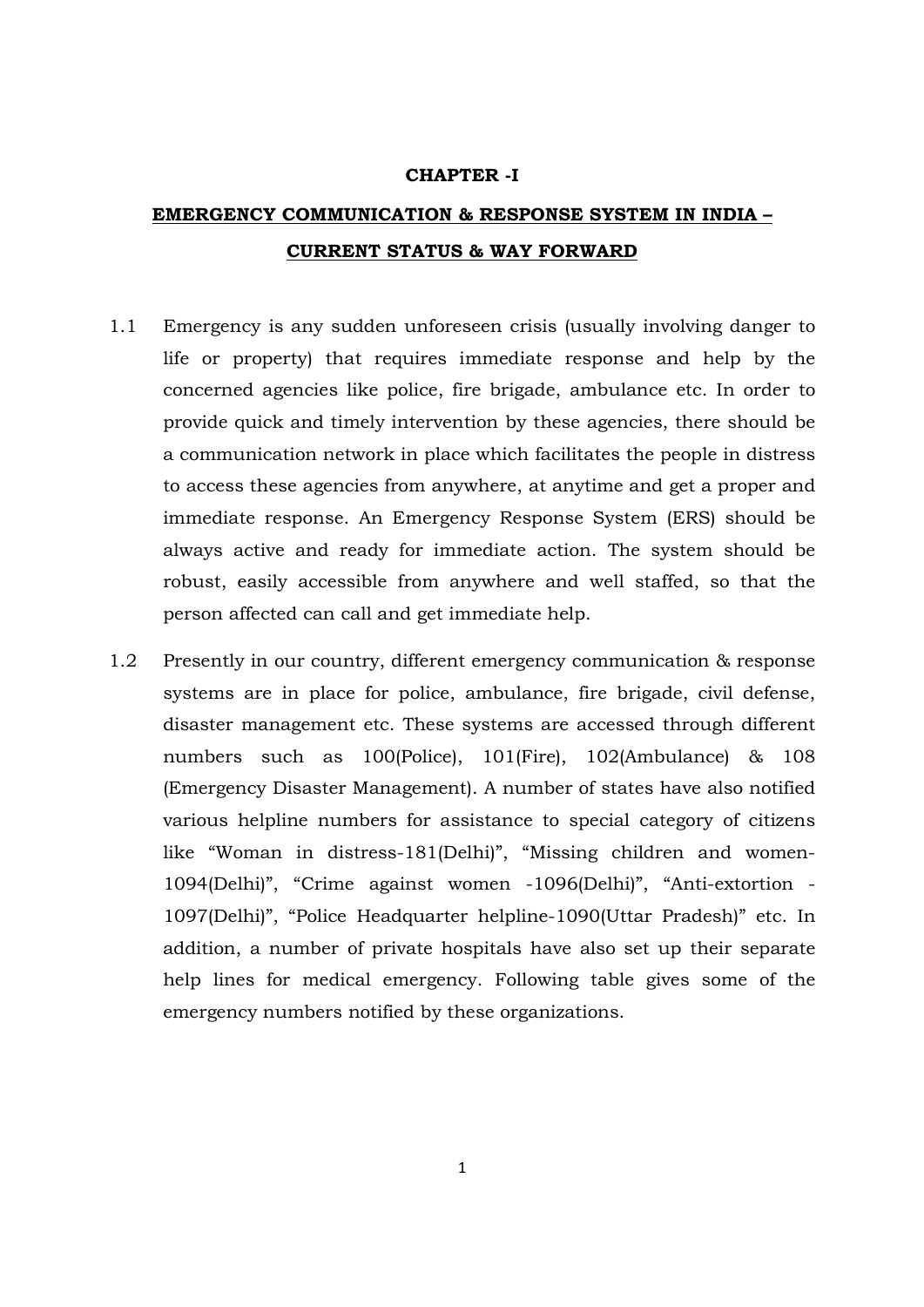| short<br>code | Purpose                                                                        | short<br>code | <b>Purpose</b>                                                              |
|---------------|--------------------------------------------------------------------------------|---------------|-----------------------------------------------------------------------------|
| 1099          | Central accident<br>and<br>services 1056<br>Trauma<br>Ambulance service        |               | Emergency medical services<br>in local area                                 |
|               | 1050xx Heart Related.                                                          |               | 1057XX Ambulance services                                                   |
| 1054          | Poison Control Service                                                         |               | 1059XX specialized hospitals                                                |
| 106X          | state of art hospitals and<br>$medical$ institutions e.g. 107X<br>1060 - AIIMS |               | Emergency Information<br>services - e.g. $1071$ is for<br>Air Accident info |

1.3 Table above indicates that Number 1099 is for Central accident and Trauma Ambulance service; 1057XX is for Ambulance services of various hospitals e.g. 105724 is for Escorts Heart Hospital; 106X is for state of art hospitals e.g. 1060 is for AIIMS and 1061 is for PGI Chandigarh. Obviously 1061 does not work in Delhi. Similarly, a number of states have started 1091 help lines for women. Existence of so many different numbers for each emergency response system creates confusion apart from remembering so many numbers particularly at the time of emergency. In addition, sometimes help is required from more than one agency. Therefore, there is a requirement for an easy to remember, single emergency number through which one can reach to the desired help agency.

## **Issues with present system in India**

1.4 Presently, the calls made to emergency numbers such as 100, 101, 102 etc. are terminated at certain defined centers which are manned by the concerned departments/ organizations like police, local municipal bodies, health, fire brigade etc. In the existing system, the location information is provided by the caller and the emergency helping unit rely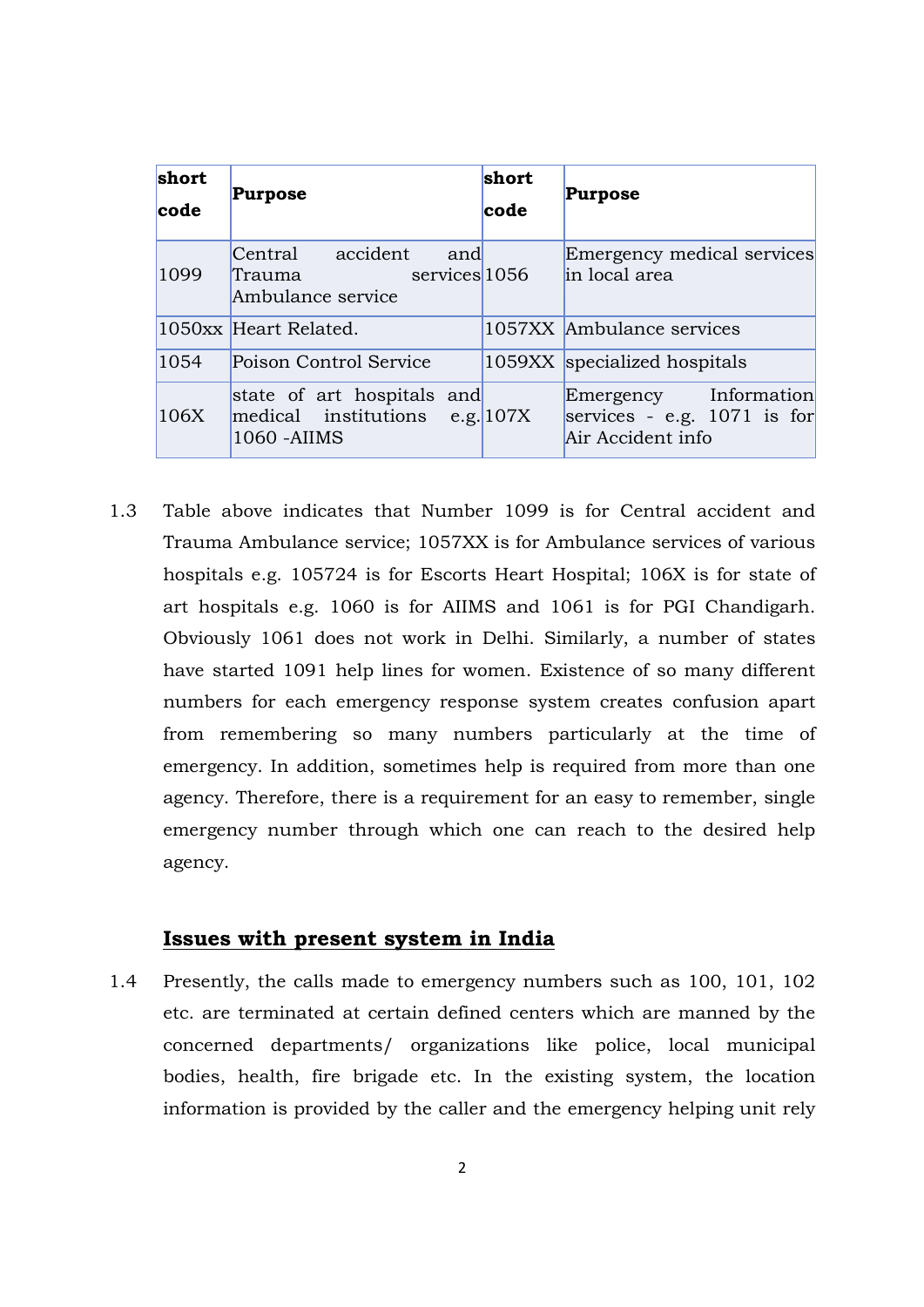on this information. In this scenario, if the caller is either not able to convey his location or the location conveyed by him is vague or erroneous, there is a possibility that his request for help is handed over to a responding unit that may not be in the immediate vicinity of the caller resulting in loss of crucial time in the response.

- 1.5 The second problem in the current ERS system is that of jurisdictional issues that again arises out of the lack of location information of the caller. Many a times calls made to emergency numbers land on Police control rooms/Ambulance services that may not have jurisdiction at the location of the caller. Since the location information is not getting communicated in present system and there is no common interface to handle the calls, the caller is asked to contact some other number. This is very common in cases where the caller is using mobile handsets and calling from a place that is at the boundary of a District or State. e.g. if someone is travelling from Delhi to Jhansi, the state jurisdictions changes frequently as he has to pass through Delhi-Haryana-UP-Rajasthan-MP-UP. In such a scenario, if a distress call is made at the border of say UP and MP, when the caller is entering MP, it is likely that the call lands at the control room located in the a town in UP, while the nearest help can be provided from a town located in MP and if the control rooms do not have backend facility to pass calls and information gathered, the response to the caller will be delayed.
- 1.6 Thirdly, as discussed above, there are different numbers for different emergency services. The caller needs to dial relevant number depending upon the type of emergency situation. In case the caller does not know the correct emergency number to dial or is confused between the host of emergency numbers like whether to dial '101' or '102' for fire brigade, he will be either deprived of any help or will get the help after avoidable delay. Time is the essence in such a situation. Whether it is a riot breaking out, or a fire spreading, or a citizen struggling with a heart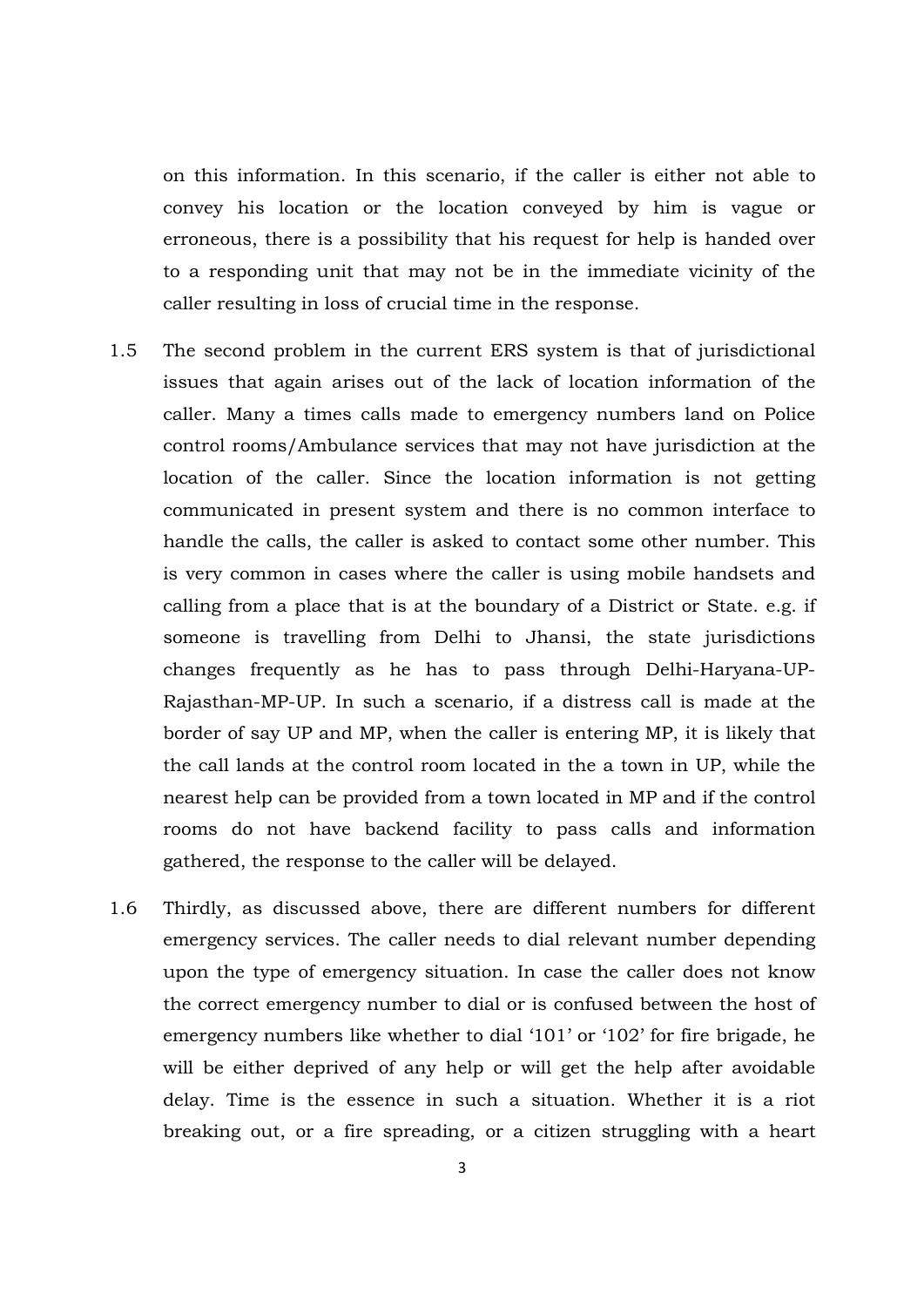attack – the first few minutes are always crucial. Given the low literacy levels in India, it is likely that crucial time may be lost in figuring out what to dial.

1.7 Fourthly, there may be a situation where multiple agencies need to be contacted. For example, an accident may result into fire and some persons may be seriously burnt. Such a situation would require calling police, fire as well as ambulance. Getting the right contact numbers and explaining the same situation to each of them result in delay in a situation where one would want instant response.

# **Brief about Integrated Emergency Communication & Response System (IECRS) in developed countries**

1.8 Some countries (Australia, New Zealand, UK, USA etc) have put in place an Integrated emergency communication & response system that is accessed through universal single number. For example in USA, number '911' is used; in most of the European countries number '112' has been provided for emergency response. On dialing the emergency number, the call gets routed to a kind of call center, a Public Safety Answering Point (PSAP), located at several places within the country or State. The PSAPs are manned by personnel, who are well trained to seek specific information from the caller and based on the requirement of the caller, and the address information that gets transferred from an Integrated Public Number Database in case of landline calls; or on the approximate location coordinates that gets transferred from mobile networks in case of mobile calls, these PSAPs route the emergency calls further to nearest local emergency responding agencies like medical, fire, law enforcement etc. In case of unavailability of location information, the answering personnel ask the caller for the location information.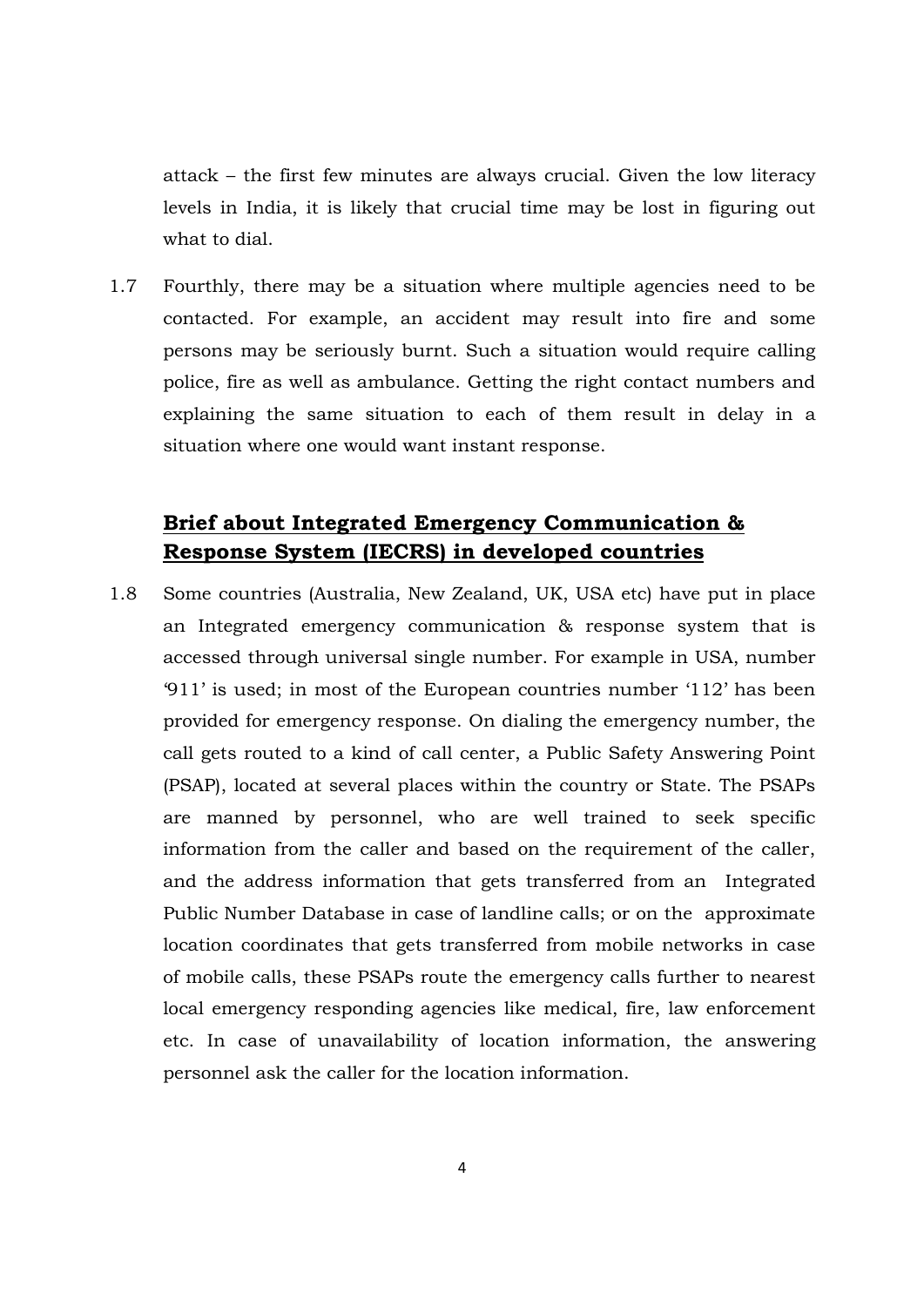- 1.9 Such implementation gives rise to the need for a proper and up-to-date subscriber database to be kept by the service providers. In a centralized emergency response model, one of the key features is transmission of identification and location information by Telecom service providers to the PSAP. Identification information may be the information such as subscriber or company name. Location information in case of wired line connections can be Street name, house number, area or town and postal code at which the telephone is installed. In case of mobile originated calls, the location information transmitted by the mobile networks can be either the address of the cell site closest to the caller or location derived by triangulation method or with the help of GPS. In some countries like USA, there are rules that require the information regarding the latitude, longitude or position of the subscriber's equipment to be transferred from the service provider's network to the PSAP.
- 1.10 The PSAP concept, which is an additional functionality for handling the emergency calls, is an integral design element of IECRS. The biggest advantage of having an intermediary agency like PSAP is that it is agnostic to the geographical location of the caller and the kind of help required. In this framework, the burden of calling the correct number and the correct agency for help shifts from the caller to the PSAP. This brings efficiency and enhanced response, avoiding errors in handling the emergency.

# **Emergency response system in India - Current telecom regulatory and licensing framework**

1.11 Presently, the telecom access to emergency services in India such as 100(Police), 101(Fire), 102(Ambulance) & 108 (Emergency Disaster Management) are being provided by Telecom Service Providers (TSPs). As per the National Numbering Plan 2003, these are Category-I services i.e.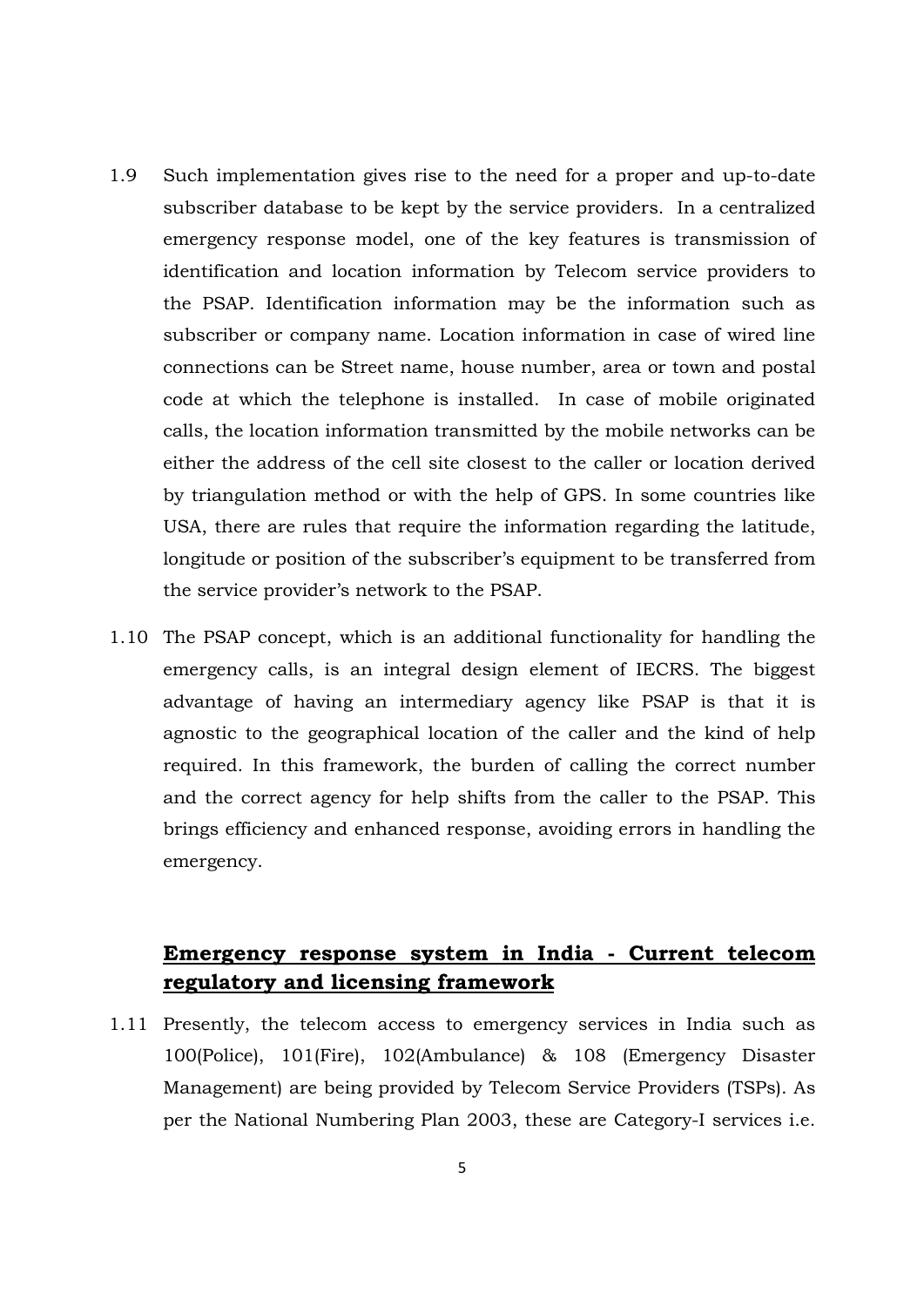these are the mandatory services that are to be provided by all the TSPs. Whereas access to 100, 101 and 102 numbers is Restricted (these are the services to be accessible at least within local area); access to 108 has been defined as Unrestricted (these are the services, which shall be accessible from anywhere, national or international). Access to 108 is Toll free in local areas only.

- 1.12 As far as telecom service licenses are concern, in the definition of terms & expressions given in the Cellular Mobile Telecom Services (CMTS) license emergency services has been defined as*, "Emergency service means an emergency of any kind, including any circumstances whatever resulting from major accidents, natural disasters and incidents involving toxic or radio-active materials and emergency services in respect of any locality means the relevant public, police, fire, ambulance and coast guard services for that locality*". Further, as per the clause 30.1 of the CMTS license agreement, "*licensee shall independently provide all emergency and public utility services to its subscribers, including directory information services with names and address of subscribers".*
- 1.13 According to the clause 29.1 of Unified Access Service License(UASL), "*the licensee shall provide independently or through mutually agreed commercial agreements with other service providers, all public utility services including TOLL FREE services such as police, fire, ambulance, railways/road/Air accident enquiry, police control, disaster management etc. While providing emergency services such as police, fire, ambulance etc. it shall be delivered to the control room of concerned authority for the area from where call is originated*".
- 1.14 As far as the location information of the mobile callers is concerned, the Department of Telecom (DoT), vide its amendment<sup>1</sup> to the CMTS/UAS License conditions, dated 31st May 2011, has mandated telecom service

<sup>1</sup> http://dot.gov.in/AS-III/2011/as-iii.pdf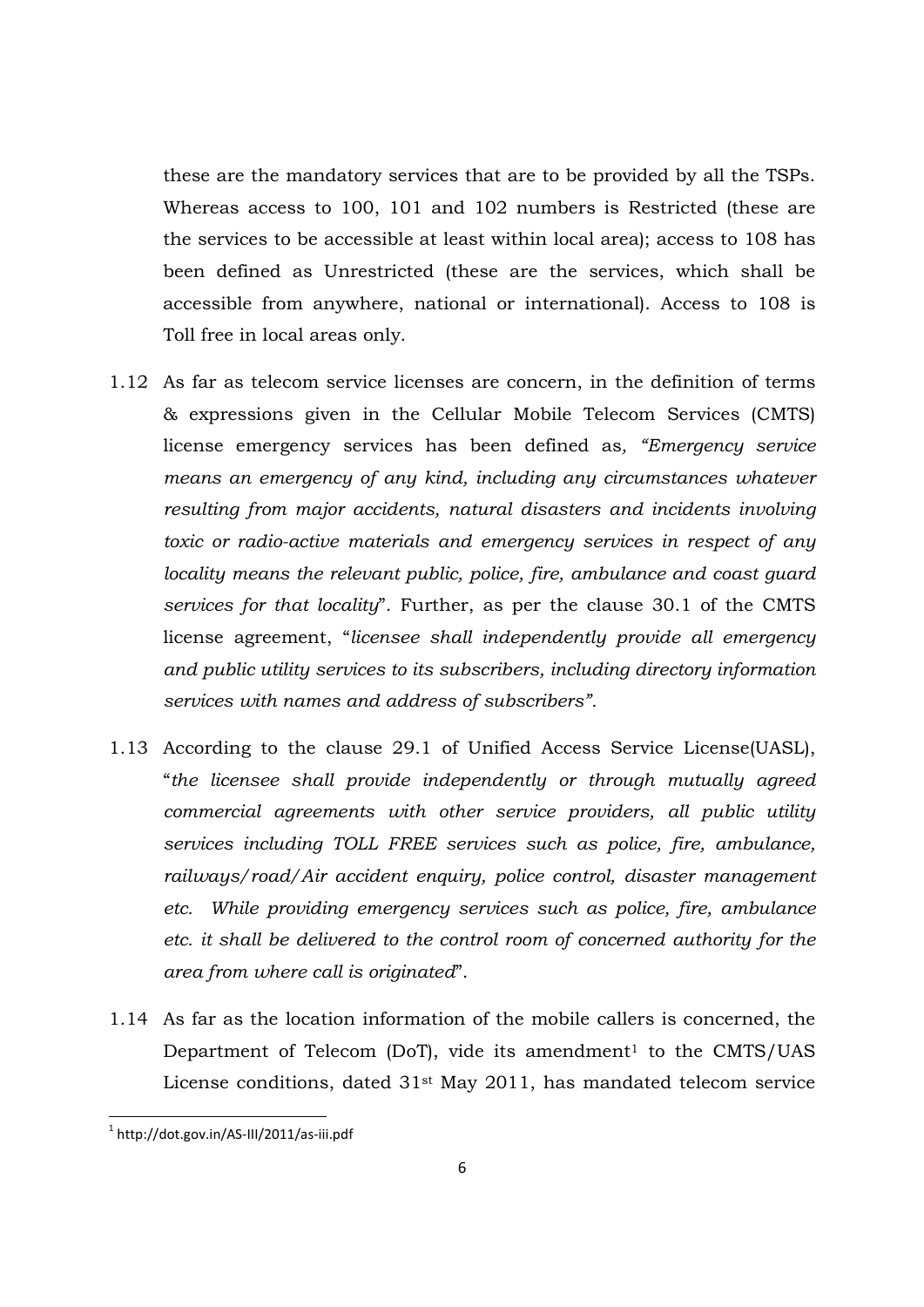providers to provide location details of their mobile subscribers as per the following –

*"(a) The Licensee shall provide location details of mobile customers in the License service area as per below mentioned time frame from the*  date of issue of this amendment and accuracy. It should be a part of *CDR in the form of longitude and latitude, besides the co-ordinate of the cell sites, which is already one of the mandated fields of CDR.* 

| <b>Accuracy in Percentage</b>       |        |                                                                       |         |                              |         |    |               |
|-------------------------------------|--------|-----------------------------------------------------------------------|---------|------------------------------|---------|----|---------------|
| <b>Distance in</b><br><b>Meters</b> |        | <b>Urban (More than 1</b><br>million mobiles in a<br>municipal limit) |         | <b>Sub-Urban &amp; Rural</b> |         |    | <b>Remote</b> |
|                                     | 1 year | 2 years                                                               | 1 year* | 2 years                      | 3 years |    | 2 years       |
| 50                                  | 30     | 50                                                                    |         |                              |         |    |               |
| 100                                 | 60     | 75                                                                    |         | 50                           | 60      |    |               |
| 300                                 | 80     | 95                                                                    | 50      | 60                           | 70      | 50 | 60            |
| 500                                 |        |                                                                       | 60      | 70                           | 80      | 60 | 70            |

\*Applicable for the state of J&K, Assam and NE region.

*(b) To start with these details will be provided for specified mobile numbers. However, within a period of 3 years location details shall be part of CDR for all mobile calls.* 

*Depending upon the technological development the limits of accuracy could be modified any time in future."* 

1.15 Presently, most of the private service providers are routing calls to the emergency numbers through the network of BSNL/MTNL, as the PSU service providers have connectivity with control rooms of various emergency organisations. For this purpose, interconnection agreements between Private Access Service providers and BSNL/MTNL have required provisions.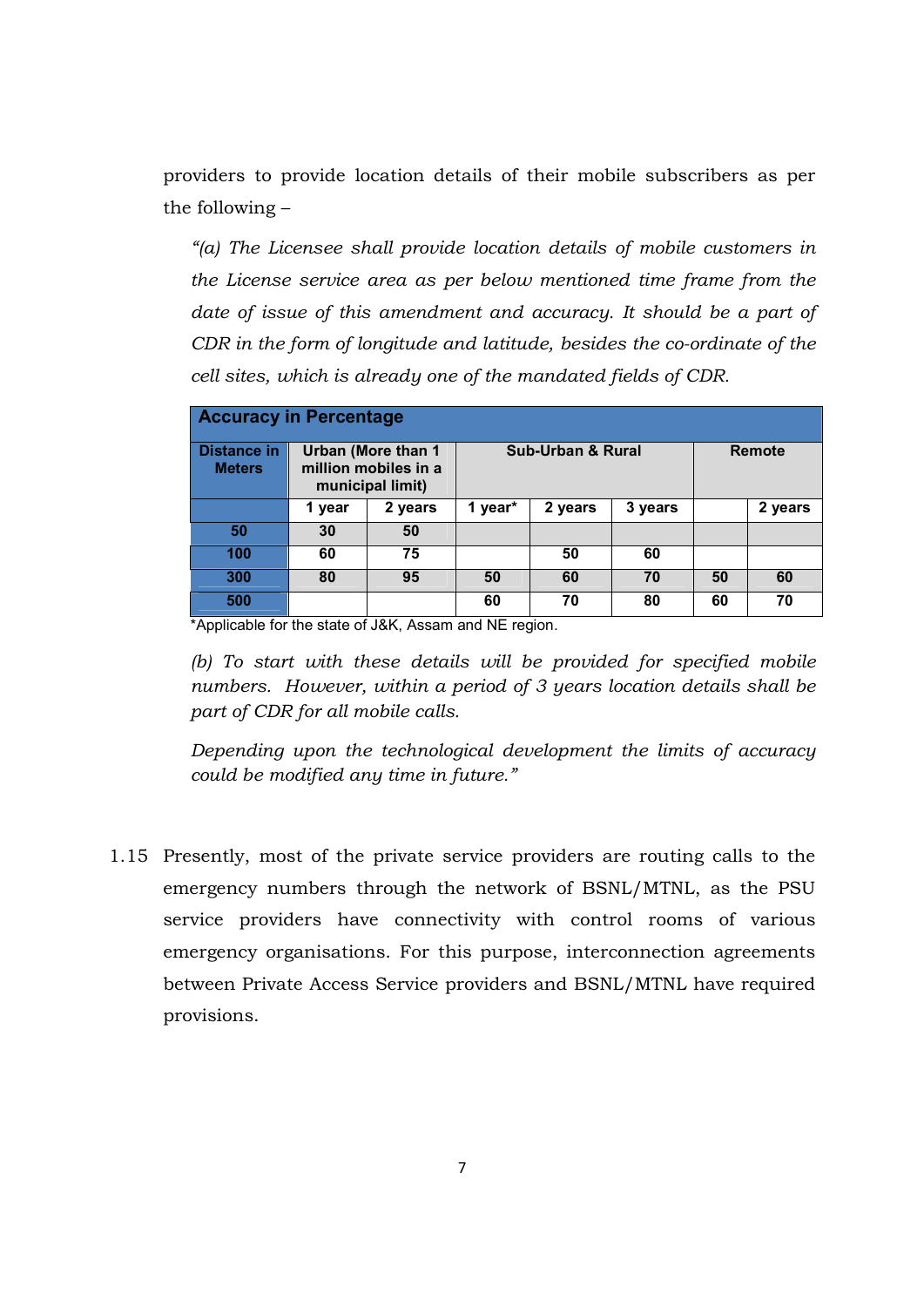# **Emergency Response System in India – Changing dimensions and new regulatory requirements**

- 1.16 A beginning to revamp the existing Emergency Response System has been made in some of the States in India where agencies like GVK-EMRI are operating the emergency response system. These systems are accessed through single number (usually 108). However, these systems do not have the feature of transmission of basic information like location details and subscriber identity by the TSPs to the control room, thus reducing their effectiveness to a large extent. Further, these systems are primarily focused at responding to medical emergencies.
- 1.17 Ministry of Home Affairs (MHA) has also initiated a feasibility study at Hyderabad on an Integrated Emergency Communication System (IECS) involving the Police, Health and Disaster Management Authorities. As part of their modernization effort, MHA has established the Micro Mission: 04 group (MM: 04) under the Bureau of Police Research & Development (BPR&D) which is leading the efforts on Integrated Emergency Communication System. MM: 04 has established the "Dial-100, Anytime Anywhere Policing" vision. This vision addresses the need of leveraging the best IT and communication technology to put in place a quick, effective, and comprehensive emergency response to all reported incidents based on a call-centre model or on the lines of 911 (USA), Chicago Police model or the model of 108-EMRI available in India.<sup>2</sup>
- 1.18 The issues involved in setting up of Emergency Response System is primarily related to the state governments, as most of the emergency services are being provided by Police, Fire brigade, hospitals etc., which are controlled by the respective state governments. Therefore, one might ask as to what role, TRAI has in this whole framework. Internationally also, the IECRS has been set up at the state or municipal level. However,

<sup>&</sup>lt;sup>2</sup> http://bprd.nic.in/writereaddata/linkimages/0800237872-Incident%20Command%20Centre.pdf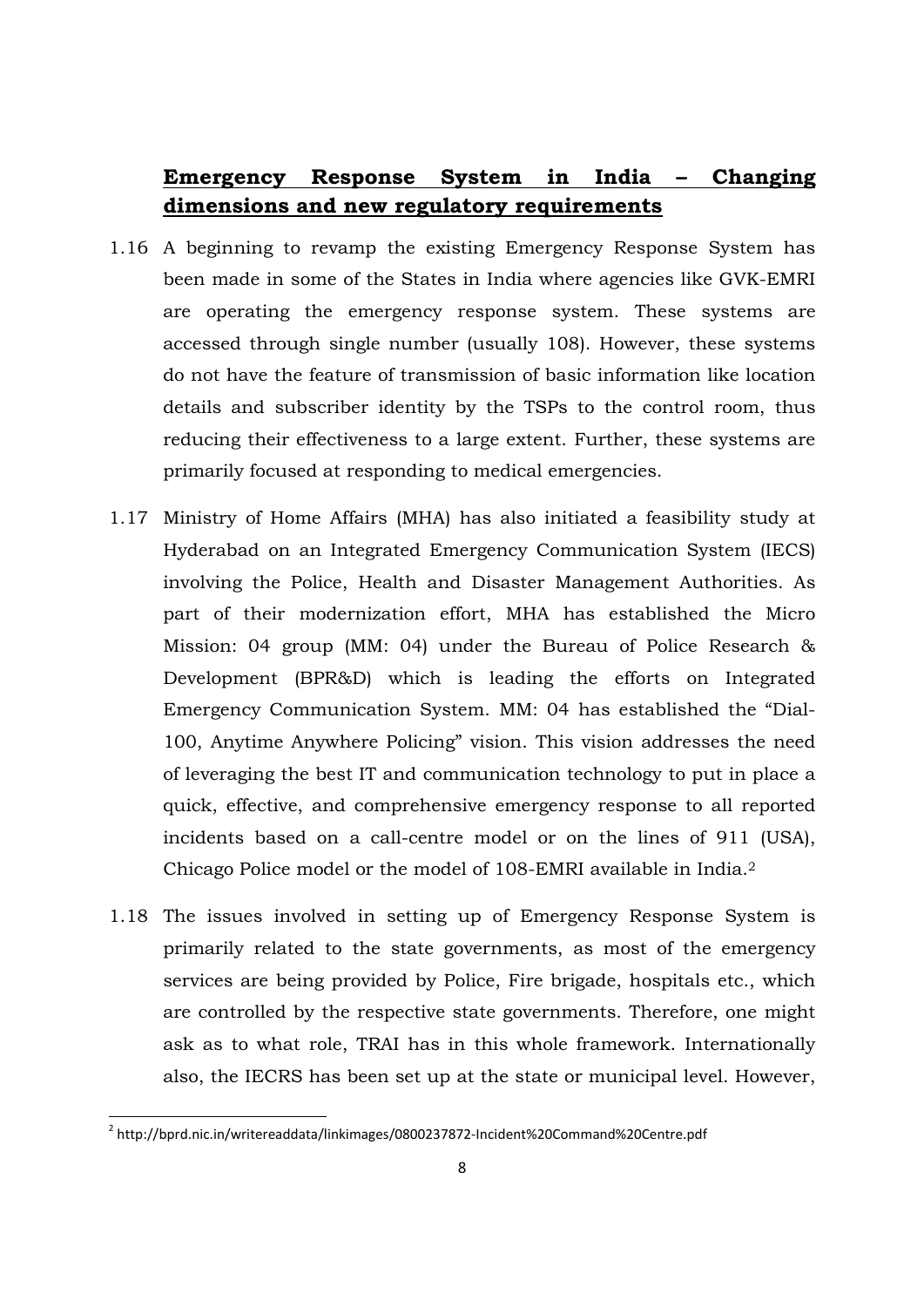the communication platform required to provide the IECRS has been mandated/facilitated by the respective telecom regulator in association with the Telecom service providers of those countries.

- 1.19 Under section 11(1)(a) (iv) of TRAI Act 1997 (as amended), Telecom Regulatory Authority of India (TRAI) is entrusted with the responsibility of promoting efficiency in the operations of telecommunication services so as to facilitate growth in such services. Further, under section 11(1)(a)(vii) TRAI can make recommendations on any matter relatable to telecommunication industry in general. Therefore, to facilitate the establishment of an efficient and robust IECRS in the country, TRAI has decided to initiate this consultation process.
- 1.20 There will be various agencies and departments of the Government who will be involved in successful implementation of universal single number based Integrated Emergency communication & Response System. It is expected that these government agencies proactively address the probable bottlenecks concerning their jurisdiction. From telecommunications point of view several technical, economical and regulatory challenges need to be addressed in such an implementation. Some of these are; Numbering plan related issues, Interconnection related issues (including IUC), creation and updating of a centralized database of telephone numbers, transfer of location information of the mobile caller in real time etc.
- 1.21 To initiate the consultation process on the issue, TRAI had conducted a workshop on "Issues involved in implementation of Emergency Communication System" on 31st October 2012 at New Delhi. The workshop was aimed at bringing all stakeholders on a common platform and to understand the issues involved. The workshop was attended by speakers and participants from Ministry of Home Affairs, various State Governments, Department of Telecom, National Disaster Management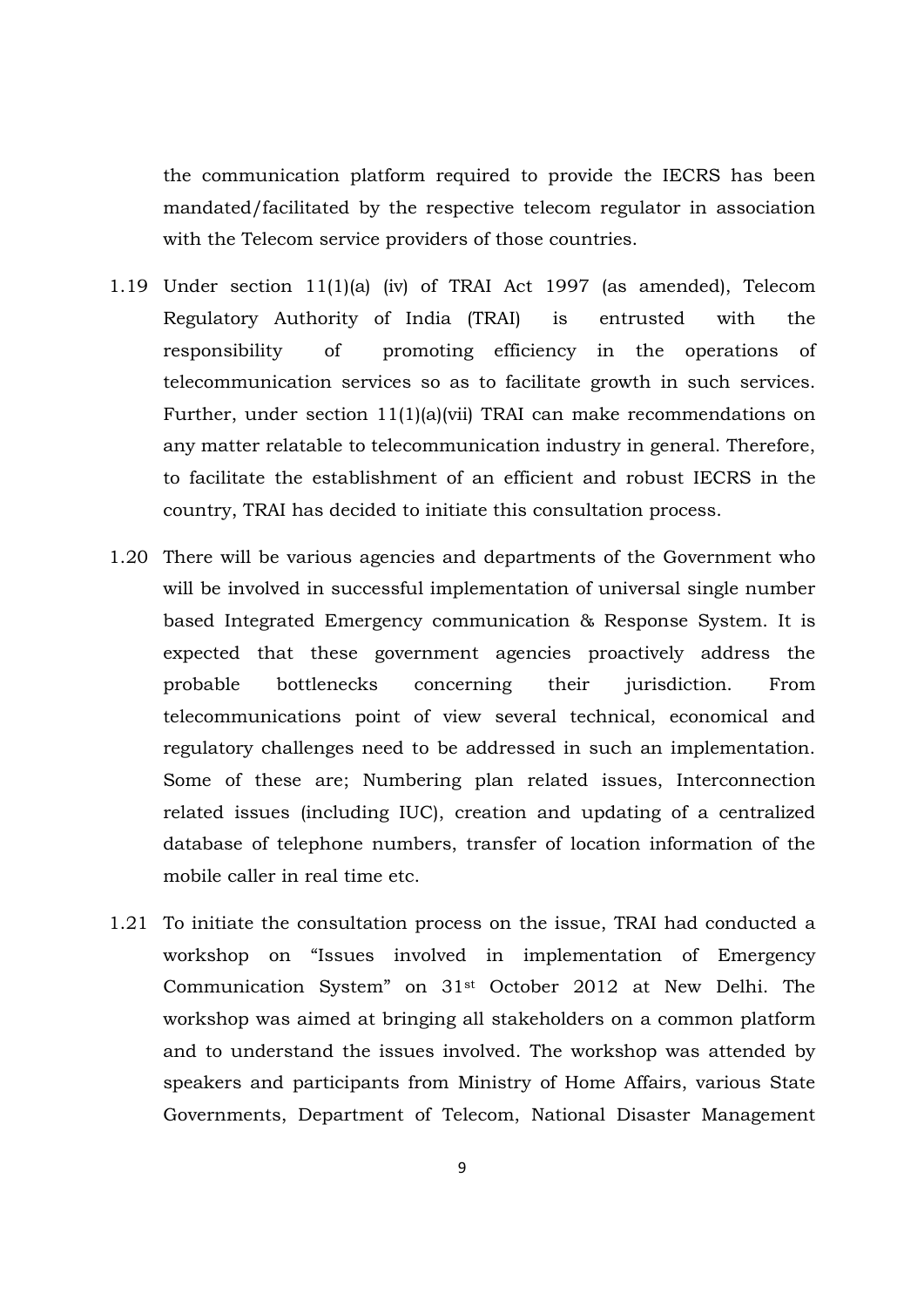Authority, Telecom Service Providers, their associations and technical solution providers. Several inputs have been received from the presentations given by the speakers in the workshop and the discussions held. These have also been incorporated in this consultation paper.

- 1.22 This consultation paper has 4 chapters. Chapter II discusses the Emergency Communication & Response Systems available in various countries so as to give a detailed understanding of how they work. Chapter III discusses the issues involved in implementation of universal single number based Integrated Emergency Communication & Response System in India in detail and raises various issues for stakeholders' comments. These issues have been summarized in Chapter IV for the convenience of stakeholders.
- 1.23 Through this consultation paper, TRAI aims at getting the views of various stakeholders on the different issues involved in implementation of universal single number based Integrated Emergency Communication & Response System in India.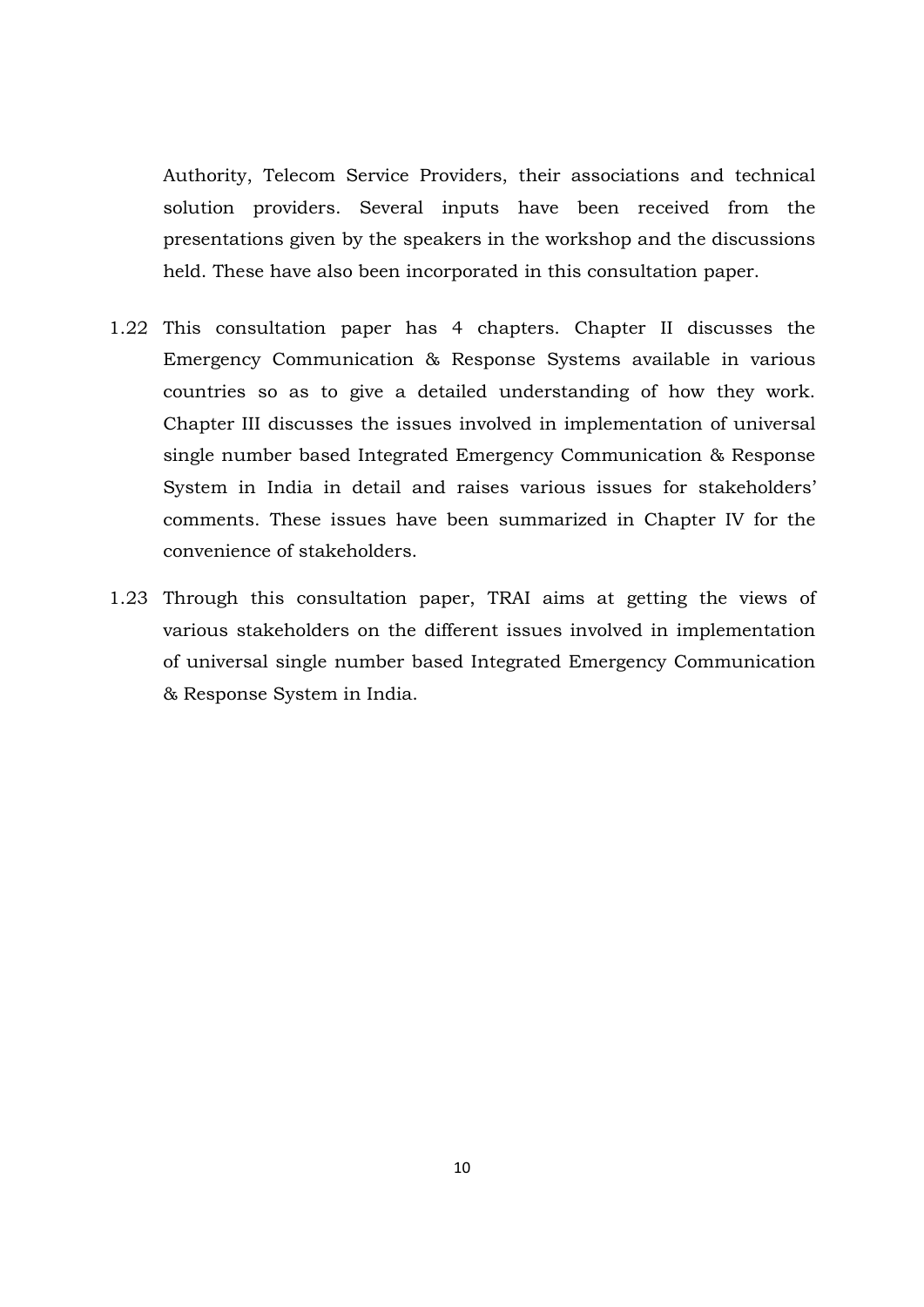#### **CHAPTER - II**

#### **INTERNATIONAL EXPERIENCE**

2.1 In order to understand the issues involved in implementation of Integrated Emergency Communication & Response System in India, TRAI has studied the system and policy adopted in some countries. Same has been summarized in following paragraphs.

# **USA**

#### **Single Number System used: - 911.**

- 2.2 The Wireless Communications and Public Safety Act of 1999(9-1-1 Act), designated 9-1-1 as the universal emergency telephone number within the United States for reporting an emergency to appropriate authorities and requesting assistance. This number is to be used by citizens only in case of emergencies in USA and using 9-1-1 for nonemergency calls is against the law.<sup>3</sup> Dialing 911 connects the subscriber to a PSAP (Public Safety Answering Point) <sup>4</sup> where a trained dispatcher routes the call to local emergency medical, fire and law enforcement agencies. There may be multiple PSAPs within the same exchange, or one PSAP may cover multiple exchanges.
- 2.3 The Wireless Telecommunications and Public Safety Act of 1999 mandates that the Federal Communications Commission "shall encourage and support efforts by States to deploy comprehensive endto-end emergency communications infrastructure and programs, based on coordinated statewide plans, including seamless,

<sup>3</sup> http://www.fcc.gov/topic/9-1-1-and-e-9-1-1

 $<sup>4</sup>$  The FCC maintains a Master PSAP Registry with information on PSAP names and locations.</sup>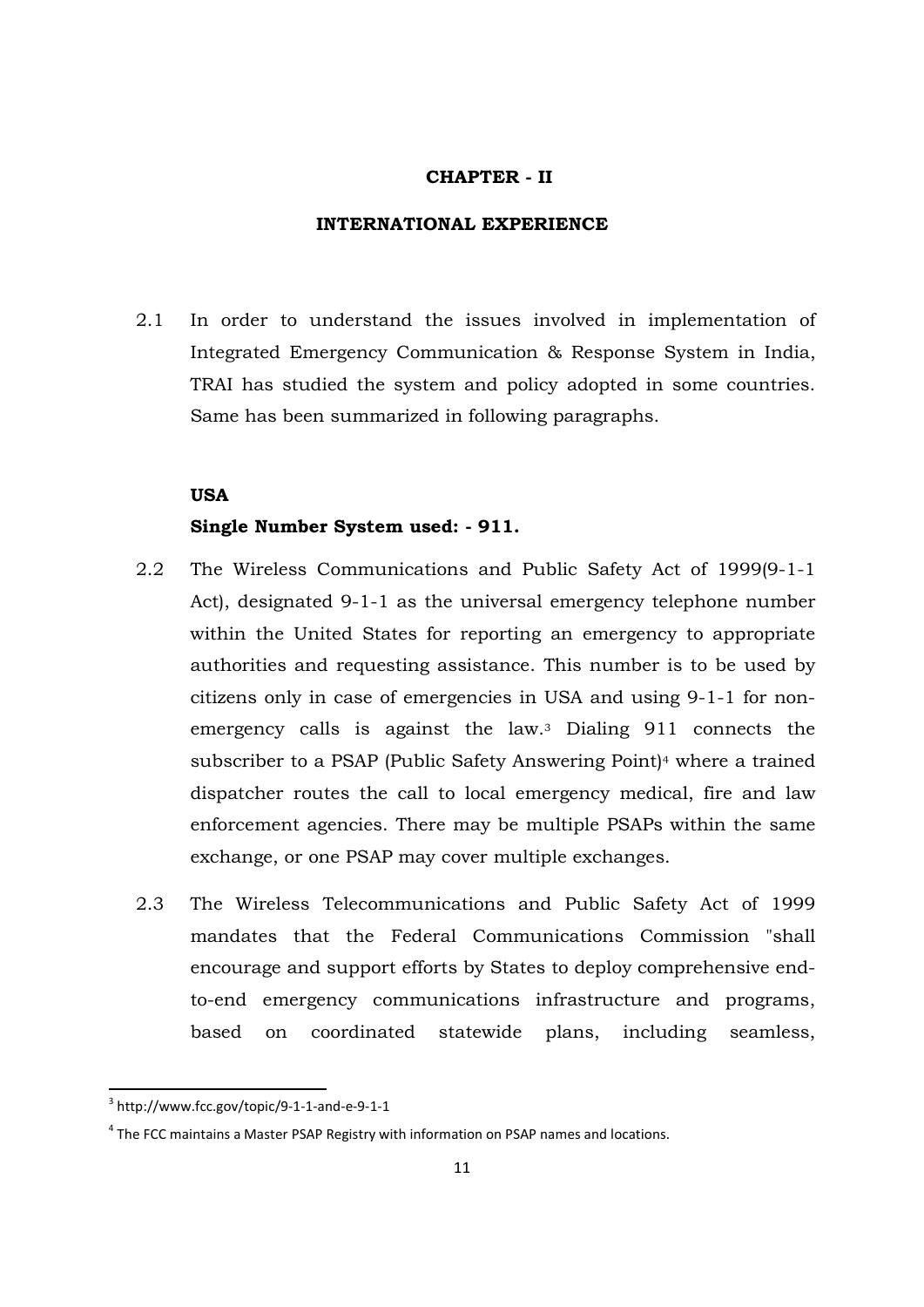ubiquitous, reliable wireless telecommunications networks and enhanced wireless 9-1-1 service."<sup>5</sup>

- 2.4 The '911' networks are created and operated locally by various counties. In some cases the networks are administered by a government public safety team and technically operated by a telecommunications company (the phone company). '911' calls are also provided some degree of priority over other phone traffic.
- 2.5 When a caller dials 911, the call is recognized by the telephone company central office switch and routed to the nearest Public Safety Answering Point (PSAP). At the PSAP, the dispatcher verifies the caller's location, determines the nature of the emergency and decides which emergency response teams should be notified. Initially the dispatcher used to verify caller's location orally but with the introduction of "Enhanced 911" or "E911" the caller's location is automatically available to the dispatcher. With this information, PSAP staff is able to call back if the '911' call is disconnected, and also know where to send emergency services personnel.
- 2.6 The Calling Line Identification (CLI) provided is normally integrated into an emergency dispatch center's system, to provide the dispatcher with an onscreen street map that highlights the caller's position and the nearest available emergency responders. For Wired-line (landline) E911, the location is the address of the caller. For Wireless E9116, the

<sup>&</sup>lt;sup>5</sup> http://transition.fcc.gov/pshs/services/911-services/state.html

 $^6$  The FCC has divided its wireless Enhanced 911 (E9-1-1) program into two parts - Phase I and Phase II. Under Phase I, the FCC requires carriers, within six months of a valid request by a local Public Safety Answering Point (PSAP), to provide the PSAP with the telephone number of the originator of a wireless 9-1-1 call and the location of the cell site or base station transmitting the call. Under Phase II, the FCC requires wireless carriers, within six months of a valid request by a PSAP, to begin providing information that is more precise to PSAPs, specifically, the latitude and longitude of the caller. This information must meet FCC accuracy standards, generally to within 50 to 300 meters, depending on the type of technology used.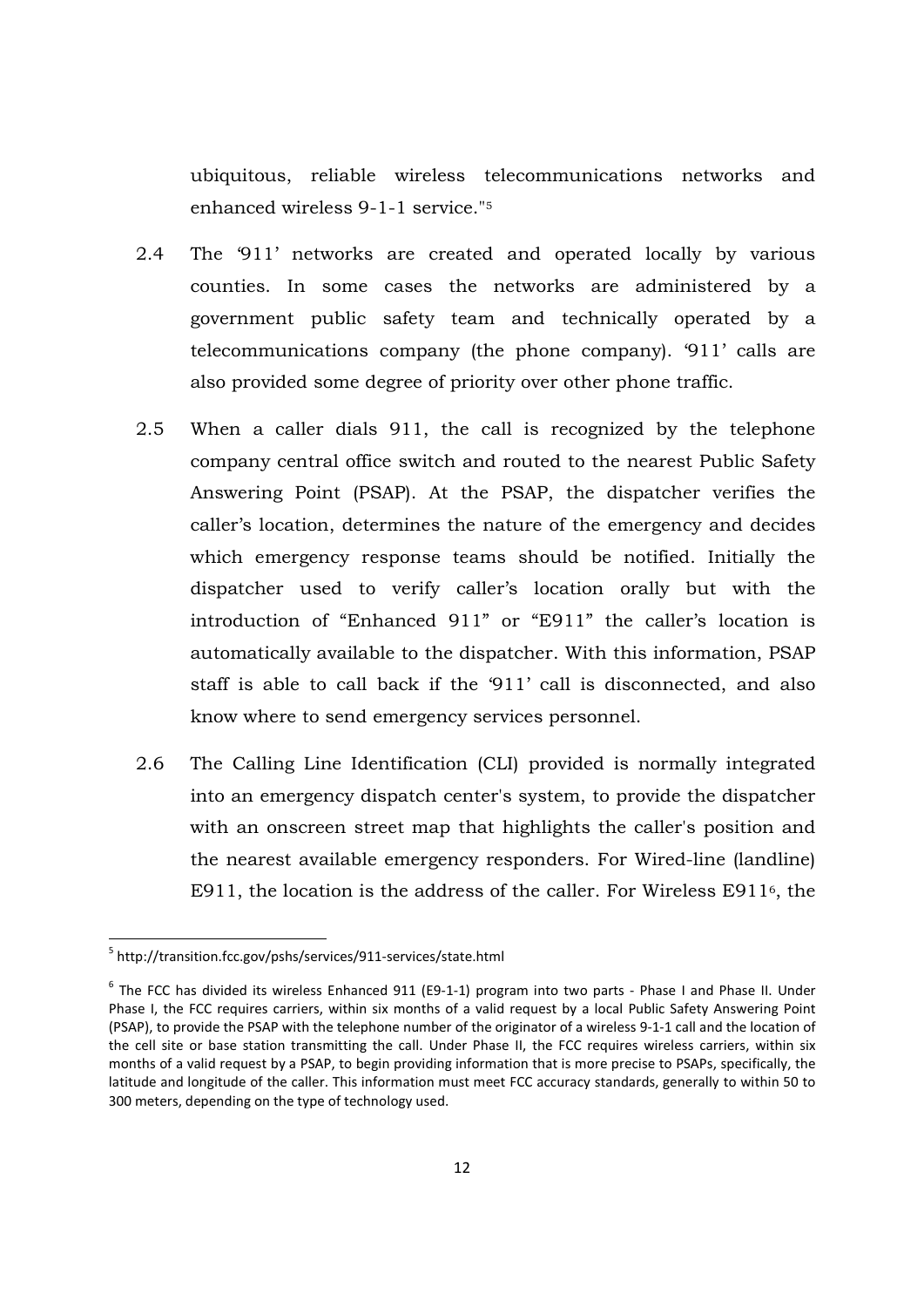location may be a set of coordinates or the physical address of the cellular tower from which the wireless call originated. The end office recognizes the digits 911 and switches the call to 911 selective router. Based on the calling number and location of the caller, the call is routed to the concern PSAP. The PSAP then hands over the call to the nearest available emergency dispatcher.

- 2.7 The Federal Communication Commission's (FCC) basic '911' rules require wireless service providers to transmit all '911' calls to a PSAP, regardless of whether the caller subscribes to the provider's service or not. '911' calls are also allowed from the cell phones having no subscriber identification module (SIM). However, when calls are made from such devices, it is very difficult to determine the locations of these calls. If a caller does not speak English, an interpreter is added in the conversation for his help.7 '911' system is not designed to support emergency text messages, except in a few areas where limited text-to-911 trials are underway. Some wireless carriers have announced plans to support text-to-911 starting in 2013, and some '911' centers may begin to accept text messages in addition to voice calls.<sup>8</sup>
- 2.8 In USA, funding of '911' services is not uniform. Local governments rely on a variety of revenue sources to fund the cost of maintaining PSAPs. A majority of funds comes from end-user surcharges which helps telecom service providers to recover their operating costs. Even the end-user surcharge rates differ from county to county. For example in Kentucky State, fees on landline users range from 50 cents to \$4.25 a month. The fee for wireless phones is \$0.70 per

<sup>7</sup> http://www.nena.org/?page=911GeneralInfo

<sup>8</sup> http://www.fcc.gov/text-to-911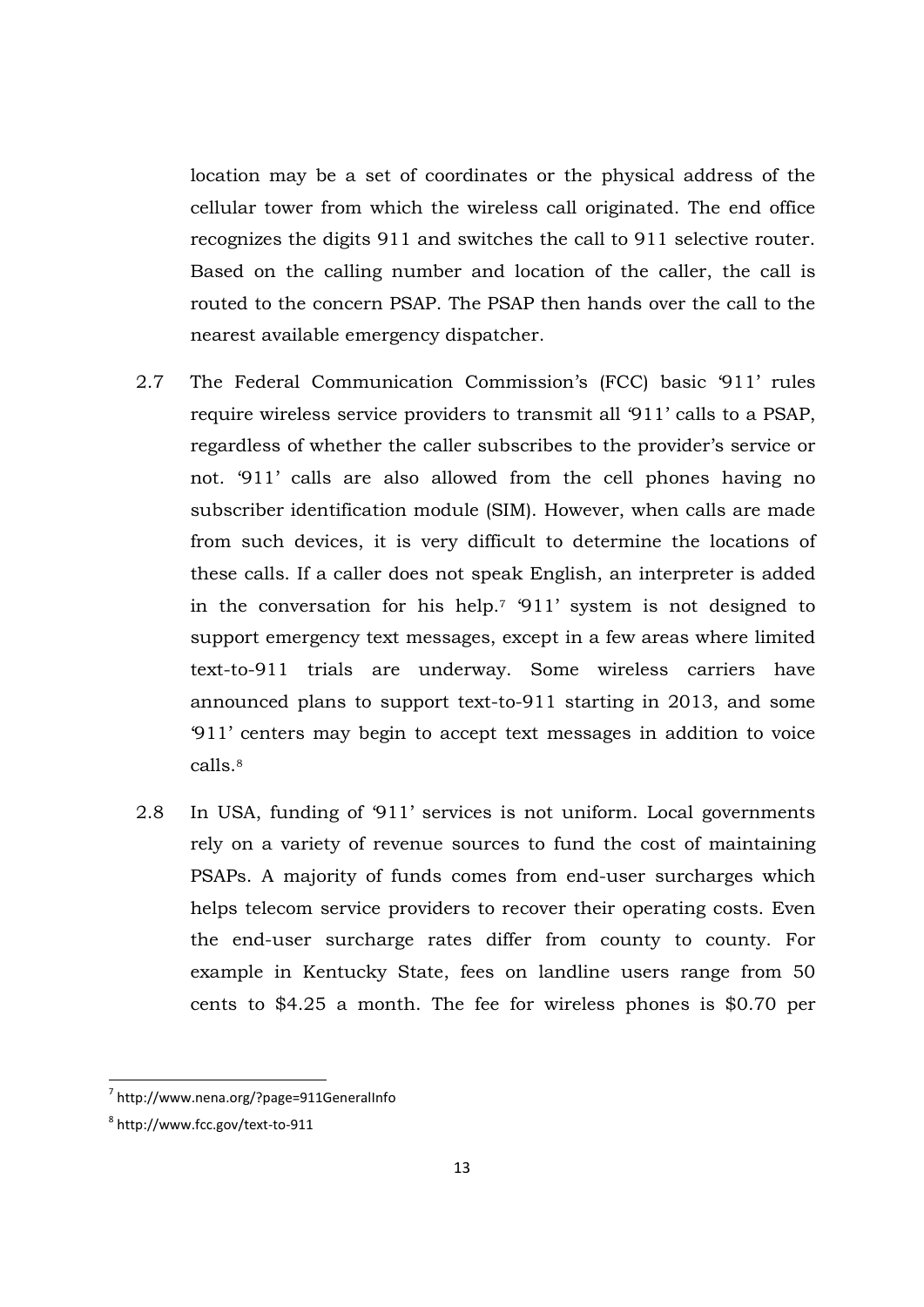month9. Vermont State funds its 9-1-1 system by way of collecting a percentage of retail telecommunication charges as fee. The most common '911' funding approach is a monthly surcharge on landline and wireless phones, but some States use percentages of the monthly bill, percentages of a tax base, or have a universal service fund.

### **Canada**

#### **Single Number System used**: - 911.

- 2.9 In the year 1970, '911' was adopted as the national emergency number for Canada. This number is used only in case of emergencies. The working of '911' services is similar to the working in USA, except that, in Canada database containing the location identification is maintained at a national level and CLI & other location related information is relayed to PSAPs along with the telephone numbers.<sup>10</sup> However there are some PSAPs in Canada which still use basic '911' services in which user has to convey his location to the dispatcher. The location related data is revealed to emergency service organizations only in the case of emergency or if consent for doing the same is given by the subscriber. However in case of wireless mobile users, problem of exact location identification still exists but Canadian Radio-television and Telecommunications Commission (CRTC) is encouraging the use of GPS & Cell Triangulation Technologies to find the accurate location details of the caller.<sup>11</sup>
- 2.10 The CRTC requires wireless service providers to give their customers '911' services wherever these services are available. These services are run by local governments (such as municipalities) in conjunction with

<sup>&</sup>lt;sup>9</sup> http://www.lrc.ky.gov/Ircpubs/rr383.pdf

 $10$  http://www1.911enable.com/documents/pdf/emergency routing service datasheet canada.pdf

 $11$  http://www.crtc.gc.ca/eng/com100/2009/r090202.htm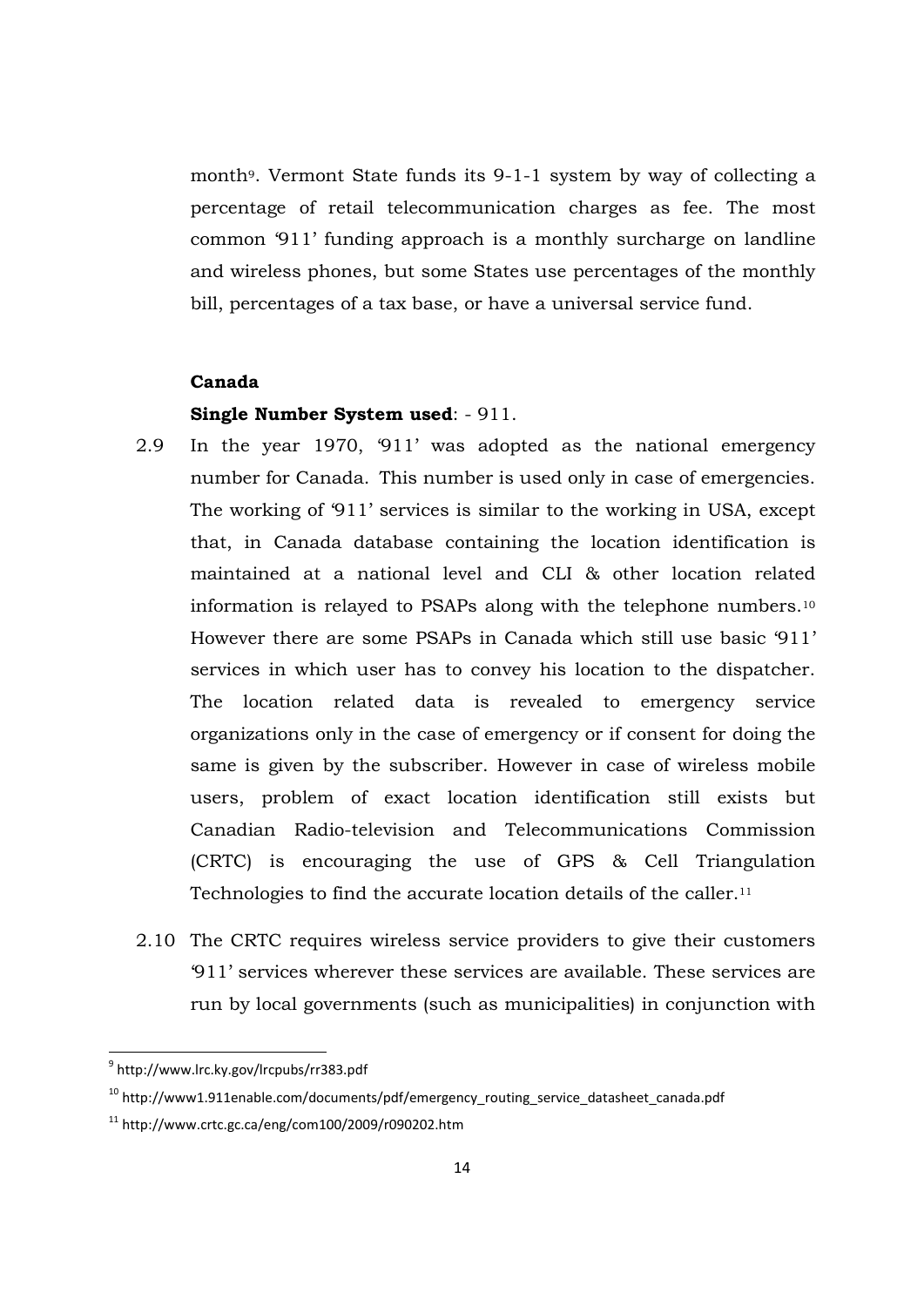the telephone companies, which give wireless providers access to the '911' network. The CRTC has approved the rates that telephone companies charge from wireless service providers for providing '911' network access. End user surcharge is levied on all the subscribers in their monthly bill. In remote areas or rural areas, '911' access is provided on a subsidized rate for which fund is created by telephone companies.<sup>12</sup> Text messaging to '911' services have been started on a trial basis under the guidance of CRTC for the registered hearing and speech impaired persons.<sup>13</sup>

# **United Kingdom**

**Single Number System used: -** 999; **Secondary Number used: -** 112.

- 2.11 In UK, emergency call service from fixed phones was launched in 1937 and extended to all major towns and cities by 1948. The '999' service was introduced for mobile phone users in 1986.14 In UK there is two-stage PSAP model. In the first stage, PSAP emergency calls from all service providers are diverted to PSAPs maintained by two telcos, viz. British Telecommunications and Cable & Wireless. After hearing the problem of the caller, stage1 PSAP calls stage2 PSAPs which are maintained by Police, Fire, Ambulance & Coastguard services.<sup>15</sup>
- 2.12 The telecom service providers in UK are mandated to provide emergency services to all end users by a free access to '999' or '112' services. It is also the responsibility of the telecommunication service provider to provide accurate and reliable Caller Location Information

<sup>12</sup> http://www.crtc.gc.ca/eng/INFO\_SHT/t1021.htm

<sup>13</sup> http://www.crtc.gc.ca/eng/com100/2012/r120216.htm

 $14 \text{ http://news.bbc.co.uk/local/London/hi/people}$  and places/history/newsid 8675000/8675199.stm

<sup>15</sup> http://www.eena.org/ressource/static/files/112\_in\_uk.pdf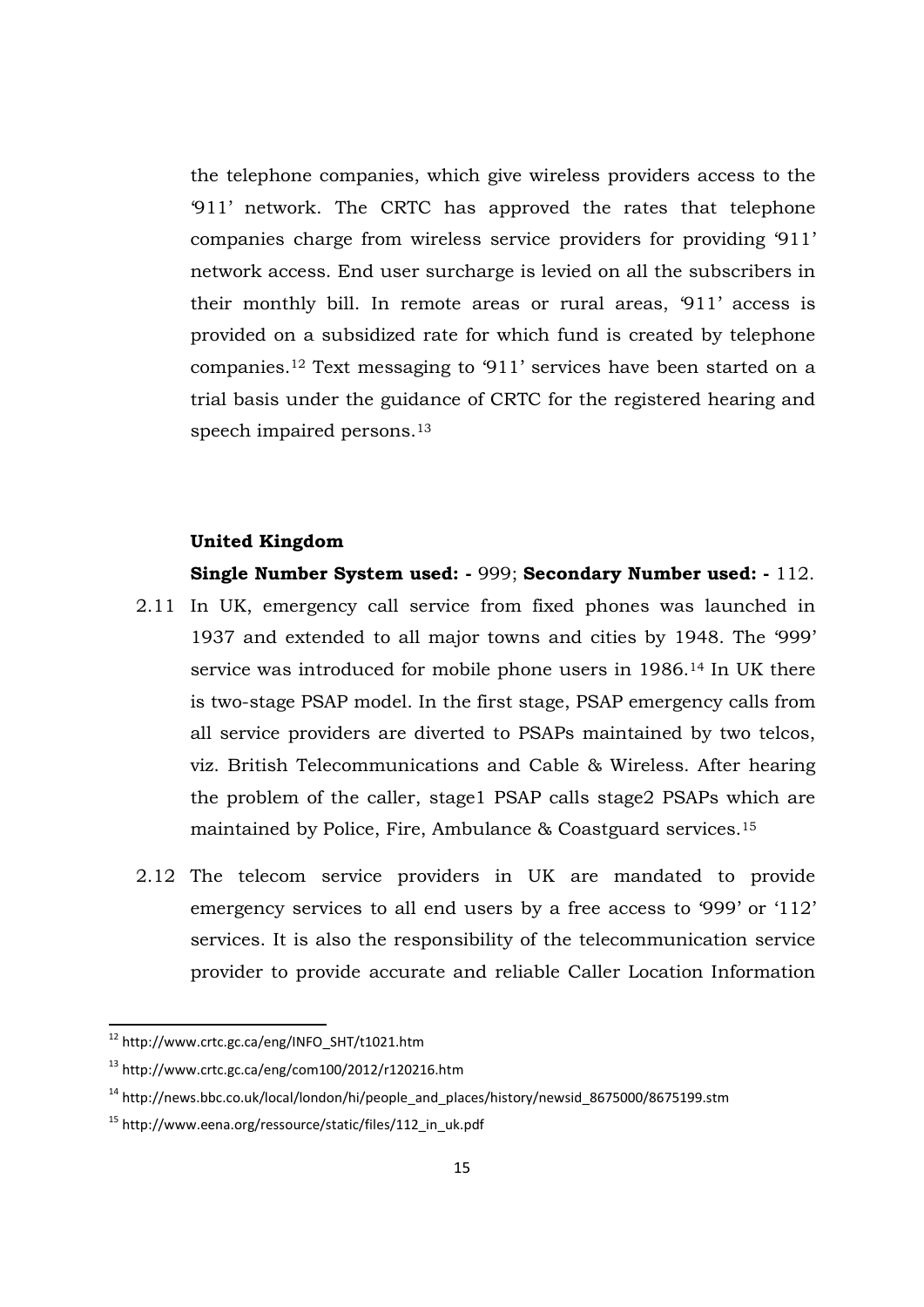to these emergency call numbers at no charge to the Emergency Organizations handling those calls, at the time the call is answered by those organizations. The Caller Location Information must include, at least, the Identification of the cell from where the call is being made, or in exceptional circumstances the Zone Code.<sup>16</sup>

- 2.13 Funding of '999' services is done partially by State and partially through commercial or interconnection agreements of different telecom service providers with British Telecom, Cable & Wireless and Kingston Communications. In UK, '999' services are absolutely free for end users<sup>17</sup> and have priority over other calls.<sup>18</sup>
- 2.14 Making Hoax or fake calls to '999' services is a crime in UK and such callers can be subjected to levy of penalty or imprisonment.<sup>19</sup> Due to increasing number of fake or hoax calls, calls made from cell phones having no SIM card is not allowed in UK.20 However text messages to '999' services are currently provided in UK for the registered hearing and speech-impaired persons only.<sup>21</sup>
- 2.15 "999 Liaison Committee" which is chaired by different officials from Government Departments like Police, Health, Internal Security, and OFCOM) helps in co-coordinating activities related to '999' services.<sup>22</sup>

<sup>18</sup> http://www.btplc.com/news/Articles/ShowArticle.cfm?ArticleID=73487E0D-3881-4A16-8804-4E5B806F9AE1

<sup>16</sup> http://stakeholders.ofcom.org.uk/binaries/telecoms/ga/general-conditions22nov12.pdf

<sup>17</sup> http://stakeholders.ofcom.org.uk/binaries/consultations/pecs/statement/999statement.pdf

<sup>19</sup> http://www.cornwall.gov.uk/default.aspx?page=7167

 $20$  http://ec.europa.eu/information\_society/activities/112/ms/gb/index\_en.htm

<sup>21</sup> http://www.emergencysms.org.uk/

<sup>&</sup>lt;sup>22</sup> http://www.ofcom.org.uk/static/archive/oftel/publications/ind\_guidelines/regu1101.htm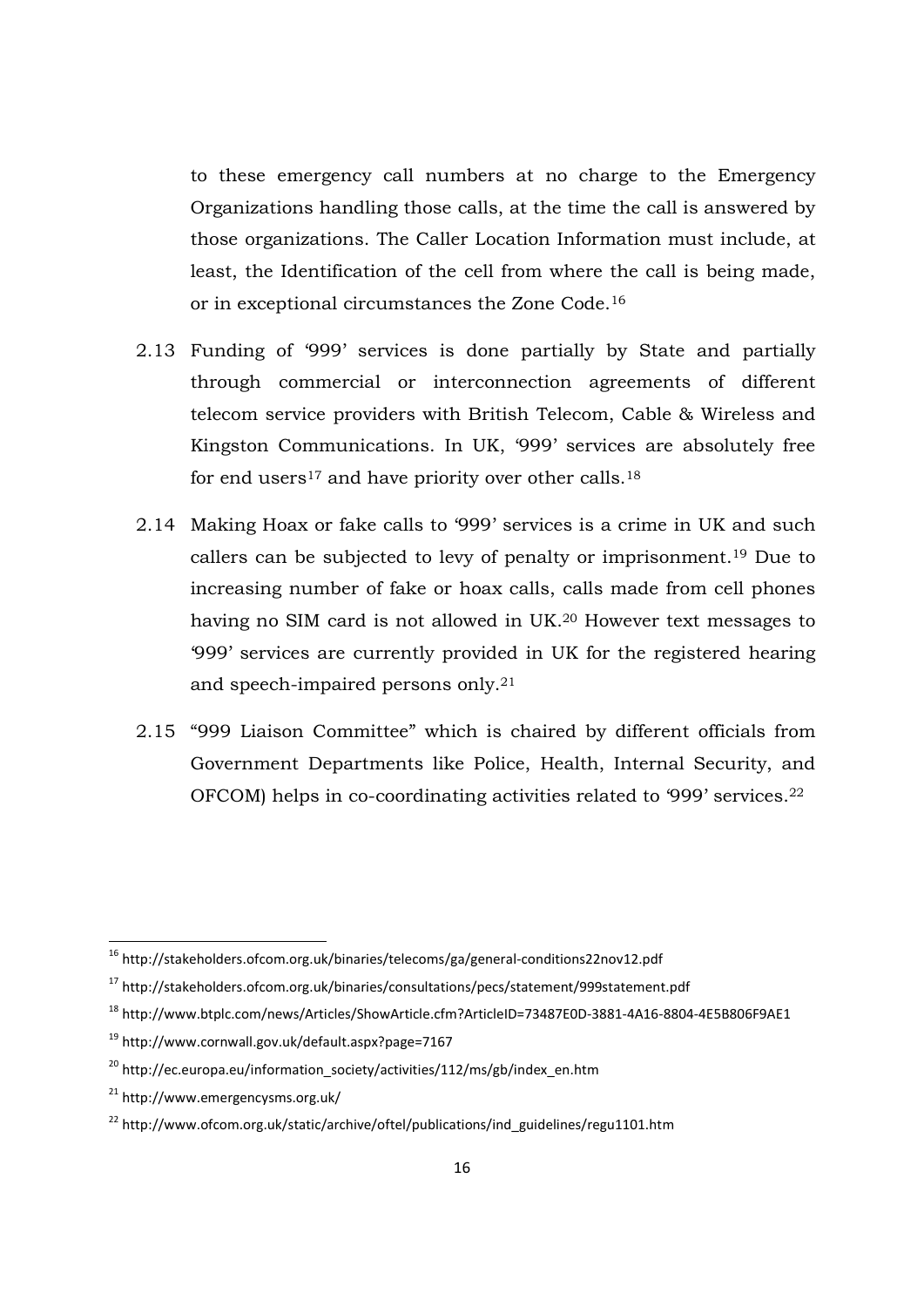#### **New Zealand: -**

<u>.</u>

#### **Single Number System used: -** 111.

- 2.16 The number that is used in case of emergencies in New Zealand is 111. This number is available in New Zealand since late 1950s.
- 2.17 In New Zealand, ESCAB (Emergency Services Calling Advisory Board), comprising government, emergency services and industry representatives, facilitates overall coordination between government and industry for '111' emergency communication services whereas the Telecommunication Carriers Forum(TCF)23 takes the lead in developing the voluntary Emergency Calling Code setting out the responsibilities of voice service providers in New Zealand.
- 2.18 There are nine emergency service communication centers nation-wide: three for each of police, fire and ambulance, located in Auckland, Wellington and Christchurch. Police and fire communication centers are co-located and share the same system (but not communication centre staff). These call centers use CARD (Communications & Resource Deployment) system which brings together radio, mapping, telephone and dispatch capabilities and CAD (Computer Aided Dispatch) which helps in dispatching emergency services. The overlay telecom network for '111' services is provided and maintained by TELECOM and in case of congestion at one call centers the calls may be forwarded to another two call centers i.e. if congestion happens at Auckland call may be transferred to Christchurch or Wellington for dispatch of emergency services
- 2.19 When a residential subscriber makes a call to '111' services from landline, the call is routed to Initial Call Answering Platform (ICAP)

<sup>&</sup>lt;sup>23</sup> TCF - Established in 2002 as the "Telecommunications Carriers' Forum" the TCF is a registered incorporated society. Its objective is to actively foster cooperation among the telecommunications industry's participants, to enable the efficient provision of regulated and non-regulated telecommunications services.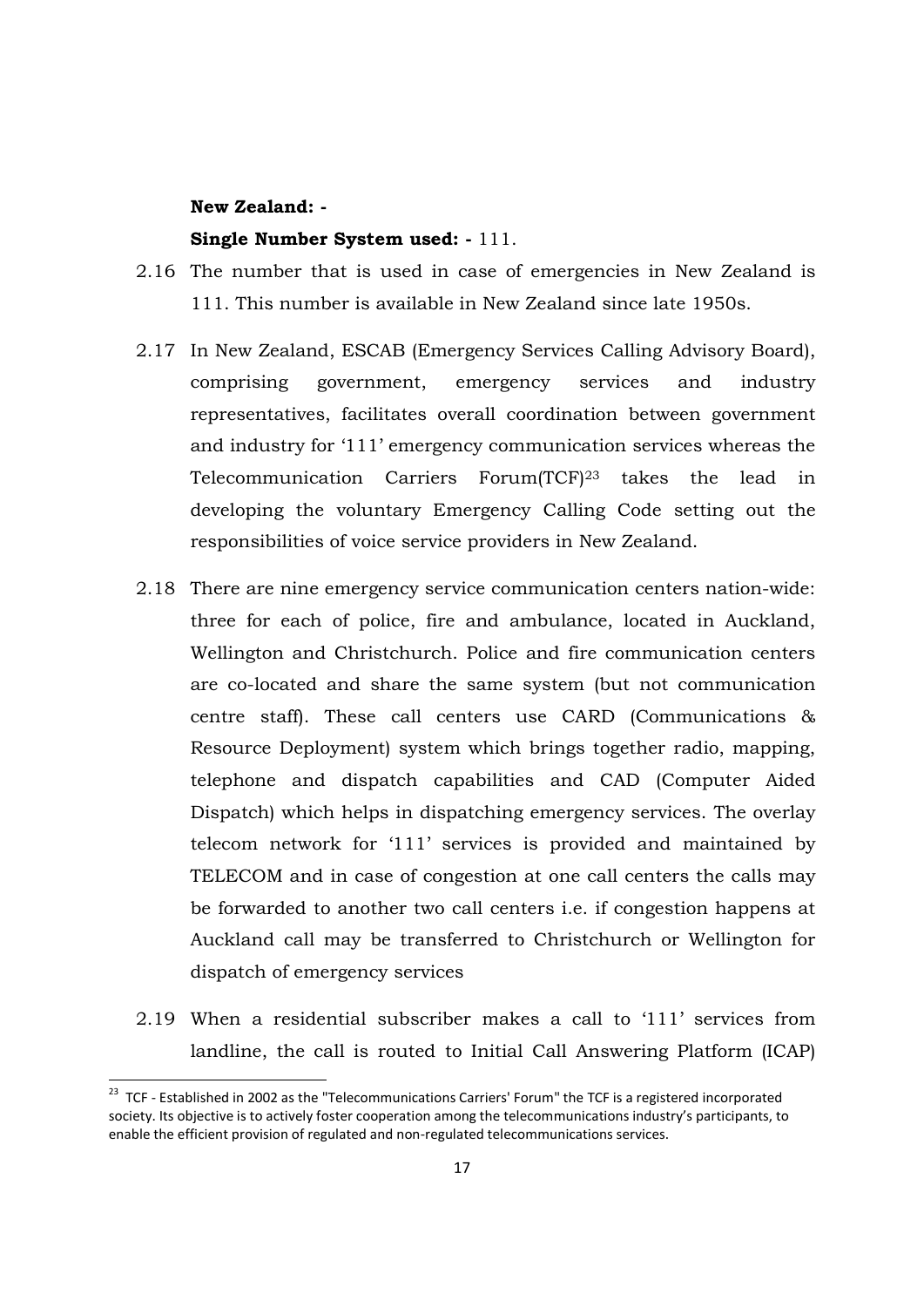which is maintained by 'TELECOM NZ' -the incumbent telecom service provider of New Zealand. The service quality measures for TELECOM NZ is that each year an average of 85 per cent of emergency calls must be answered within 15 seconds. The name and address of the caller is automatically displayed on dispatcher's screen. Caller's Location Information is automatically available through the TESA (Telecommunications Emergency Services Addresses) database for land-lines. This database is maintained by TELECOM NZ and TELSTRA CLEAR. However TESA does not provide location data for mobile phone users and they have to confirm their location orally. TESA is linked with mapping database which contains several types of maps including regular street maps, aerial photos, topographic maps, marine charts and local council property boundaries. The mapping information helps the dispatcher to accurately pin-point the location where emergency service help is to be sent.

- 2.20 Calls to '111' services have priority over other calls.24 Other Service providers have a voluntary commercial arrangement with TELECOM NZ which is further coordinated by carrier interconnection agreements. TELECOM NZ's ICAP (Initial Call Answering Platform) or PSAPs costs are met in part through an interconnection charge on other voice service providers and partly by TELECOM NZ itself. Calls to '111' services for end-user are free i.e. no additional fee is obtained from them. Calls to '111' services are allowed from mobile phones having no airtime or prepaid balance.
- 2.21 Text messages (SMSs) to '111' services are only allowed for registered hearing-impaired persons in New Zealand.25 Of the 2.7 million calls that TELECOM NZ receives approximately for '111' services every

<sup>&</sup>lt;sup>24</sup> http://www.tcf.org.nz/content/5a625ea9-817b-44a6-9e78-b82d930f0f66.cmr

<sup>25</sup> http://www.police.govt.nz/deaf-txt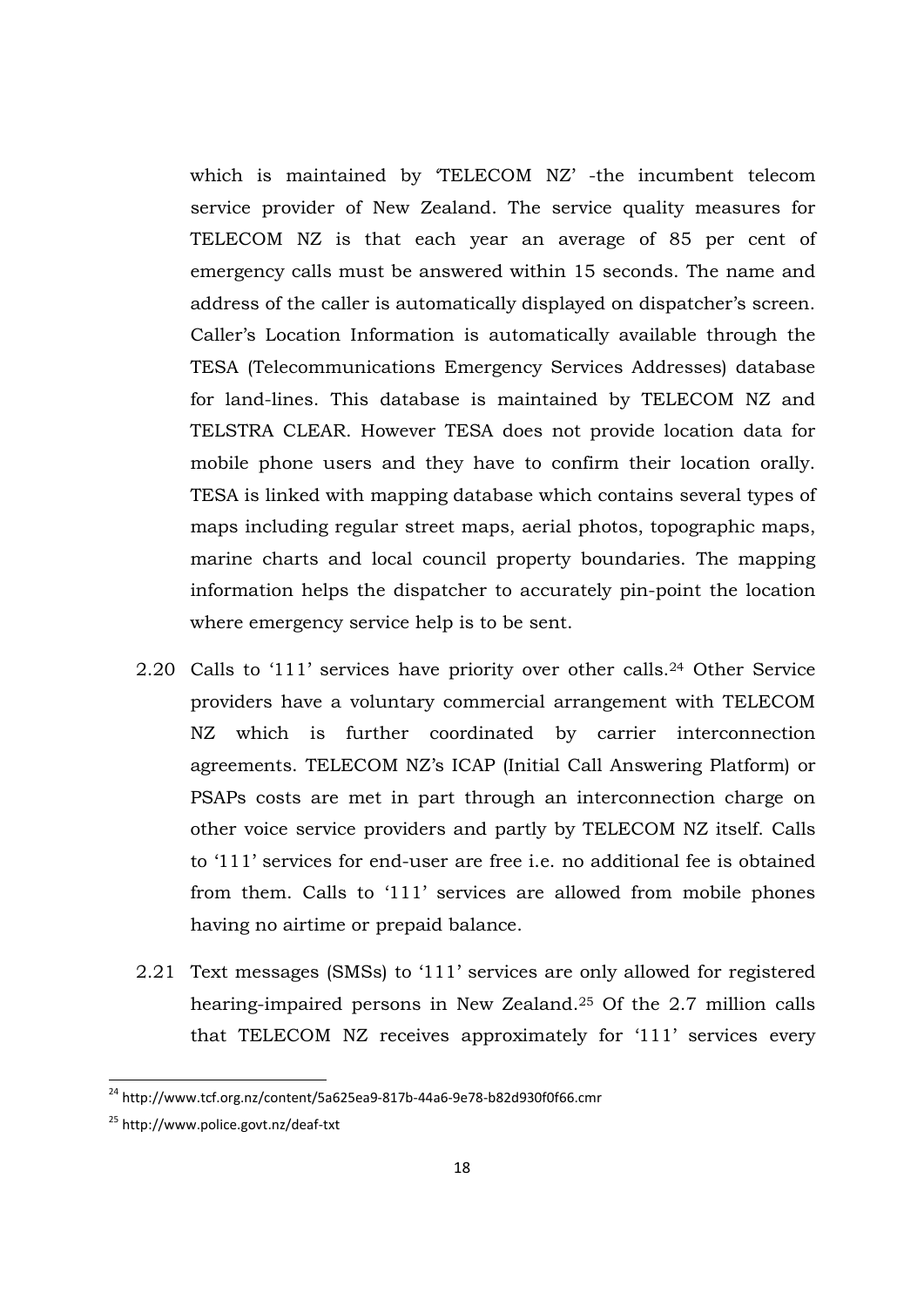year, only 36% are passed through to emergency services. The rest, 64%, are non-genuine emergency calls including accidental misdials, hang-ups, children playing with the phone and cell phones being bumped in pockets and bags. Awareness programs are regularly carried out by government agencies on use of '111' services only in case of emergencies.<sup>26</sup>

#### **Australia: -**

# **Single Number system used: -** 000**; Secondary Numbers used: -**112, 106.

- 2.22 In Australia, as per ACMA's National Numbering Plan 1997, access to emergency service organizations (ESOs) i.e. Fire, Police or Ambulance, is made by calling the national emergency call service (ECS) numbers 000, 112 & 106. 000 is the primary ECS number introduced in 1961 as national emergency number and 112 & 106 are secondary ECS number. '112' is used for mobile calls made on GSM phones which also provide '000' access. '106' is used for text calls made by hearing impaired persons using text phones. The emergency service provider for '000' and '112' service is TELSTRA. The emergency service provider for '106' service is Australian Communication Exchange Limited (ACE).
- 2.23 Any caller has free of charge access to the ECS from a standard telephone service (fixed line, mobile, satellite, teletypewriter). Calls to ECS numbers are routed with priority in each carrier's network through a system of dedicated lines. Currently there is no SMS based ECS in Australia. Calls to emergency communications service are routed to one of the two national call centers and there is full redundancy or backup capability between call centers which operate

 $^{26}$  http://www.111.govt.nz/calling\_111/false\_calls.html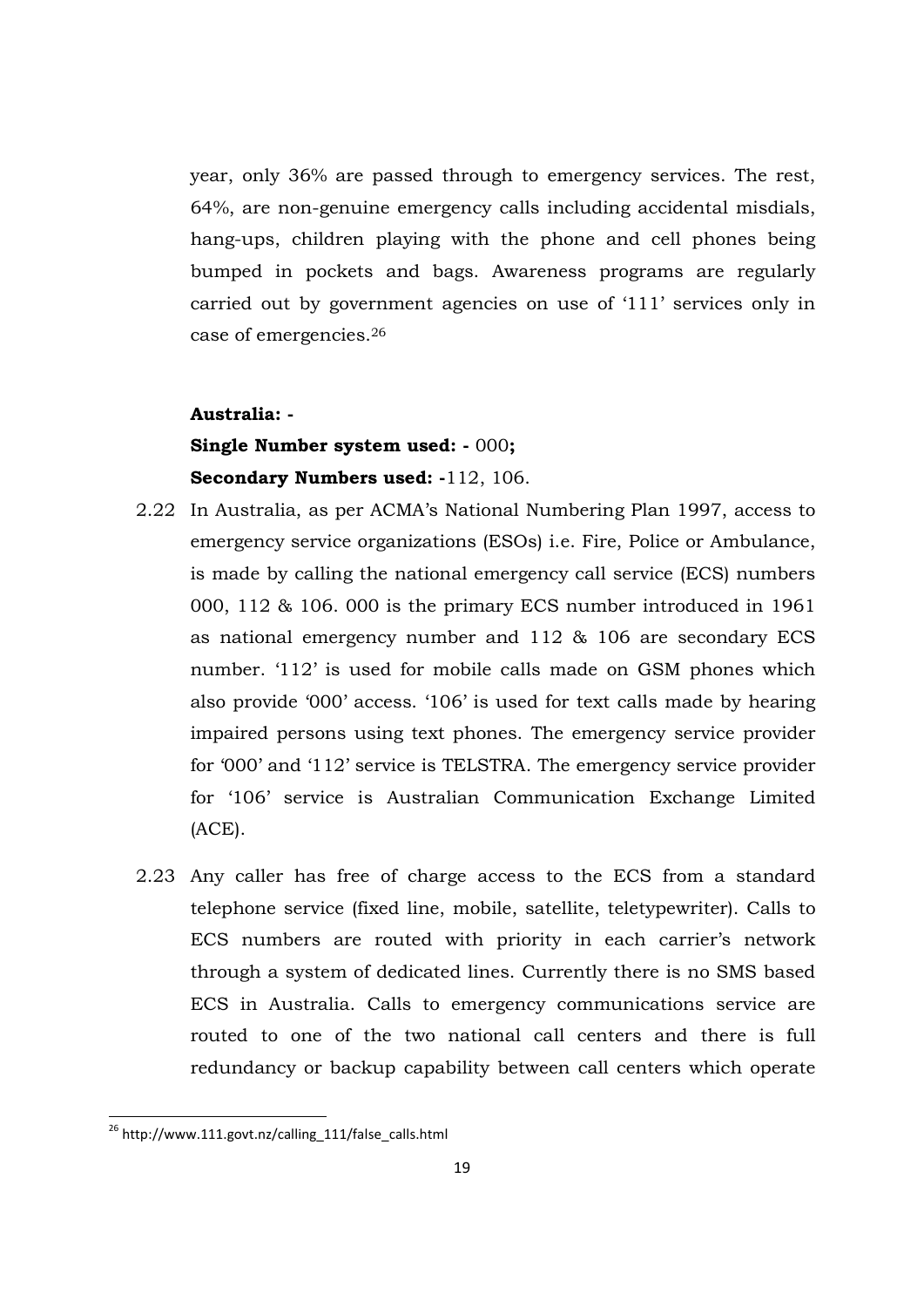as one virtual call center. If one call center becomes inoperative or overloaded due to an extreme event, calls will be answered at the other call center, regardless of the origin of calls. Call dispatchers in emergency call centers are aided by two databases: - IPND (Integrated Public Number Database) and ECLIPS (Enhanced Calling Line Identification Process System). Both the databases are maintained by TELSTRA. IPND is a national repository of customer data including customer contact information (Name, Address and Public Number) supplied by Cellular Service Providers (CSPs). It is the primary source of data for the emergency service organizations. TELSTRA role includes receiving of data from data providers and ensuring safety and security of data. TELSTRA also performs daily updates to IPND. ECLIPS is a national computer system to support the emergency communication service. The ECLIPS database uses information from the IPND. It provides customer service information, logs emergency calls and is the master source of all Emergency Service Organizations and locality information. Carriers or CSPs provides Caller Line Information using the telecommunications switching networks. The ECLIPS system extracts record with the help of this CLI to display the caller's identity and location on ECS operator's screen in real time.<sup>27</sup>

2.24 If call is made from a mobile phone, the caller's location is not known beyond the location of caller's current Standardized Mobile Service Area (SMSA) which is typically a group of mobile cells. Calls from mobiles are handled in the same way as the fixed lines. The caller's phone number, current SMSA and state of origin of mobile calls are displayed on ECS operator's screen. The ECP operator then queries the location details and connects the emergency service organization operator. If a call to 112 is made outside the coverage range of user's

.<br>-

<sup>&</sup>lt;sup>27</sup> http://www.acma.gov.au/webwr/\_assets/main/lib310648/ecs\_disc\_paper.pdf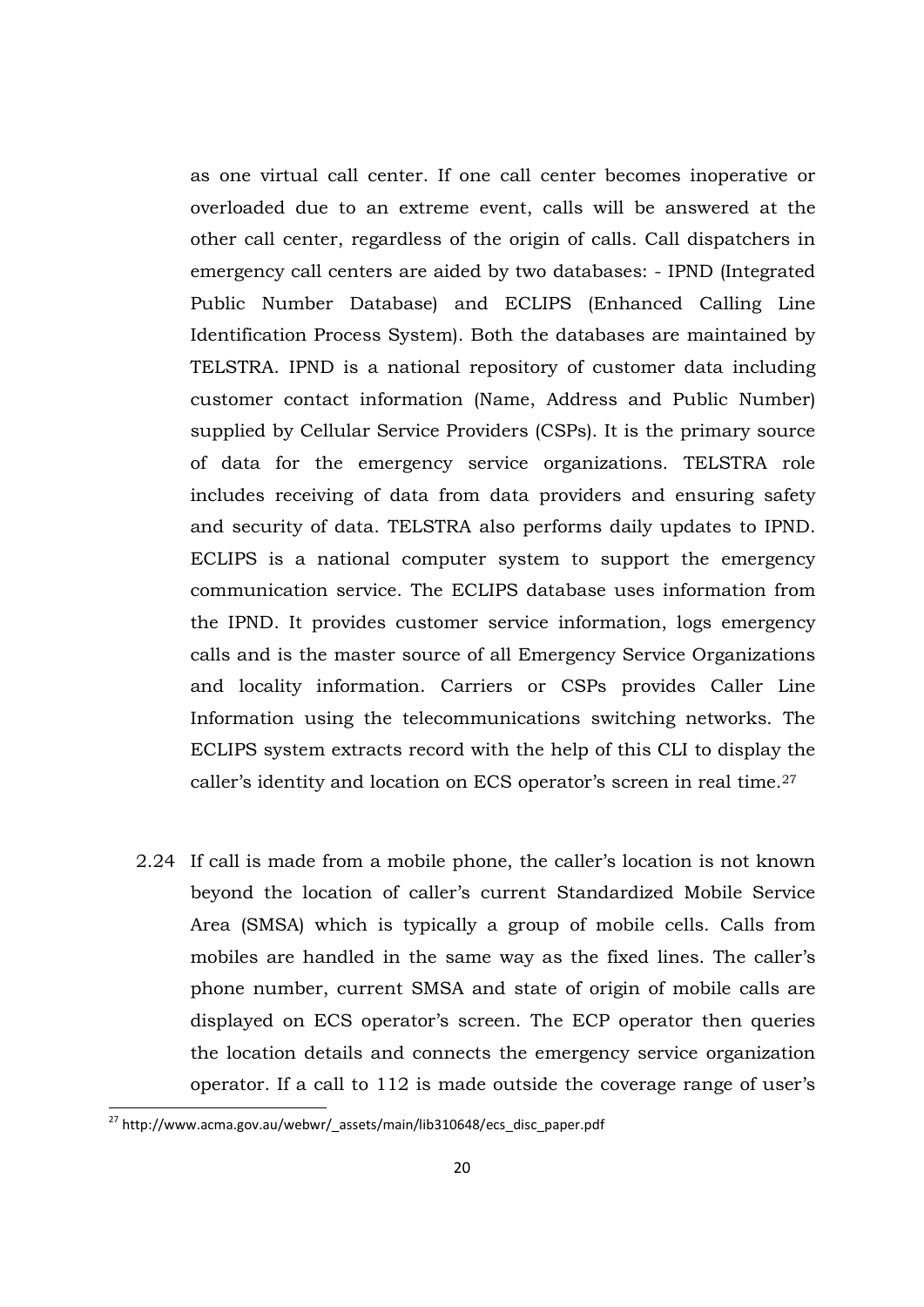host network, then the call to ECS will be carried through alternative GSM network if one is in range. '112' calls can be made from a mobile handset even if the mobile is locked. Call to ECS is allowed from a GSM phone even if it does not have SIM but CLI for such calls cannot be obtained and these calls have given much rise to accidental or hoax calls.

- 2.25 Due to increase in the number of Hoax or malicious calls on ECS because of accidental pressing of digits from mobile phones, ACMA has suggested using Recorded Voice Announcements where extra digits are dialed after triple zero.
- 2.26 The funding of ECS is done through various commercial agreements between TELSTRA and other service providers. The ACMA regulates and monitors the provision of emergency call services under Part 8 of the Telecommunications (Consumer Protection and Service Standards) Act 1999. It requires the ACMA to make a determination placing requirements on carriers, carriage service providers and emergency call persons (ECPs) with respect to the emergency call service. The Telecommunications (Emergency Call Service) Determination 2009<sup>28</sup> sets out the responsibilities and obligations of the emergency call persons, carriers and carriage service providers in relation to the provision of the Emergency Call Services.<sup>29</sup>

# **Malaysia: -**

<u>.</u>

#### **Single Number System used: -** 999.

**Secondary Number used:-**112(All mobile calls are routed to 999 system)

<sup>&</sup>lt;sup>28</sup> http://www.comlaw.gov.au/Details/F2009L04720

<sup>29</sup> http://www.acma.gov.au/scripts/nc.dll?WEB/STANDARD/1001/pc=PC\_1695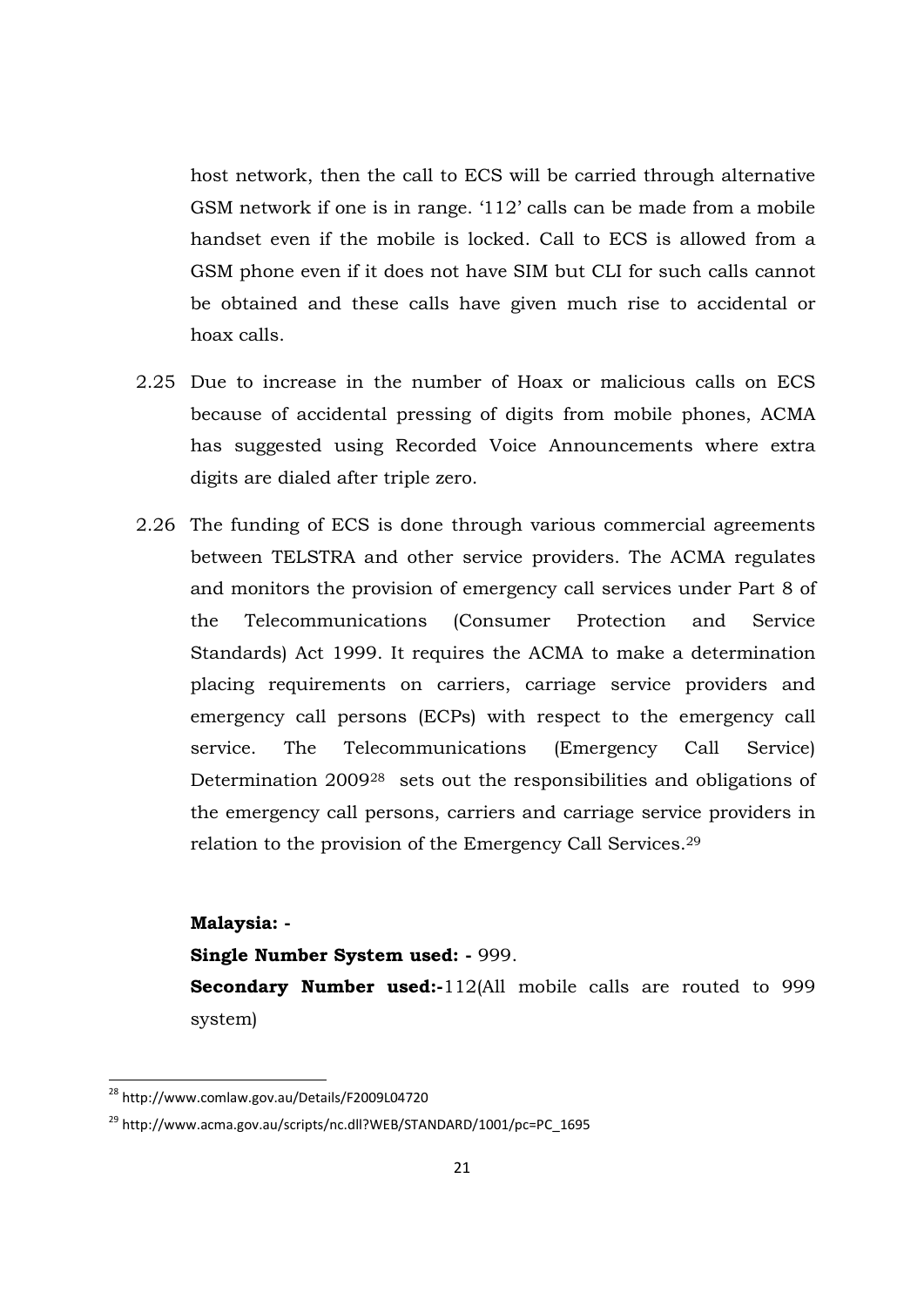- 2.27 MERS (Malaysian Emergency Response Service) 999 is an integrated system to automate emergency call taking and dispatching via a single number 999. MERS 999 consolidates services from 5 of Malaysia's core Public Safety and Emergency Agencies viz. Police, Fire and Rescue, Hospitals, Civil Defense and Malaysia Maritime Enforcement Agency on a single platform. MERS 999 system can be used only in case of emergencies.
- 2.28 TELEKOM MALAYSIA (TM) is responsible for the creation and maintenance of MERS 999 and maintains three emergency response centers in Malaysia for MERS 999. Two Response Centers at Kuala Lumpur and Melaka are responsible for handling emergency calls for peninsular Malaysia whereas Response Center at Kuching handles 999 calls for regions Sabah and Sarawak. 999 Response Center (PSAP) accepts, verify, filter, analyze and transfer emergency calls to relevant agency. MERS (999) system is equipped with components such as Computer-Assisted Delivery (CAD ), Geographic Information System (GIS), Mediator Phone - Computer ( Computer Telephone Interface - CTI ), Voice Recorder as well as Medical Expert System.
- 2.29 Similar to '911' system in USA, an Automatic Location Database (ALI) is maintained by TELECOM MALAYSIA for the assistance of dispatchers at Response Centers. ALI database works in tandem with GIS. Data to this database is provided by application service providers on call by call basis in the formats prescribed by Malaysian Communications and Multimedia Commission (MCMC). ALI Database displays the name and address of the caller. For mobile callers it displays on the digital map the location of the caller to the nearest base stations.
- 2.30 MERS 999 runs on government allocated funds as emergencies are treated as the matter of national interest in Malaysia. However other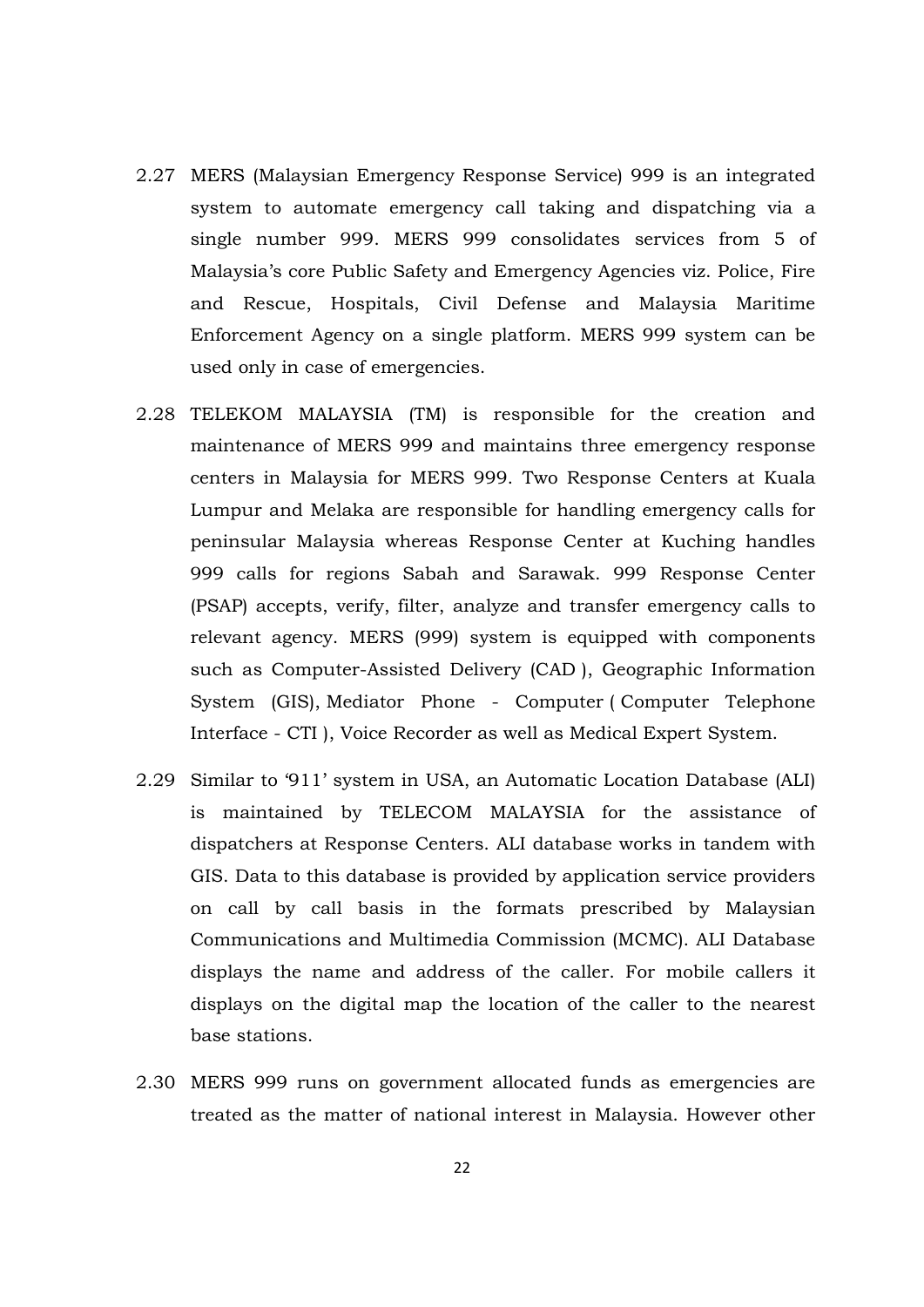service providers have arrangements with TELEKOM MALAYSIA so that emergency calls are effectively forwarded to emergency response centers. Every service provider of Malaysia is mandated by the direction of Malaysian Communications and Multimedia Commission (MCMC) to provide emergency calls to their subscribers free of cost. Service Providers also have to make arrangements with other service providers in case its network cannot deliver the emergency calls to the emergency response centers. Emergency calls have priority over other calls. Network service providers and application service providers bear their own cost of terminating calls to the emergency response centers. Key Performance Indicators for Emergency Response Center as prescribed by MCMC are – (i) 90% of all emergency calls shall be answered by emergency call dispatcher within 10 seconds, (ii) 100% of all emergency calls shall be answered by emergency call dispatcher in not more than 20 seconds and (iii) in any one hour, not more than 1% of emergency calls should encounter busy signal. The designated emergency response centers should not disclose the caller's information other than to emergency service organizations.

2.31 In Malaysia, calls to emergency response centers can be made from a suspended phone account or from mobile phones having no SIM. As per section 233 of Communications and Multimedia Act, 1998, any person found guilty in making Hoax calls or fake calls to MERS 999 system can be fined with a penalty of 50,000RM (approximate Rs. 8,72,900) or can be sentenced to 1 year imprisonment or both.<sup>30</sup>

<sup>&</sup>lt;sup>30</sup> http://www.msc.com.my/cyberlaws/ACT%20588%20%20Communications%20and%20Multimedia%20Act%-201998/a0588s0233.htm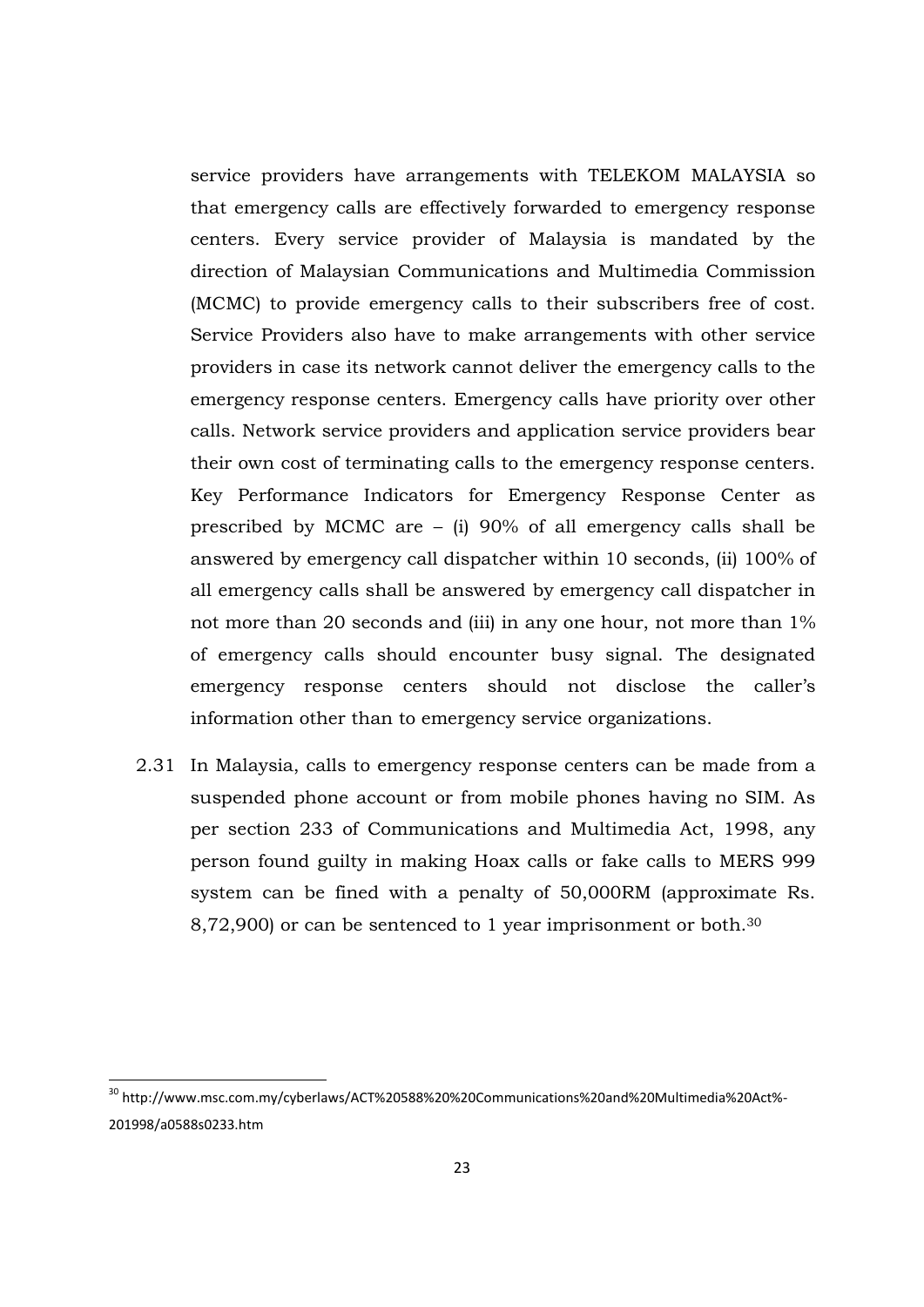#### **Germany:-**

# **Single Number System Used: -** 112; **Secondary numbers Used: -** 110 (Police).

- 2.32 '112' is the common emergency telephone number that can be dialed free of charge from any telephone or any mobile phone in order to reach emergency services (Ambulances, Fire & Rescue Service and the Police) in Germany.
- 2.33 When a call to '112' emergency service is made, the call is routed to PSAP which is managed by Competent State Authorities or Local authorities in Germany. Caller Location Information for fixed calls or mobile calls is provided by telecom service provider using their networking or signaling capabilities. The EU Directive E112 (2003) requires mobile phone networks to provide emergency services with whatever information they have about the location from where a mobile call was made. Then these PSAPs inform the emergency service organizations (police, fire and ambulance) which dispatch their units to the rescue areas. PSAPs also provide multilingual support to callers who do not speak English. Calls to '112' emergency service is allowed on a disconnected fixed connections but not allowed from a mobile phone having no SIM. However calls from mobile phones to '112' emergency service are allowed from other service provider network if host's mobile network is not available.<sup>31</sup>
- 2.34 Next Generation 112 implementation is in the pipeline to enable citizens to reach an authority (e.g., PSAP) by calls using VoIP, text messaging, instant messaging, real-time text, pictures and videos. NG112 enables the delivery of calls, messages and data to the

.<br>-

<sup>&</sup>lt;sup>31</sup> http://ec.europa.eu/information\_society/activities/112/ms/de/index\_en.htm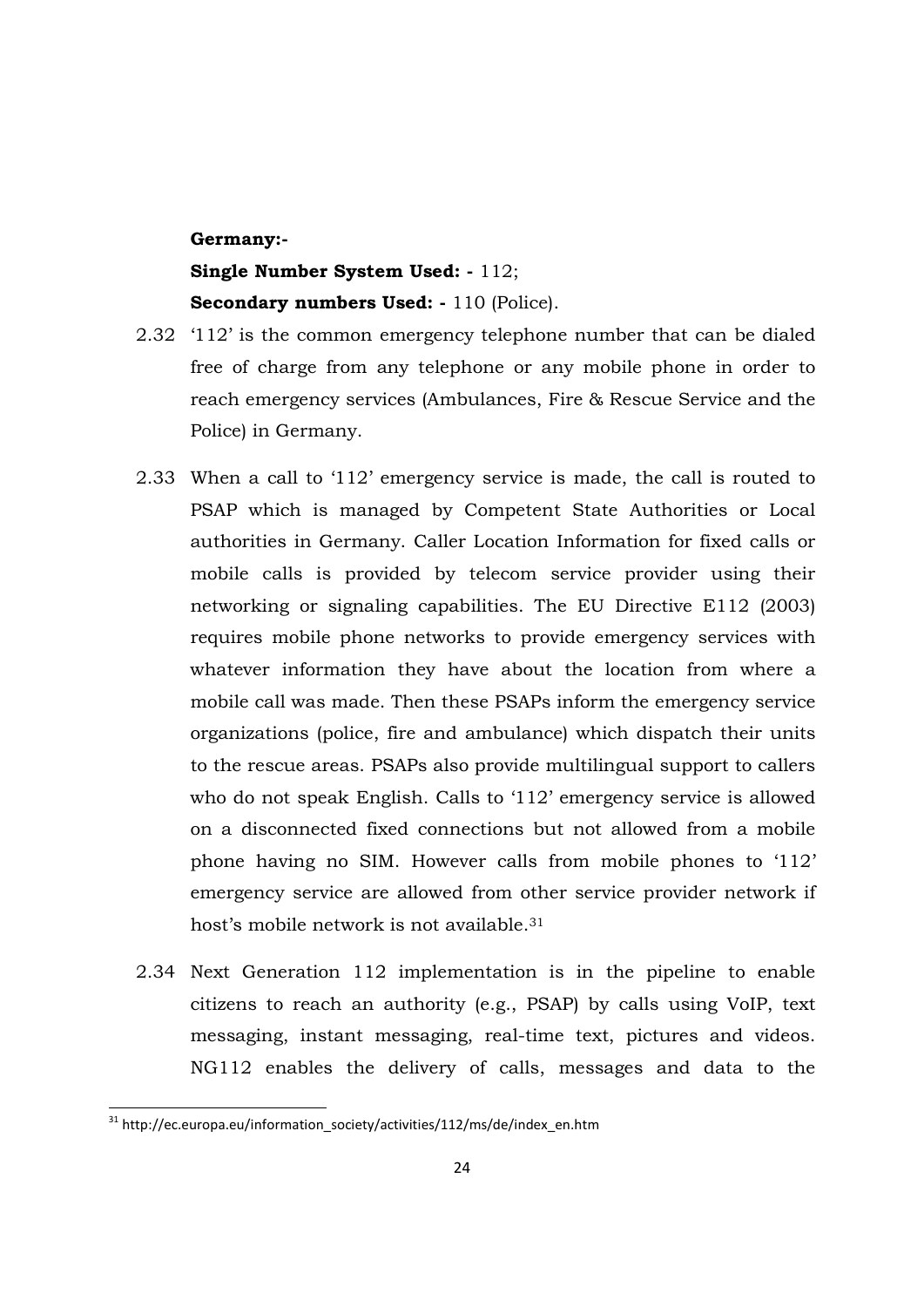appropriate Public Safety Answering Point (PSAP) and other appropriate emergency entities and makes call handling easier. There is provision of penal actions for giving fake calls or Hoax calls to '112' service in Germany.<sup>32</sup>

#### **Philippines**

### **Single Number system used: -** 117.

**Secondary Number used: -** 911 & 112 (for mobile calls).

2.35 '117' is the national emergency telephone number for the Philippines. It is managed by the Department of the Interior and Local Government (DILG) and is also referred to by its official name, Emergency Network Philippines (ENP). Depending on the location of the caller, a 117 call will route to any of the sixteen 117 call centers located in various cities in the country. When a 117 call is made from a mobile phone, the call is automatically routed to the nearest 117 call center. '117' emergency service is entirely funded by Government of Philippines and private telecom service providers are invited on voluntary basis. There is a provision of penalty and imprisonment of 15 days to 6 months for illegitimate use of '117' emergency service in Philippines.<sup>33</sup>

<sup>&</sup>lt;sup>32</sup> http://ec.europa.eu/information\_society/activities/112/docs/cocom2012.pdf

<sup>33</sup> http://www.senate.gov.ph/lisdata/106589120!.pdf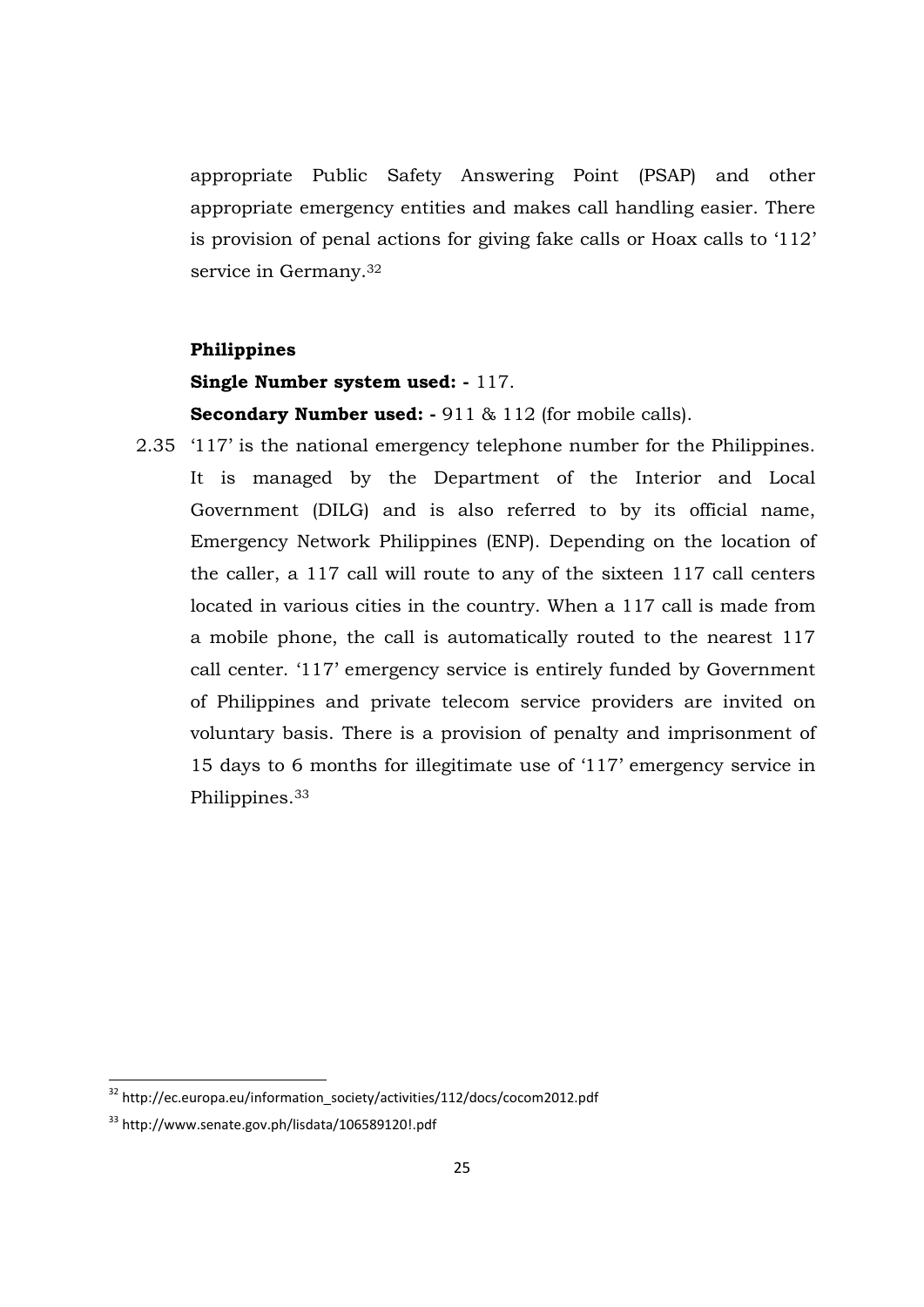# **CHAPTER – III IMPLEMENTATION OF INTEGRATED EMERGENCY COMMUNICATION & RESPONSE SYSTEM IN INDIA AND ISSUES INVOLVED**

3.1 In India different emergency response systems have been in place for police, ambulance, fire or civil defense and disaster management which are currently accessed through different numbers. There is a need to have universal single emergency number so that people need not remember different numbers for different types of emergencies. Following sections in this chapter, discuss in detail, likely issues related to telecom sector that may arise in implementation of universal single number based IECRS and seeks stakeholders' comments on them.

# **Universal single emergency number**

3.2 As discussed in chapter II, most developed countries have put in place Integrated Emergency Communication & Response System (IECRS) in which the emergency service organizations are accessed nation-wide through single universal number. A study of the emergency systems operational in various countries indicates that though there are regional variations in systems across various countries, the process flow is more or less common. A flow chart depicting the design elements and various processes of a generic single number based emergency response system is shown below –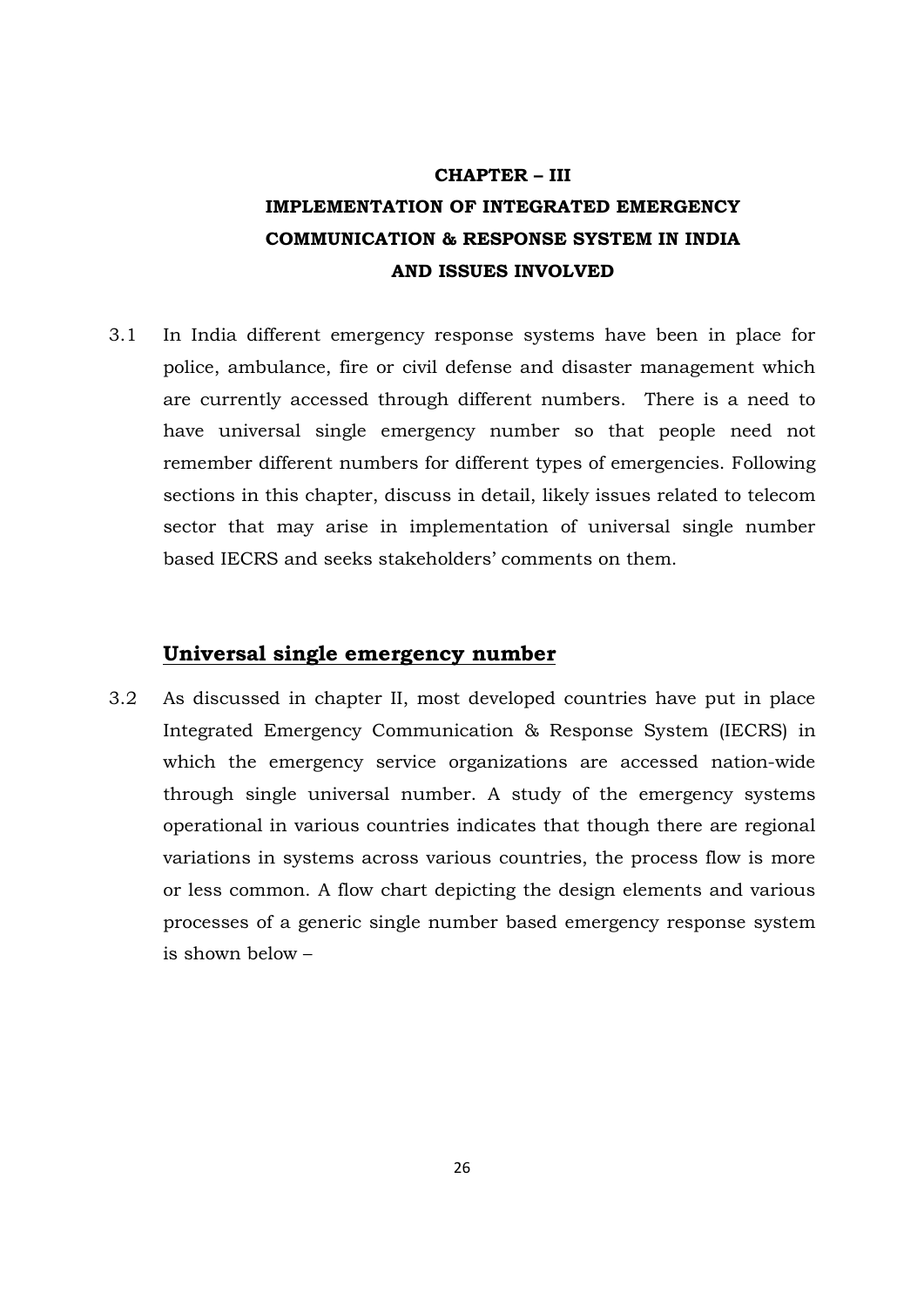

Source – European Emergency Number Association (EENA) http://www.eena.org

3.3 A call to emergency services starts a sequence of tasks by different stakeholders in the emergency service chain as indicated in the flow chart above. However, this sequence will be initiated only if the person involved in the emergency situation has the knowledge of the emergency number to dial. Therefore, the first link of the chain is for the caller to know the universal single emergency number and the type of emergencies, which will be handled through this number. In most of the countries, organizations that are accessed through IECRS are Police Services, Fire & Rescue, and Ambulance Services which are also known as emergency service organizations. In some countries Highway police, Coast-Guards security, Traffic Authority or other similar organizations providing assistance to the public in case of emergencies are also included in IECRS. Therefore, for implementing IECRS in India, the first requirement is to decide at the policy level, the type of emergency services which would be handled by the IECRS. This identification will help in further planning and modernization of emergency communication & response system and integrating response teams of all such agencies at the backend with the PSAP.

#### **Issues for consultation: -**

**Q1 What are the types of emergency services that should be made available through single emergency number?**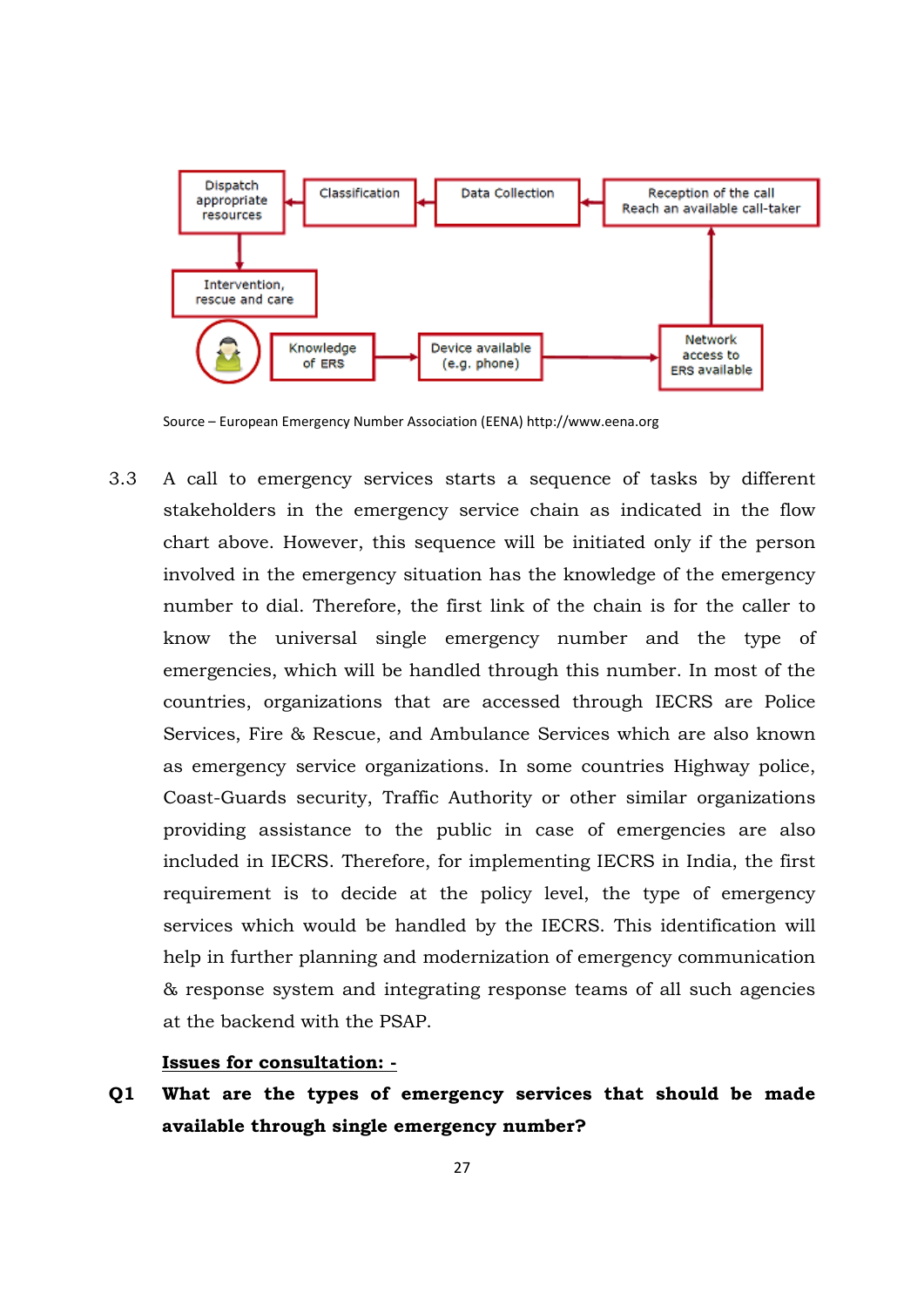- 3.4 Currently access to emergency services through phone is dealt as per National Numbering Plan 200334. It has provision for various access numbers such as 100(Police), 101(Fire), 102(Ambulance) & 108 (Emergency Disaster Management). These are mandatory services that are to be provided by all telecom service providers free of cost to their subscribers. National numbering plan (NNP) 2003, lists all access numbers in 1-level series, most of which deal with some sort of emergency or other.
- 3.5 As discussed earlier, existence of different numbers for various emergency response systems creates confusion amongst users. Moreover, it is also difficult to remember so many numbers during an emergency. Another drawback in the present system is that sometimes in an emergency situation, multiple agencies are required to be contacted. It requires a citizen to dial contact numbers of various agencies and explain the same situation to each of them resulting in delay in getting help, whereas the situation warrants instant response. Hence there is a requirement of single number based integrated emergency communication & response system in India. However, the question that arises is what should be that single number?
- 3.6 Presently there are no international standards for an emergency number. Earlier due to greater use of rotary dial telephones, same digits numbers like '999' for UK, '000' for Australia, '111' for New Zealand were chosen as emergency number as these numbers were easy to dial on a rotary dial phone in darkness or in dense smoke. Later with the introduction of push button telephones, use of different digit numbers like '911' became prevalent as dialing numbers like '000' or '999' increases the chances of wrong dialing on push- button telephones or mobile phones. However

<sup>&</sup>lt;sup>34</sup> http://dot.gov.in/numbering\_plan/numberplanindex.htm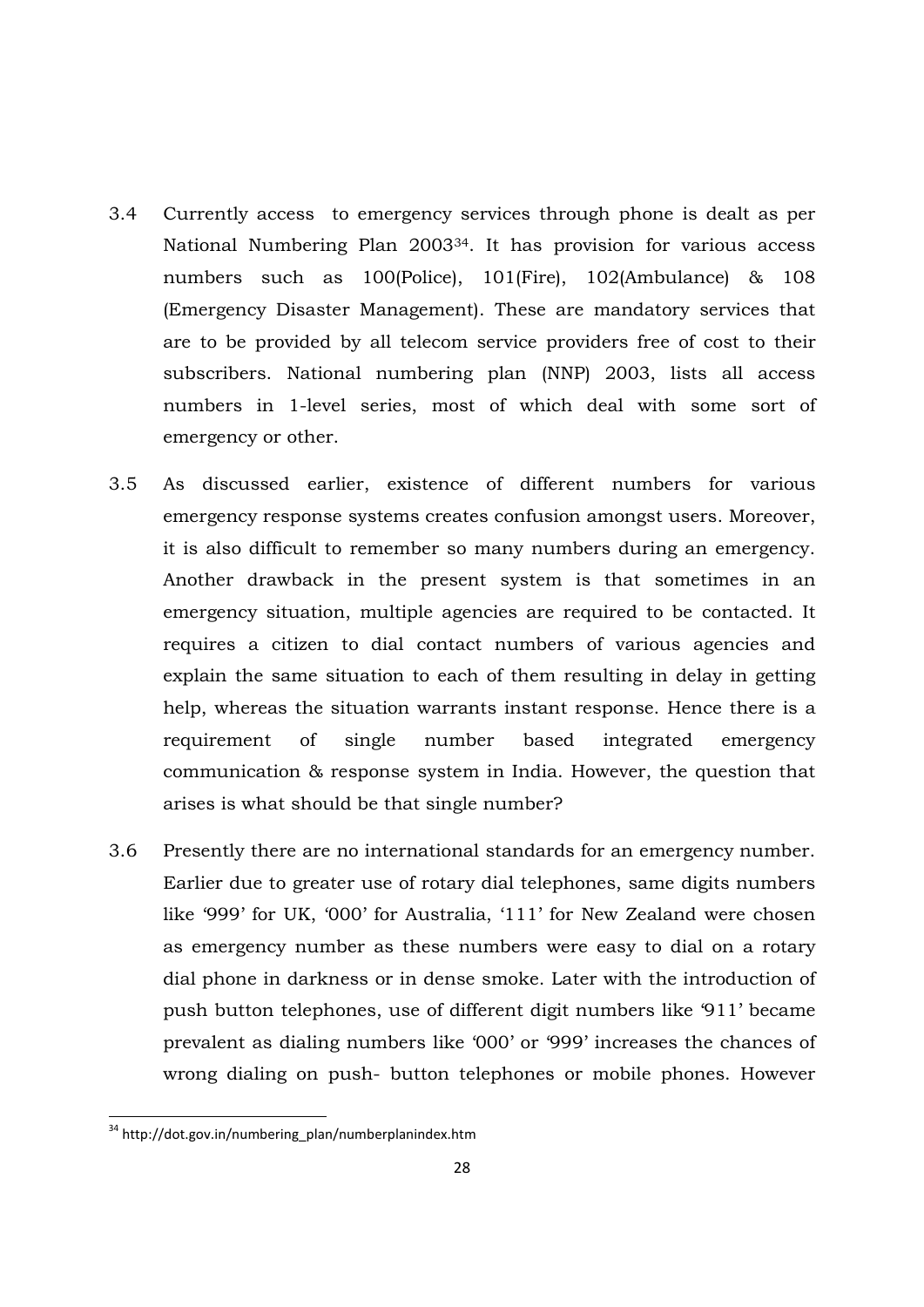there is no fixed convention for selecting single number for emergency service organizations. As a result, different numbers are being used to access emergency respond help lines in different countries as depicted below -



Source - http://www.911dispatch.com/911/911\_world.html

.<br>-

3.7 Except for the number '112', which is a GSM standard, there has not been any number that has been fixed by any standard making bodies or ITU for use, in case of emergencies. ITU had come out with its recommendations  $E.161.1^{35}$  in 2008 to provide guidance to Member

<sup>35</sup> **Single initial Emergency Number -** A Member State that is planning to introduce an emergency number could use either 112 or 911, in adherence with applicable regulations concerning emergency numbers (e.g. the usage of 112 for EU Member States [EU 91/396/ECC]).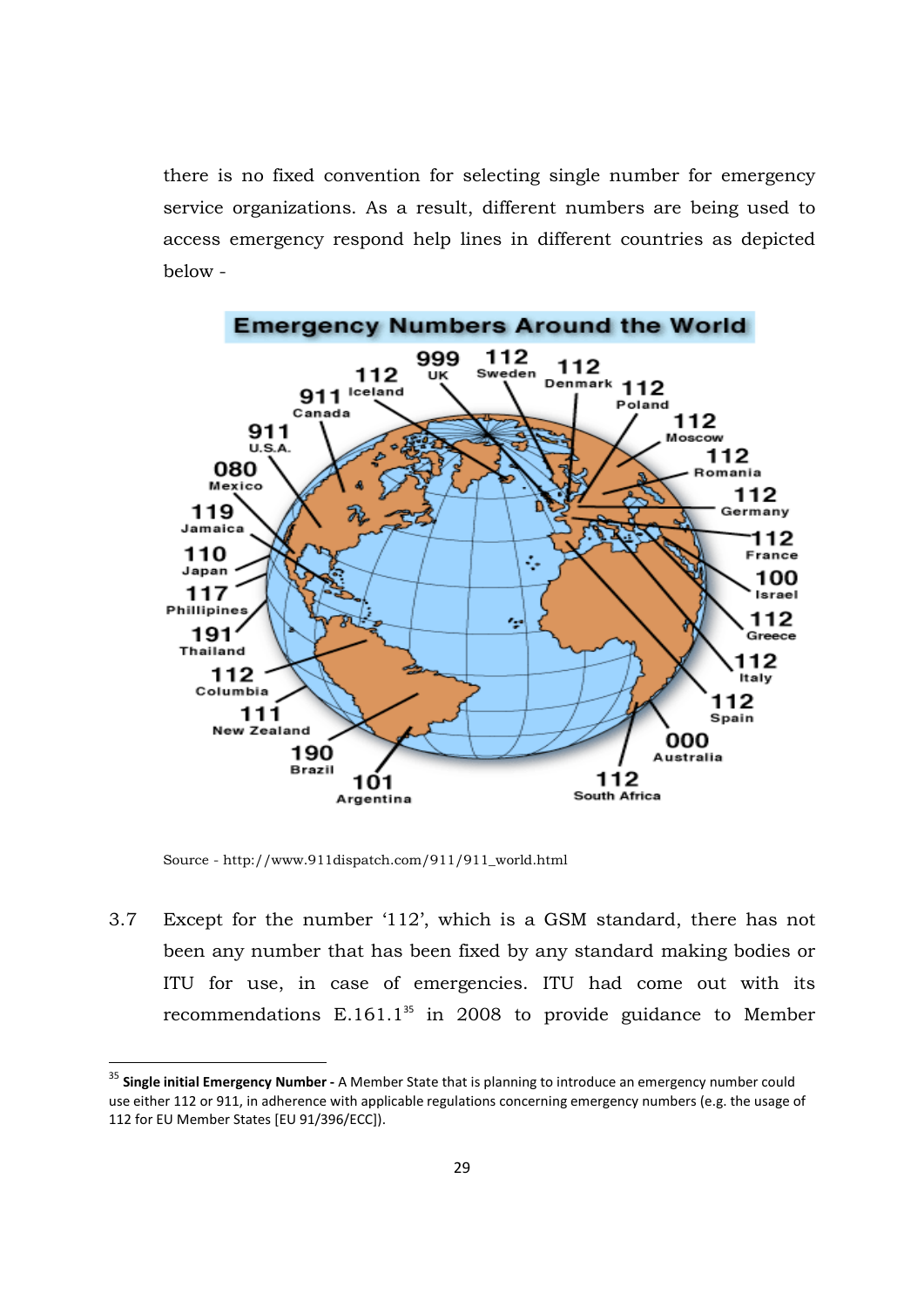States who are in the process of selecting a single emergency number for the first time or selecting a secondary alternative emergency number for public telecommunications networks. In the World Conference on International Telecommunications (WCIT12), held recently in Dubai from  $3<sup>rd</sup>$  to 14<sup>th</sup> Dec 2012, a new Resolution<sup>36</sup> was tabled inviting the Member States to introduce, in addition to their existing national emergency numbers, a globally harmonized national number for access to emergency services.

- 3.8 In India, number '100' which is reserved for calling Police services is very popular. This makes '100' a suitable candidate for the choice of single number for IECRS. However, '108' Emergency service managed by EMRI (Emergency Management and Research Institute) across more than ten states is becoming popular as an emergency response system. EMRI's "108 Ambulance Service" is a Public Private Partnership model between state governments and Emergency Management and Research Institute (EMRI). Call to the number '108' is a toll free service (in local area) accessible from landline or mobile.<sup>37</sup>
- 3.9 In addition to a primary emergency response number, a secondary emergency response number also exists in some countries e.g. '112' in UK (in addition to '999'), '112' in Australia (in addition to '000'). Calls from this number are again routed to primary response numbers in these countries. Though presence of secondary emergency number can create confusion but in countries where there exists multiple numbers; because the emergency number was different earlier and was subsequently changed, people still remember them and use them in case of

**Selection of a second alternative Emergency Number -** A Member State that is planning to introduce a second alternative emergency number could use either 112 or 911, or both, which should be routed to the existing emergency number. A second alternative emergency number facilitates for example emergency calling by travelers visiting the country.

<sup>36</sup> http://www.itu.int/en/wcit-12/Documents/draft-future-itrs-public.pdf

 $37$  http://dot.gov.in/numbering\_plan/nnp2003.pdf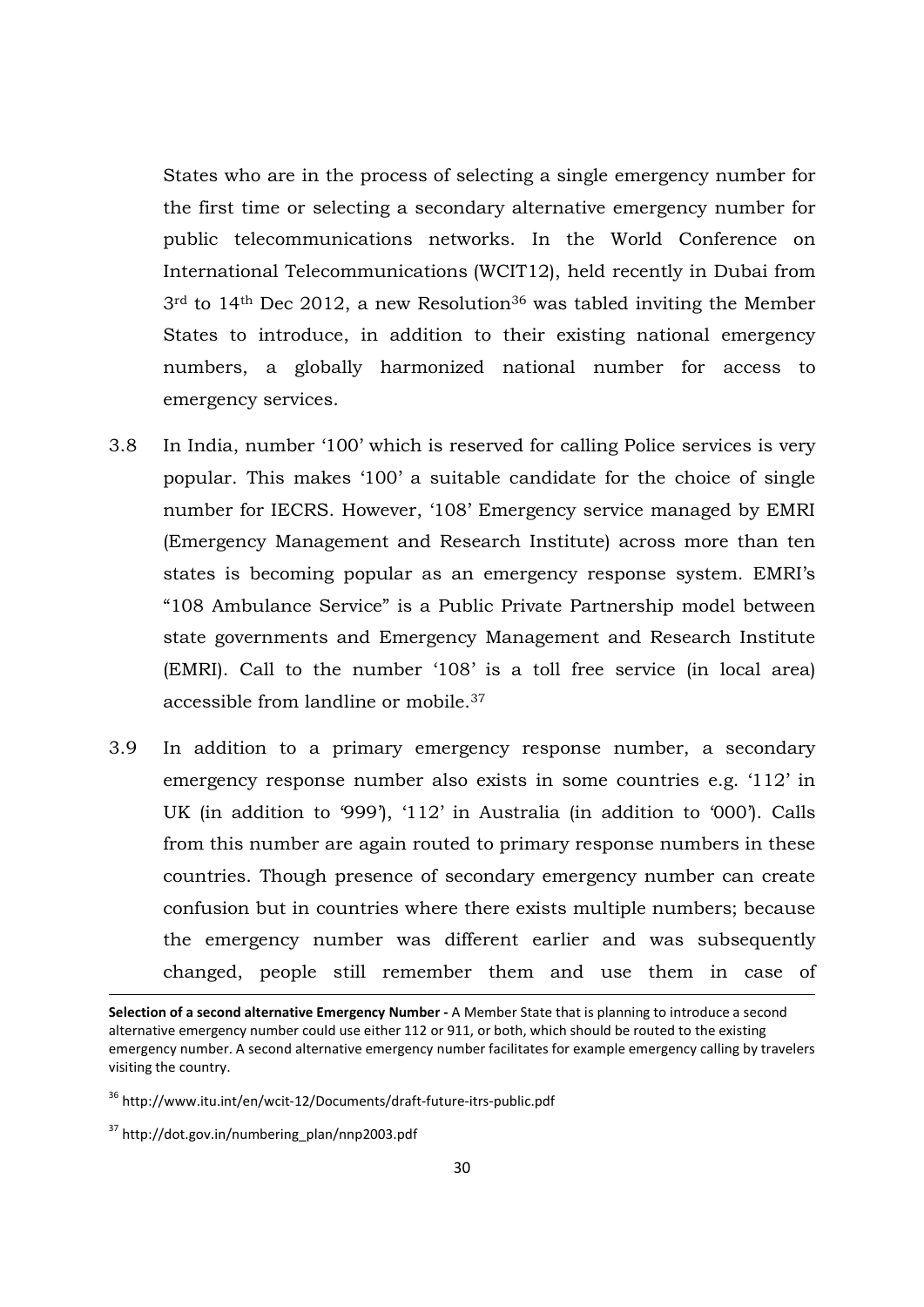emergencies. In India, a number of calls are made to '911' by foreigners who visit India. Moreover, even if a single number is notified for emergency services, the changeover to the new regime will take some time and till then, people will continue to call present emergency numbers like 101/102 etc. Therefore, it appears reasonable to continue with present emergency numbers also as secondary emergency numbers and re-route the calls made to these numbers to primary emergency number. As mentioned in preceding paragraphs, even ITU recommends use of secondary emergency numbers.

#### **Issues for consultation: -**

- **Q2 What universal number (e.g. 100,108 etc) should be assigned for the Integrated Emergency Communication And Response System in India?**
- **Q3 Should there be primary / secondary access numbers defined for the Integrated Emergency Communication And Response System in India? If yes, what should these numbers be?**

# **Issues involved in transfer of Caller identification and maintaining subscriber database**

3.10 As has been mentioned earlier, one of the most important features of the state of art IECRS is that of transfer of identification and location of the caller in real time. Transfer of accurate location information via an automated process linked to the communication network used by the caller is essential for an efficient and prompt response, as the availability of caller location information enables dispatching the right emergency resources and reduction in delay. Automatic provision of caller location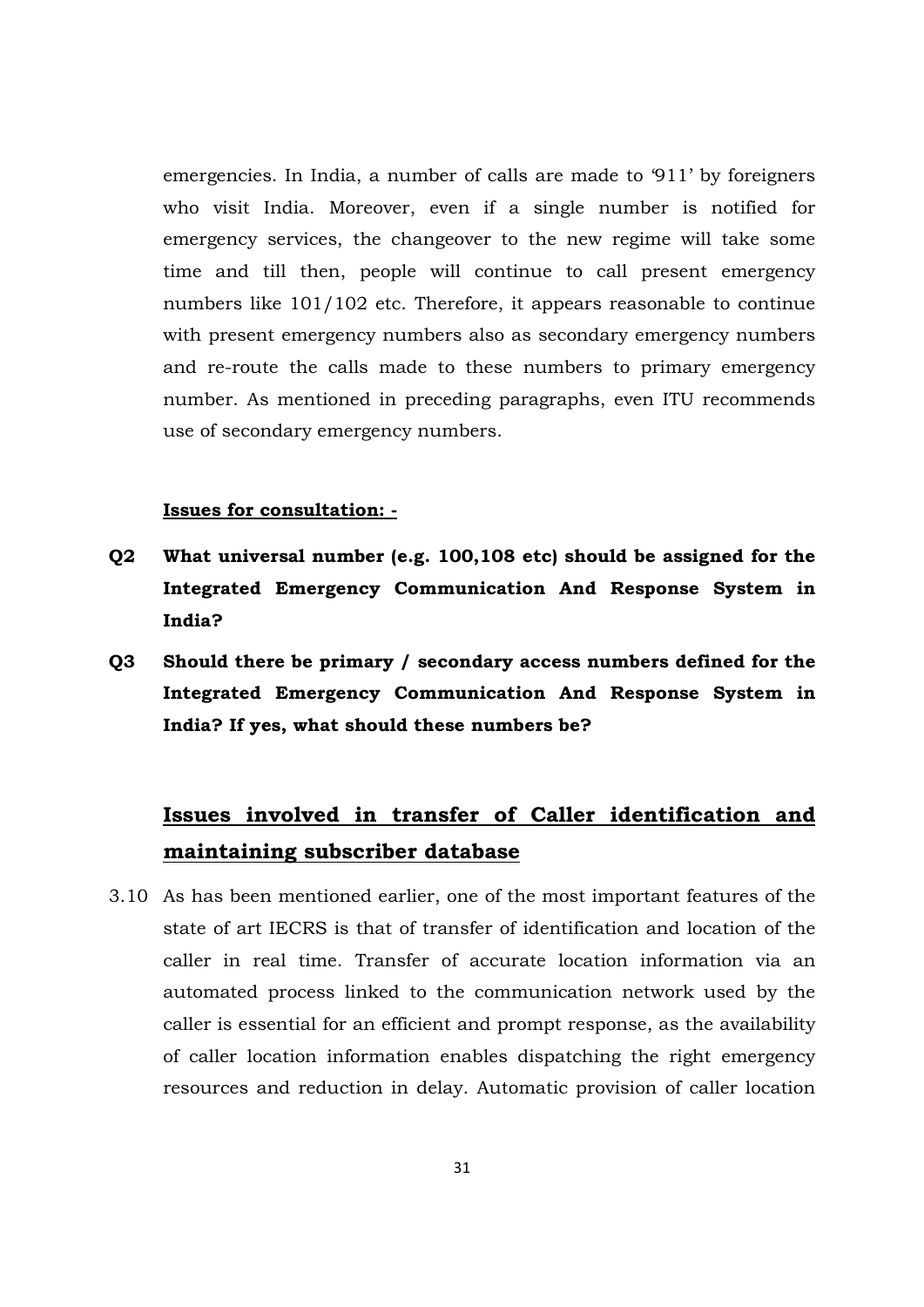is also likely to have a welcome positive impact on the reduction of false emergency calls.

- 3.11 Both in case of mobile and landline phones, the Calling Line Identification (CLI) need to be transferred to the PSAP. Since the caller can be a subscriber of any of the operators, the PSAP should have access to a database from where it can get the credentials of the caller viz. the telephone number and address based on the CLI.
- 3.12 Presently, both wireline and wireless service providers maintain a database of their subscribers which contains the telephone number of the subscriber and his address. However, each service provider has its own database and probably would not like to share the same with other service providers on the pretext of business confidentiality. Therefore, aspects that need to be considered while creating the framework for IECRS are:
	- i. Centralization or Decentralization: As each service provider maintains its own database, it needs to be decided whether the PSAPs or a third party will maintain a centralized database having information received from all the individual databases of the service providers or the PSAPs will query the concerned databases whenever required. In the latter case, each PSAP will need connectivity with all the individual databases across the country, which may entail considerable expenses. In case it is decided to have a centralized database, a third party (as has been done for Mobile Number Portability) or one of the wireline service provider can be entrusted with the task of maintaining the database. In some countries there is a centralized database which receives its input from databases of other service providers and this database is maintained by a PSTN service provider like Telstra in Australia, Telekom Malaysia in Malaysia or Telecom in New Zealand. In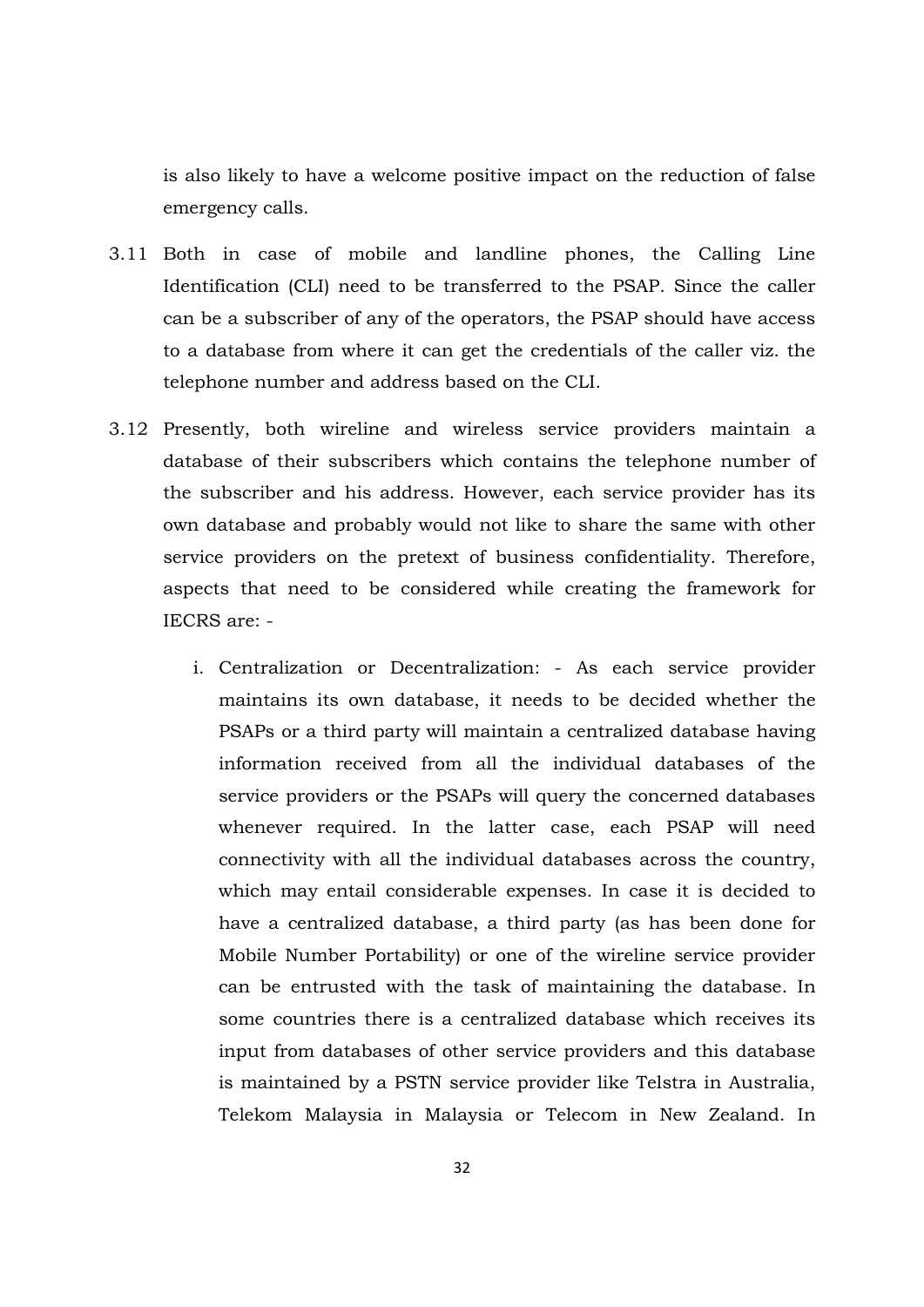Sweden, the emergency service operation as well as updating of database is contracted to SOS Alarm.

- ii. Access to the database: This would require a query to be sent to the database every time a call is received. Two different methods are used for the provision of caller location information. In 'Push' mechanism, the location of caller is received by the PSAP along with the call. Therefore, caller location identification is available to the PSAPs automatically with every emergency call and is available without delay. In 'Pull' mechanism, emergency call operator asks for caller location information if needed through an electronic request to a database or by making a verbal request to the concerned telecom operator.
- iii. Accuracy of Data: Regular & periodic update of database is of paramount importance. In some countries, database is updated daily and in some countries it is updated twice a month or once in a month. Moreover, for interoperable and seamless communications, database/ databases should be maintained in a standard format and numbers which are ported should also be included in the database.
- 3.13 An important aspect that needs to be taken care of is maintenance of confidentiality of the user data and location information. The agencies that will collect or get the personal information like contact details and location will have to be refrained from using this personal information. In this regard, laws in USA and Canada mandate that Caller Location Information or user data should be used by emergency services or telecom operators providing CLI only in case of emergency and that this data can be used by authorized persons only. In any other case, a written permission is required from the desired person to use his caller location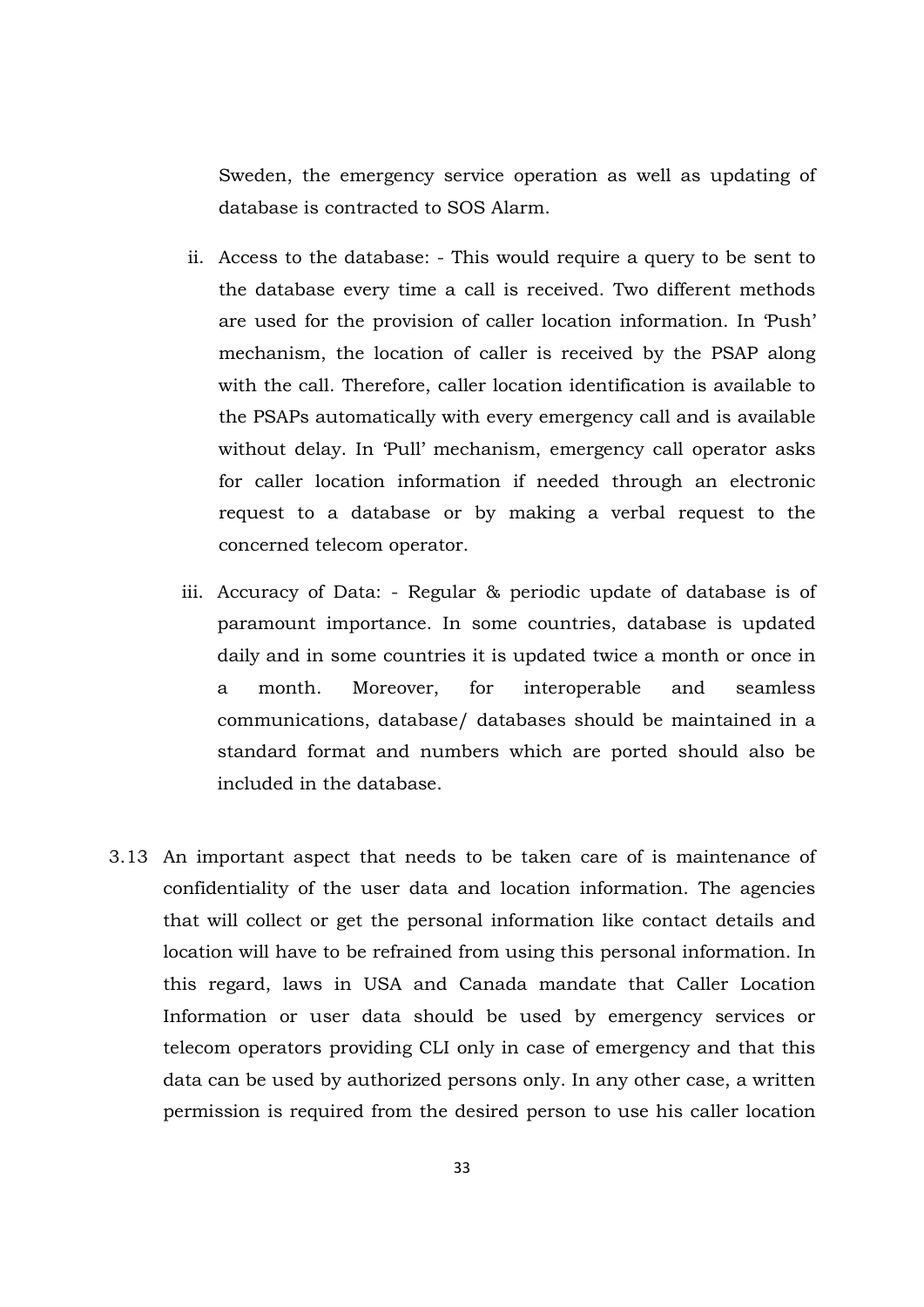information. In some countries where two tiered PSAP works, caller location information is pushed to one PSAP only and the other PSAP has to obtain the same from the caller or first PSAP.

### **Issues for consultation: -**

- **Q4 For implementing single number based Integrated Emergency Communication and Response System in India, should the database with information of telephone users be maintained by the individual service providers or should there be a centralized database?**
- **Q5 In case of centralized database which agency(one of the designated telecom service provider, a Central Government department or a designated third party) should be responsible for maintaining the database?**

# **Location information in case of mobile users**

3.14 As far as calls from mobile phones are concerned, as the caller is moving, pin-pointing the caller's exact location is a major challenge. However, depending on the available technology, service providers can identify the location of a caller on the basis of Cell-ID or Sector-ID. The Cell ID is the identity number associated with a cell, which is designated by the network operator. The operator knows the co-ordinates of each cell site and can therefore provide the approximate position of the concerned mobile. However, Cell ID positioning considers the location of the base station to be the location of the caller. Therefore, accuracy of this method depends to a large extent, on the size of the cell, which can vary from a few meters in urban locations to 10 to 20 Kms especially in flat countryside or near water surfaces. Two technologies - cell site triangulation and GPS - have the potential to provide more accurate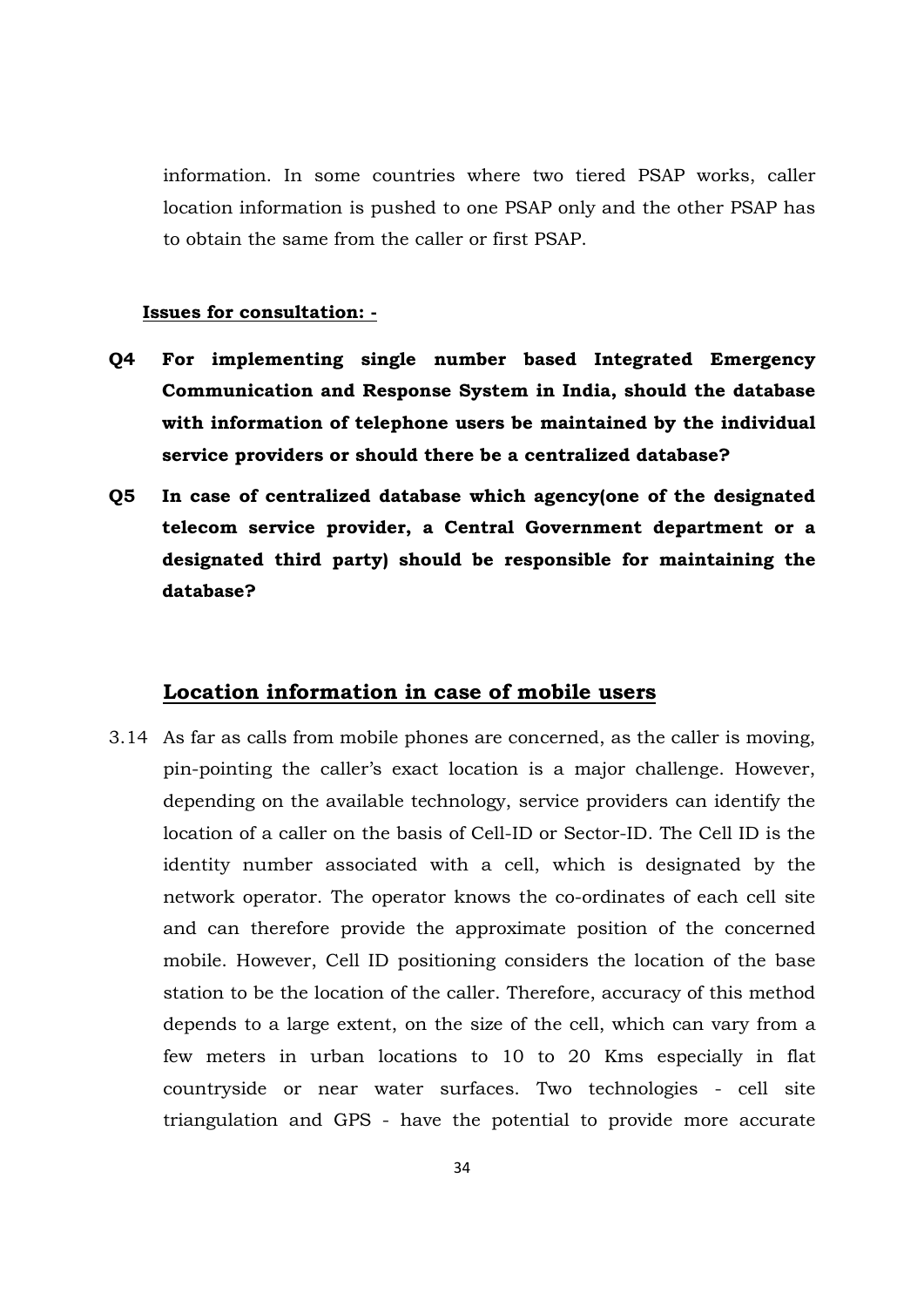caller location information to Emergency Service Providers. Celltriangulation determines the location of a caller on the basis of signal strengths received from three BTS towers in the proximity. Global Positioning System (GPS) uses radio signals from satellites. Cell site triangulation is not quite as accurate as GPS, especially in rural areas where density of cell phone towers is currently quite low. But this method is comparatively less expensive and can locate a call even inside buildings. On the other hand, GPS uses network resources and satellites to determine the location of the mobile. Therefore, a GPS receiver can find the location of a moving caller more accurately and more precisely than any other technologies. However, there are challenges in GPS systems viz. in poor network/signal conditions or in cities with mulistories where signals from a GPS receiver faces multipath propagation. Further, cost of a GPS chip and satellite services are comparatively higher.

- 3.15 GPS capable handsets are capable of transferring very accurate location information that may have average accuracy of even 10 meters. But for other mobile users the average location accuracy may be much lower. To tackle this problem, some countries have defined Key performance indicators (KPIs) for the location information accuracy that the telecom service provider should provide. For example in USA KPIs for networkbased location solutions mandate 100 meters accuracy for 67 percent of calls and 300 meters accuracy for 95 percent of calls. Similarly for handset-based location solutions 50 meters accuracy for 67 percent of calls and 150 meters accuracy for 95 percent of calls is mandated.
- 3.16 In India, at present, penetration of GPS enabled handsets is not good and hence the location information accuracy has to depend on other methods like cell-Id, triangulation etc. However, as discussed in the first chapter, the Department of Telecom, has mandated telecom service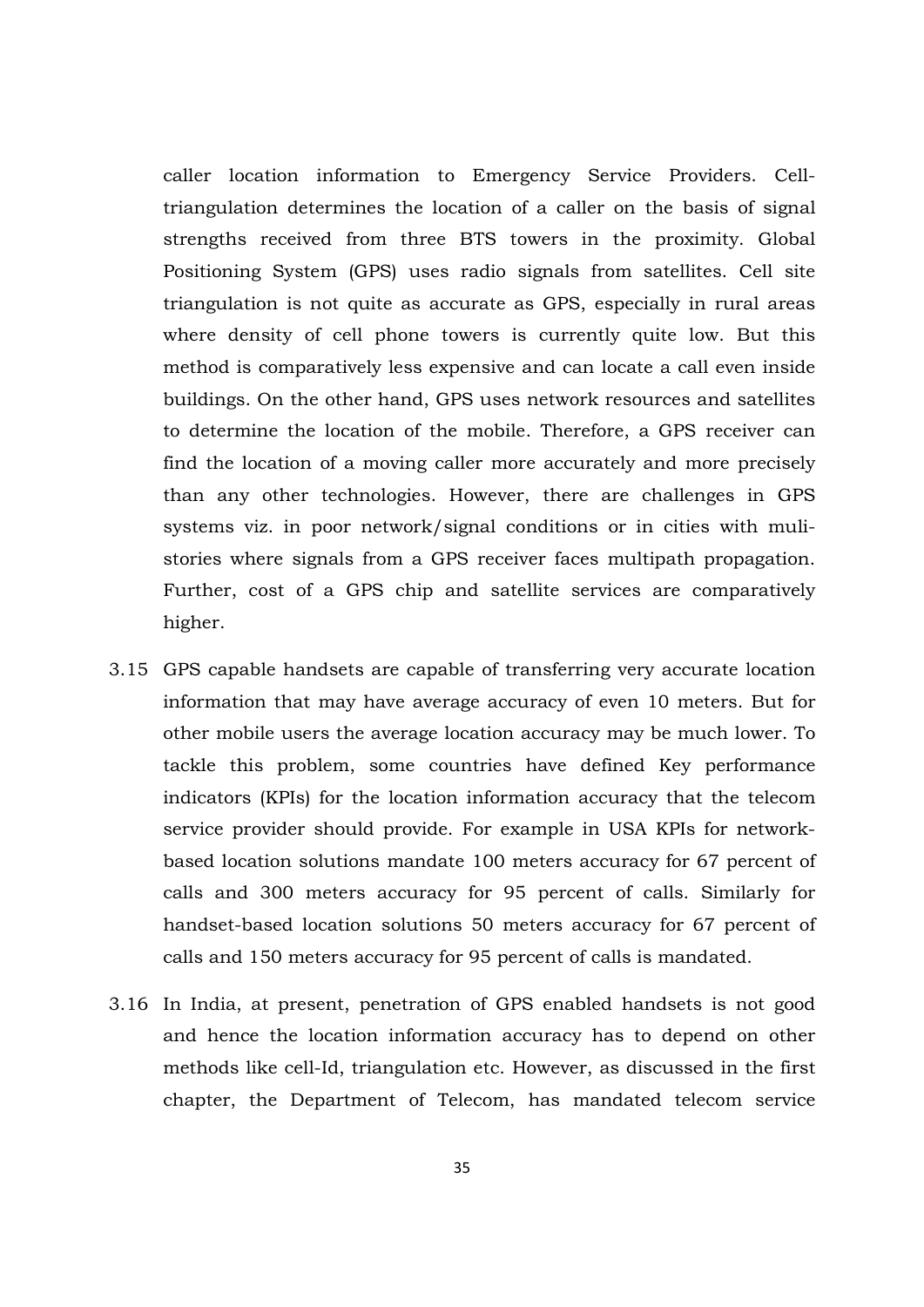providers to provide location details of their mobile subscribers as per certain accuracy (For details please refer to para 1.14).

#### **Issues for consultation: -**

- **Q6 What are the technical issues involved in transfer of location of a mobile user in real time?**
- **Q7 What accuracy should be mandated for the location information to be provided by the mobile service provider?**
- 3.17 In some countries emergency calls from pay-phones, temporarily suspended account, or calls from cell phones having no SIM card are allowed e.g. Sweden, South Africa. However, in case emergency calls are allowed from cell phones having no SIM, location of the caller cannot be determined by push method i.e. where location information is pushed to the receiver of the call. Service Provider has to depend upon the caller response to get the location information. One of the challenges in such cases is identification and locking of the network to a telecom service provider. Additionally these types of calls have given rise to large number of fake calls or hoax calls and some countries like UK, Germany have discontinued the facility of calling to emergency response system from a SIM-less mobile phone. Even in ITU recommendations E.161.1, it has been left to the Member State to decide whether the public telecommunications network accept emergency calls without the SIM/USIM/ISIM. In India, the facility of calling emergency number from a handset without SIM is presently not allowed.
- 3.18 Another issue which needs to be considered is the mode for communicating with the IECRS. In case only voice based communication is permitted, then it will not be of help to people having hearing or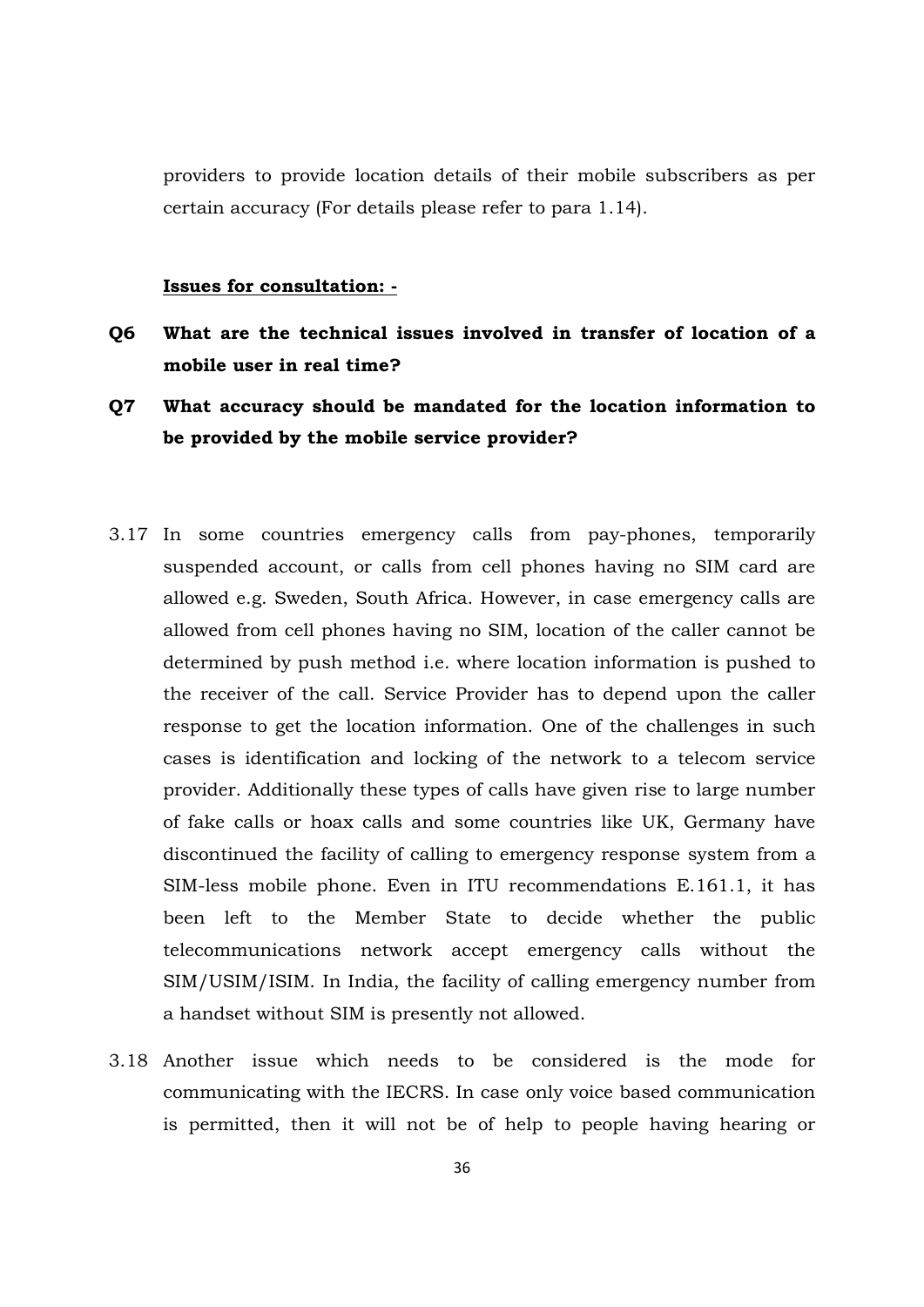speech impairment. To address this problem, some countries have the facility of sending data calls through text phones or text messages through mobile phones to emergency response system for registered users only. However some countries like Australia, Hong-Kong maintain different numbers for these types of calls and in these countries such calls are routed through voice relay center to normal PSAPs or directly to emergency service organizations.

3.19 In situations like kidnapping or eyewitness reporting, making a voice call to emergency services can alert the offenders, putting the persons involved, to even more risk. In such situations, accessing emergency services through SMS can be a more sensible approach. Benefit of using SMS service is that the caller does not need any special device to send SMS as it can be sent through a mobile phone. Further, even in situations where signal strength is weak, SMS to emergency response system may still work. However, one of the major drawbacks is that transmission of SMS is based on Store & Forward technology i.e. the sent SMS first goes to the Messaging center (SMSC) and then to the PSAP which induces delay in communication and SMS cannot be prioritized like voice calls. Moreover, Automatic Caller Location is not included in the standards for SMS and the caller will have to provide his location information through the SMS to PSAP operator. SMS services to emergency response system for general public (registered users) have been started on trial basis in UK and USA.

#### **Issues for consultation: -**

- **Q8 Should emergency number access be allowed from inactive SIMs or handsets without SIMs? Please justify your answer.**
- **Q9 Should emergency access be allowed through SMS or email or data based calls? If yes, what will be the challenges in its implementation?**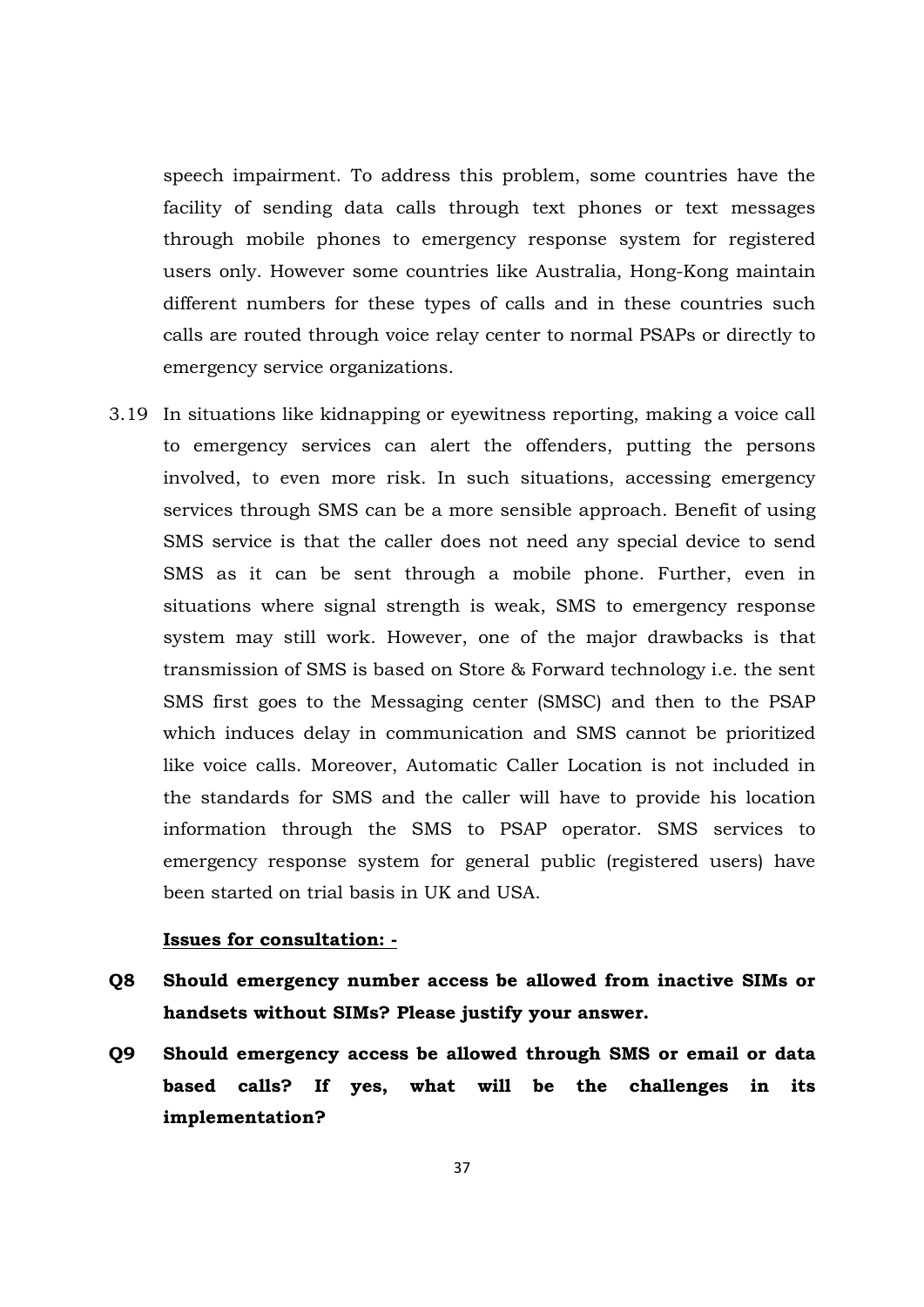**Q10 Is it technically possible to get Location information in case of SMS or data based calls on real time basis? If yes, please elaborate the process and technical challenges if any.**

# **Resilience and security of Emergency response services**

- 3.20 Integrated emergency communication and response centers are centralized response systems for citizens and are vital from internal security point of view. Imagine what will happen if such a system becomes unavailable for any of the reasons like flood, earth quake, hacking attack etc. Even if the entire network does not fail, partial failures can result in call overload or network congestion. During a major disaster many people may end up calling these numbers and lines can get congested.
- 3.21 In view of above it is necessary to have disaster and contingency plans for PSAPs. Standardized guidelines/operating procedures are required to be put in place so as to maintain normal operations during disaster situations. In the event of an evacuation of the Communications Center/PSAP, alternate means for call receipt, entry, dispatch and monitoring should be available. Various telecommunication related aspects for network resilience, disaster and contingency plans for PSAPs are as follows:
	- i. **IT Security:** PSAPs must carefully protect their information technology components from hackers, intruders and from inadvertent user errors. Availability of a PSAP can be directly impacted by any of the aforementioned threats and as such an in-depth approach to IT Security is required. Any Contingency or Disaster Recovery Plan should include appropriate IT security measures.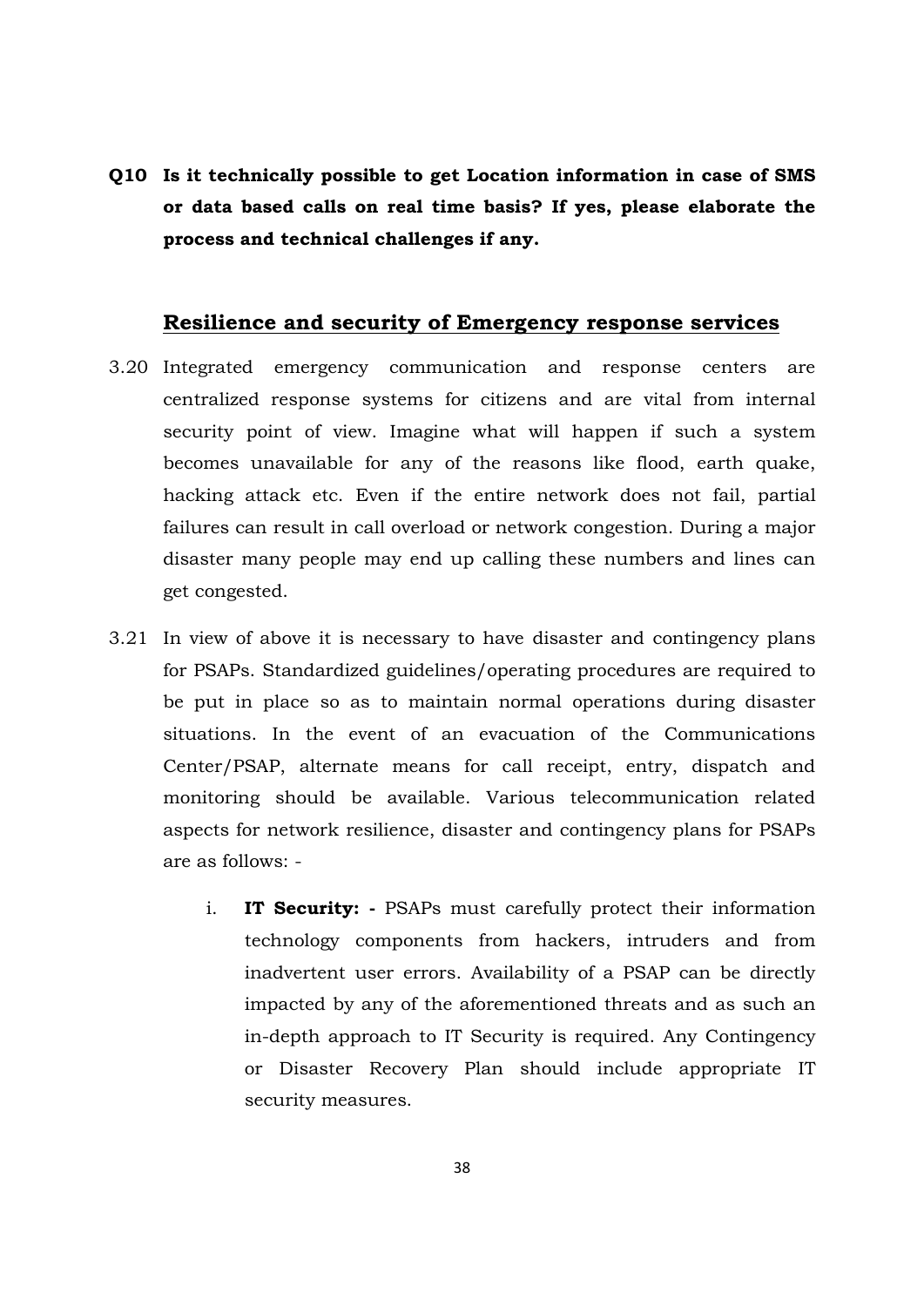- ii. **Redundant Systems:** Another important issue that needs to be addressed in implementation of such systems is that of redundancy. Any issue which hinders the ability to receive, process, dispatch and monitor emergency calls must be quickly handled with minimal disruption. Redundant telecommunication systems are needed to continue operation when a failure causes the loss of a needed resource. One of the ways of building redundancies can be by mandating connectivity through multiple access technologies like wire-line as well as wireless. In USA, additional trunk lines are provided to PSAPs and calls to PSAPs are controlled by selective router switches.
- iii. **Prioritizing emergency calls** In some countries like New Zealand and Australia calls made to emergency numbers are prioritized over normal calls.
- iv. **HOAX call filtering**  Experience of most of the countries where such systems are implemented is that almost half of the calls made to the emergency numbers are non-serious in nature. European Union has asked the member countries to educate the citizens for use of these numbers as valuable time and resources are wasted in dealing with such infructuous calls. Australia has tried to minimize such calls by asking the caller to dial extra digits. In many countries, legal provisions have been made to deal with the problem of Hoax calls. For example making Hoax or fake calls to '999' services is a crime in UK and such callers can be subjected to levy of penalty or imprisonment. Similarly in Malaysia, any person found guilty in making Hoax calls or fake calls to MERS 999 system can be fined with a penalty of 50,000RM or can be sentenced to 1 year imprisonment or both.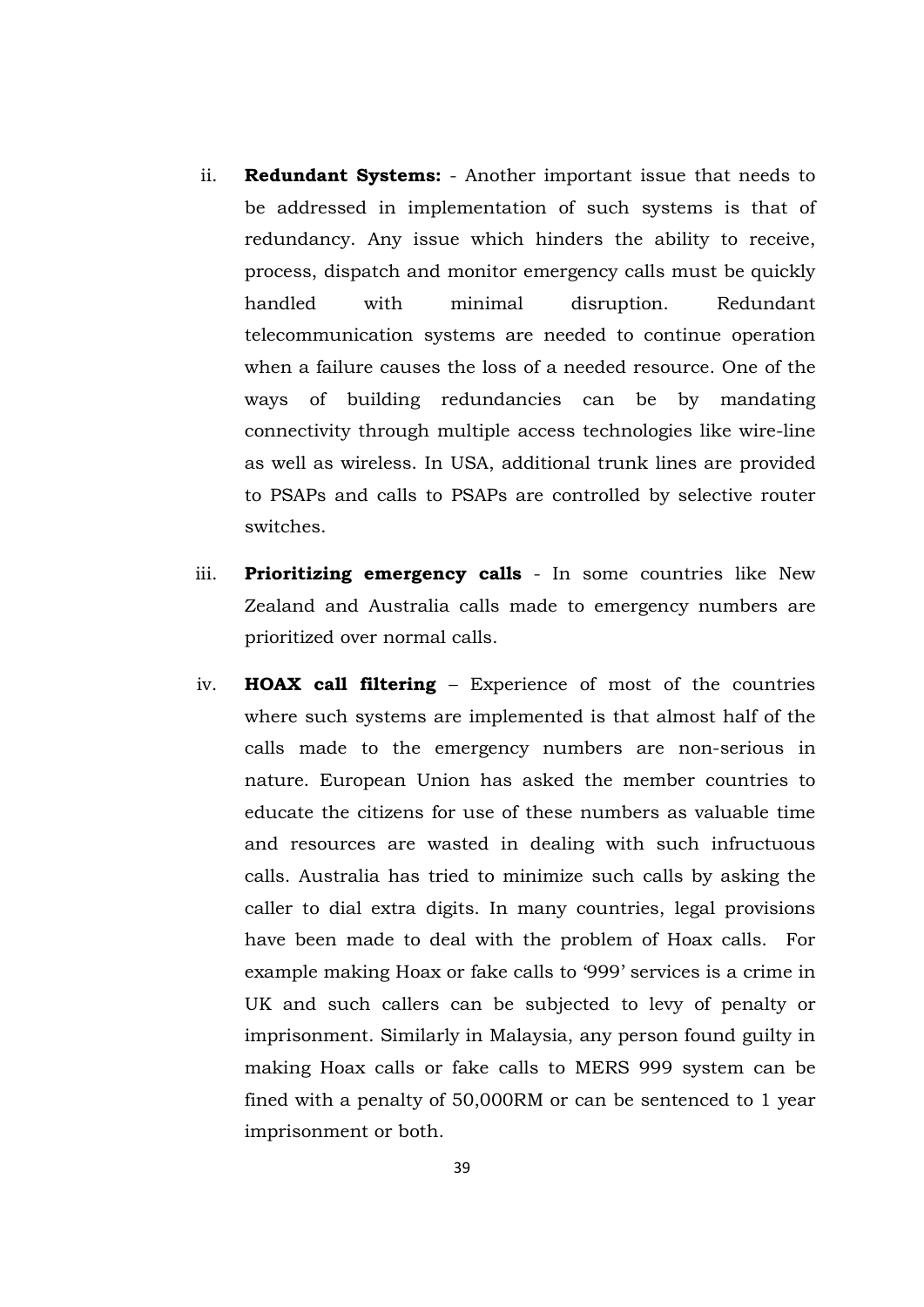#### **Issues for consultation: -**

- **Q11 How to build redundancy in operations of Centralized response centers or PSAPs as they may be vulnerable to attack – both Physical and Application software related (Virus, Malware, denial of service, hacking) or to Network failures or Congestion i.e. Call Overload?**
- **Q12 Should all the calls made to universal emergency number be prioritized over normal calls? Please justify your answer.**
- **Q13 What legal/penal provisions should be made to deal with the problem of Hoax or fake calls to emergency numbers?**

## **Funding of IECRS**

- 3.22 As discussed earlier, implementation and maintenance of necessary infrastructure for state of art IECRS in India would be primarily the responsibility of the respective state governments. However, for setting up the telecommunication network alongwith the databases for address and location information and sending the same in real time, the Telecom Service Providers will be required to incur additional Capital Expenditure (Capex) for feature implementation/ Network Capability enhancement and recurring operation expenses (Opex).
- 3.23 Provision of Capex/Opex to emergency response system differs from country to country. In USA and Canada there is end user surcharge which is levied on the subscribers in their monthly bills. In USA or Canada PSAPs are maintained by local municipalities or counties hence these user charges are shared with these agencies. However, unlike India, the USA and Canada markets are predominantly post paid number markets. India has more than 95% prepaid users of mobile.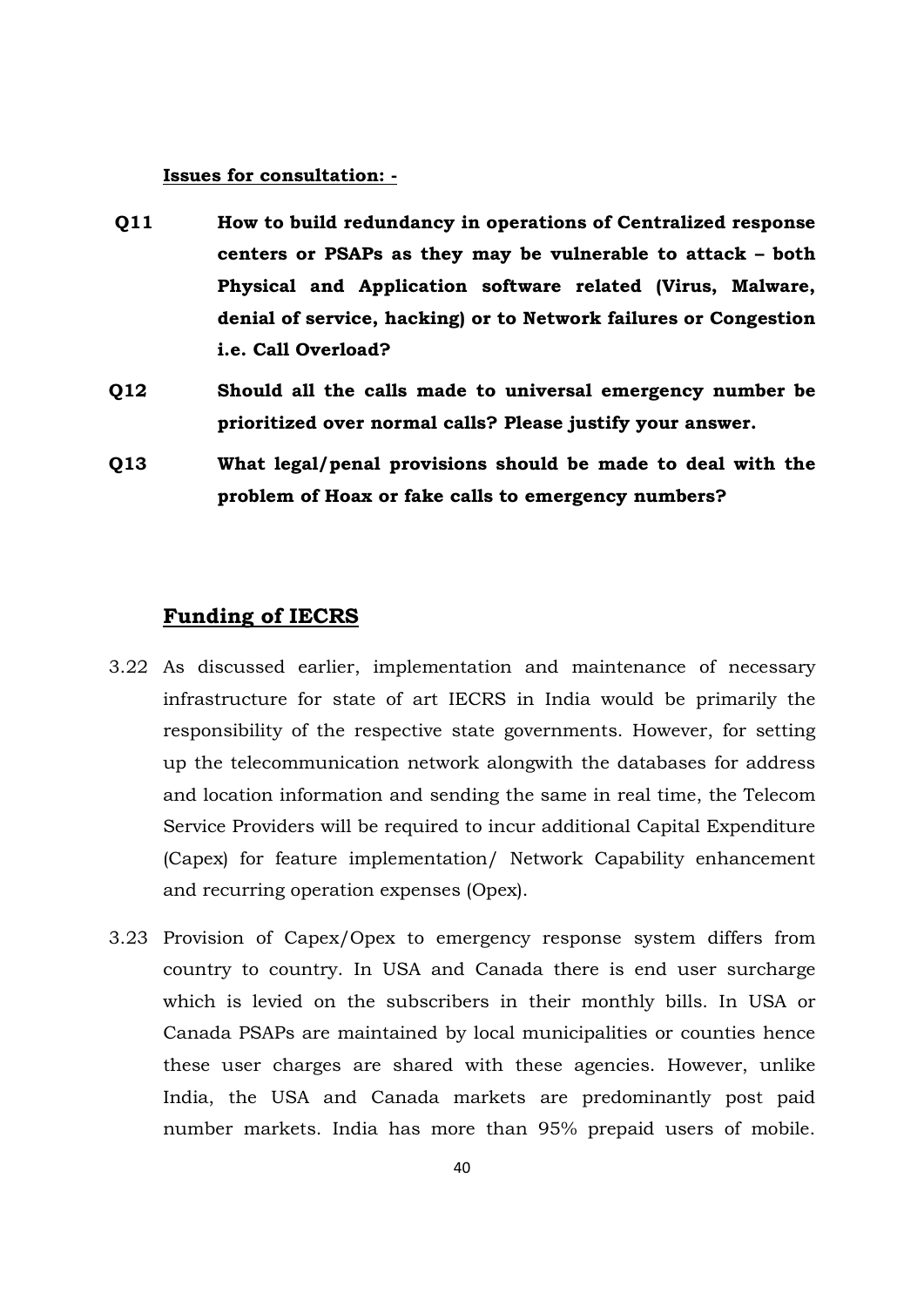Therefore, if such a fee is to be introduced, a mechanism for deducting such fees from pre-paid customers needs to be defined. In Australia and New Zealand, PSAPs are managed and operated by their incumbent PSTN provider like Telstra and Telecom NZ respectively. These operators have commercial agreements and interconnection agreements with other service providers. In these countries other service providers are mandated by law to provide emergency services to general public. Therefore these telecom service providers pay to Telstra and Telecom NZ. Some funds are also provided by Government. Calls to emergency response system to general public are absolutely free in these countries. In countries like Philippines and Malaysia, emergency response system is completely government funded.

#### **Issues for consultation: -**

**Q14 How should the funding requirement be met for costs involved in implementation of IECRS? Should the cost be entirely borne by Central/State Governments or are there other possible ways to meet the funding requirements?** 

# **Other technical and social obligation related issues**

3.24 **Response time related KPIs** - Some countries have also introduced response time related key performance indicators for the service providers or PSAPs to improve quality of handling emergency calls. For example, in Malaysia key performance indicator for Emergency Response Center as prescribed by Malaysian Communication and Multimedia Commission (MCMC) is that 90% of all emergency calls shall be answered by emergency call dispatcher within 10 seconds, 100% of all emergency calls shall be answered by emergency call dispatcher in not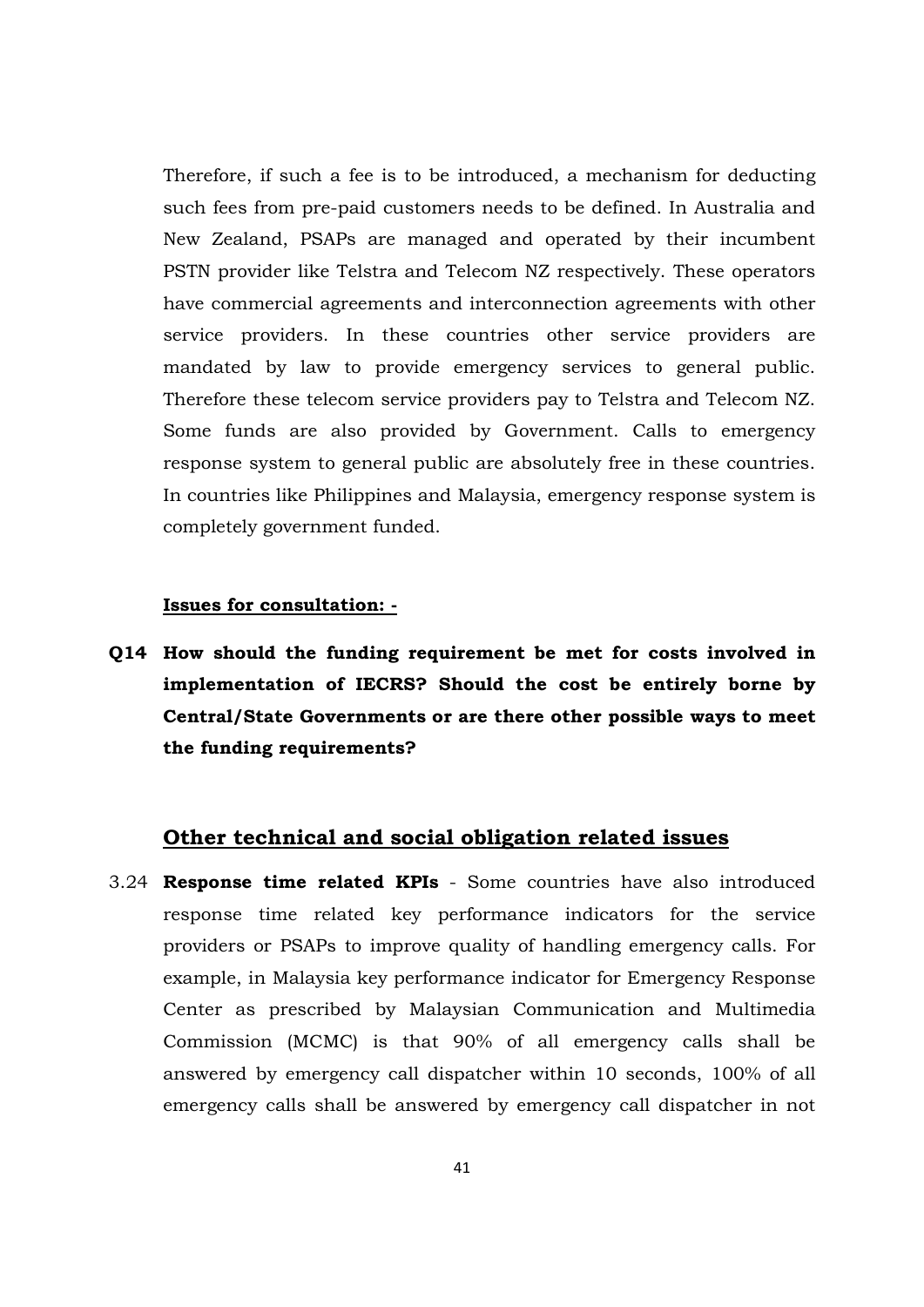more than 20 seconds and in any one hour, not more than 1% of emergency calls should encounter busy signal.

- 3.25 **Mandating language translation services** In India, different languages are spoken in different states. This may pose problem to call handler. For example, if a person from Karnataka, who does not know any other language, visits Tamil-Nadu and makes an emergency call, it may be difficult for PSAP call handler to understand what he is trying to communicate. Therefore interpreters are required to be provided to such callers who speak languages other than the local language. This problem is faced in many other countries as well. In Europe, either interpreter is provided or call is transferred to a PSAP which can handle such calls. In USA, most PSAP use third party conferencing services for language translation for calls from users who can't speak English. Language translation services are provided by AT&T and are used by other service providers on chargeable basis.
- 3.26 **Technology up-gradation and PSAP compatibility** In USA and Western European countries, Next Generation 112 (NG112) implementation is in the pipeline to enable citizens to reach an authority (e.g., PSAP) by calls using VoIP, text messaging, instant messaging, realtime text, pictures and videos. NG112 will enable the delivery of calls, messages and data to the appropriate Public Safety Answering Point (PSAP) and other appropriate emergency entities and will make call handling easier. In view of the future technology adoptions, it would be prudent to built new PSAPs and gear-up the existing ones so as to be compatible with the technical advancements.
- 3.27 **Interconnectivity and interconnection usage charges (IUC)**  The connectivity of a PSAP will be normally taken from one or two service providers. This means that all other service providers will be required to hand over their calls to these service providers. This routing and handing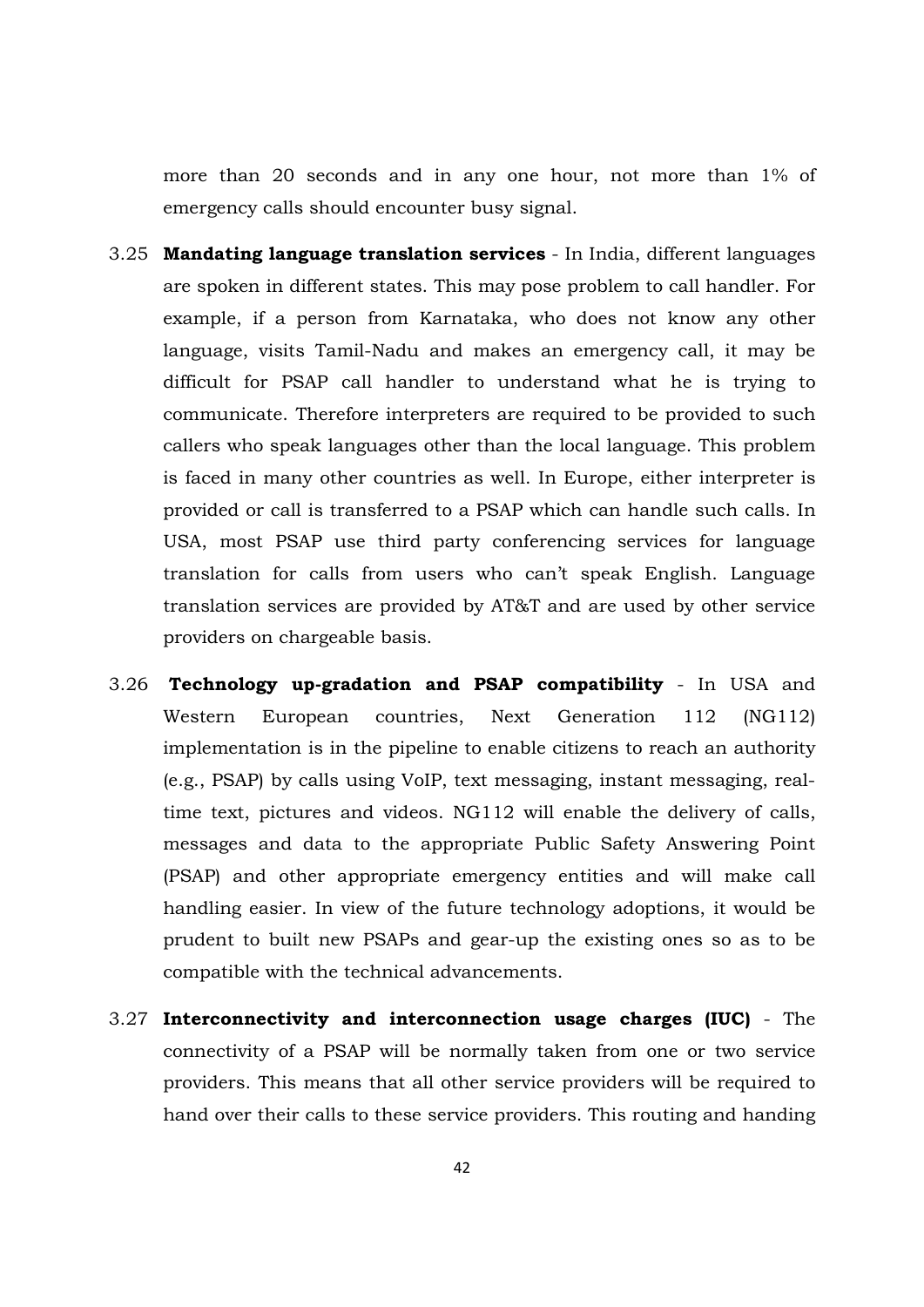over of the Emergency Service calls will give rise to issues that are related to interconnectivity and interconnection usage charges (IUC) amongst different operators. However this would depend on the model adopted for implementation in India. As has been discussed in previous sections, if a monthly user surcharge is applied then the operators can bill and keep a certain percentage of these charges. If the Australian approach is followed, where the PSAPs are handled by certain designated operators, calls from all other service providers will be handed over to these designated operators. In such a case, the other service providers will be required to pay some IUC to the designated operators.

3.28 **Separate number for emergency access for differently able persons** - Another social obligation related issue is whether there be a separate code for differently able persons like deaf and dumb who cannot use voice calls. For example ACMA in Australia has come out with a determination that mandates use of number '106' for persons who are deaf or have a speech or hearing impairment and use text-phones to connect to emergency services. However, to counter the issue of identification and location of such callers, most countries allow such use to be restricted to certain registered users only. Users of such devices in India may be few, however, with time and increased awareness, penetration, availability, and affordability of such devices will definitely improve in future.

## **Issues for consultation: -**

- **Q15 Should Key Performance Indicators (KPIs) related to response time be mandated for PSAPs? If yes, what should be the KPIs? Please justify your suggestions.**
- **Q16 Should use of language translation services be mandated for PSAPs?**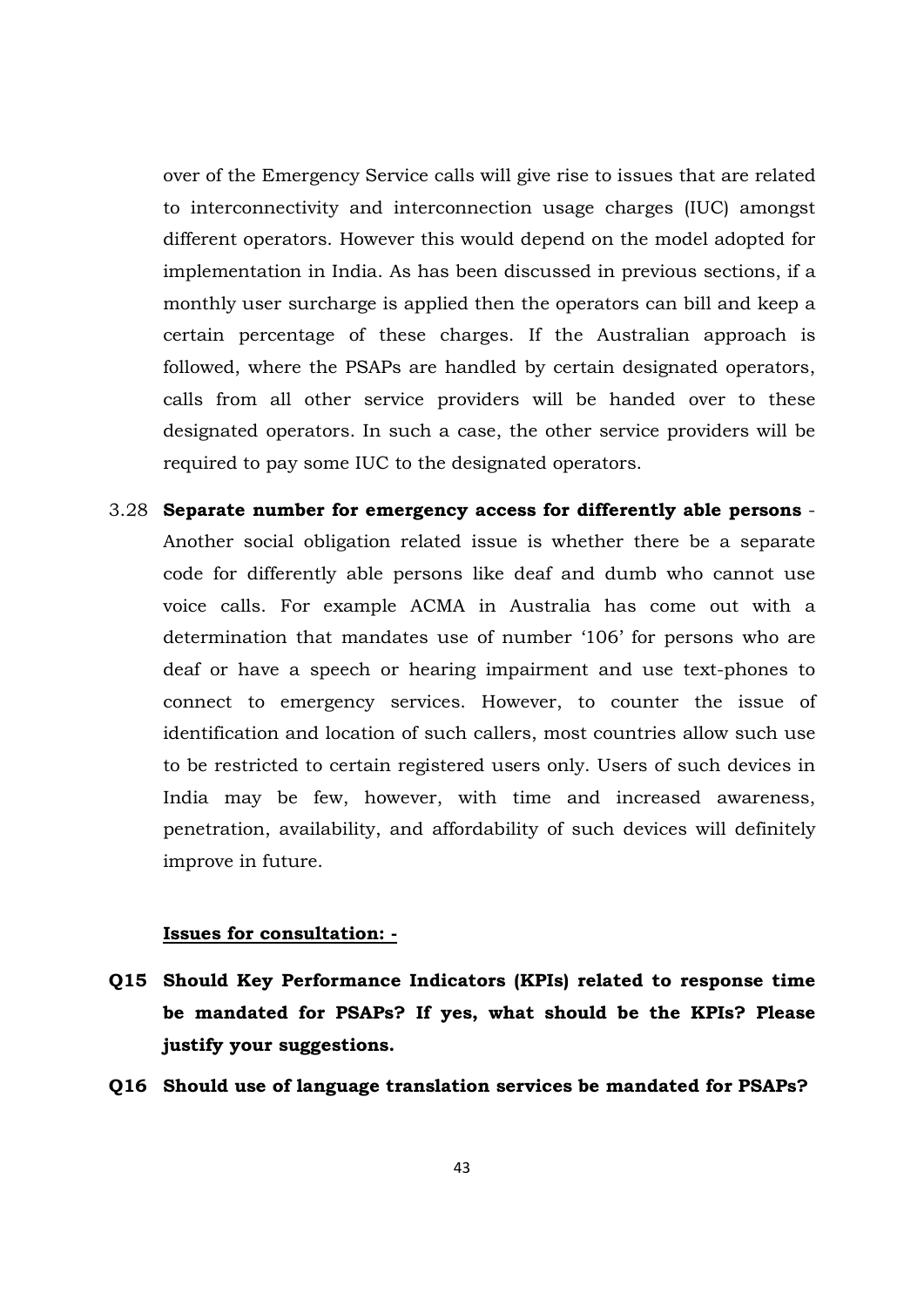- **Q17 In your opinion, what issues related to interconnectivity and IUC may come up in implementation of IECRS in India? What are the suggested approaches to deal with them?**
- **Q18 Should a separate emergency number for differently able persons be mandated in India? How the use of this number be administered?**
- **Q19 In your opinion, apart from the issues discussed in this consultation paper, are there any other technical, commercial or regulatory issues that may be involved in implementation of IECRS in India? Please elaborate.**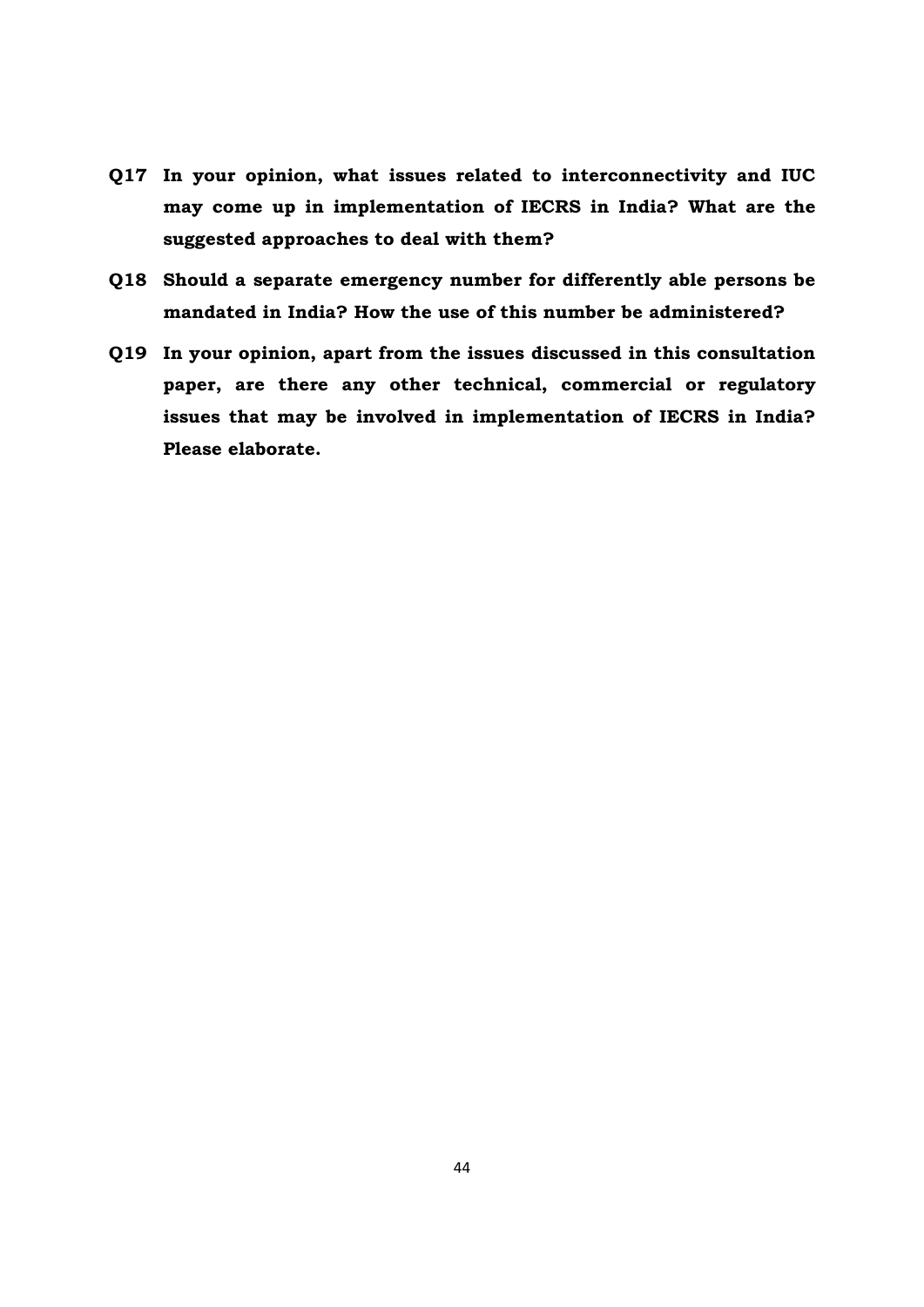#### **CHAPTER-4**

#### **SUMMARY OF ISSUES FOR CONSULTATION**

- **4.1 What are the types of emergency services that should be made available through single emergency number?**
- **4.2 What universal number (e.g. 100,108 etc) should be assigned for the integrated emergency communication and response system in India?**
- **4.3 Should there be primary / secondary access numbers defined for the integrated emergency communication and response system in India? If yes, what should these numbers be?**
- **4.4 For implementing single number based Integrated Emergency Communication and Response System in India, should the database with information of telephone users be maintained by the individual service providers or should there be a centralized database?**
- **4.5 In case of centralized database which agency(one of the designated telecom service provider, a Central Government department or a designated third party) should be responsible for maintaining the database?**
- **4.6 What are the technical issues involved in transfer of location of a mobile user in real time?**
- **4.7 What accuracy should be mandated for the location information to be provided by the mobile service provider?**
- **4.8 Should emergency number access be allowed from inactive SIMs or handsets without SIMs? Please justify your answer.**

45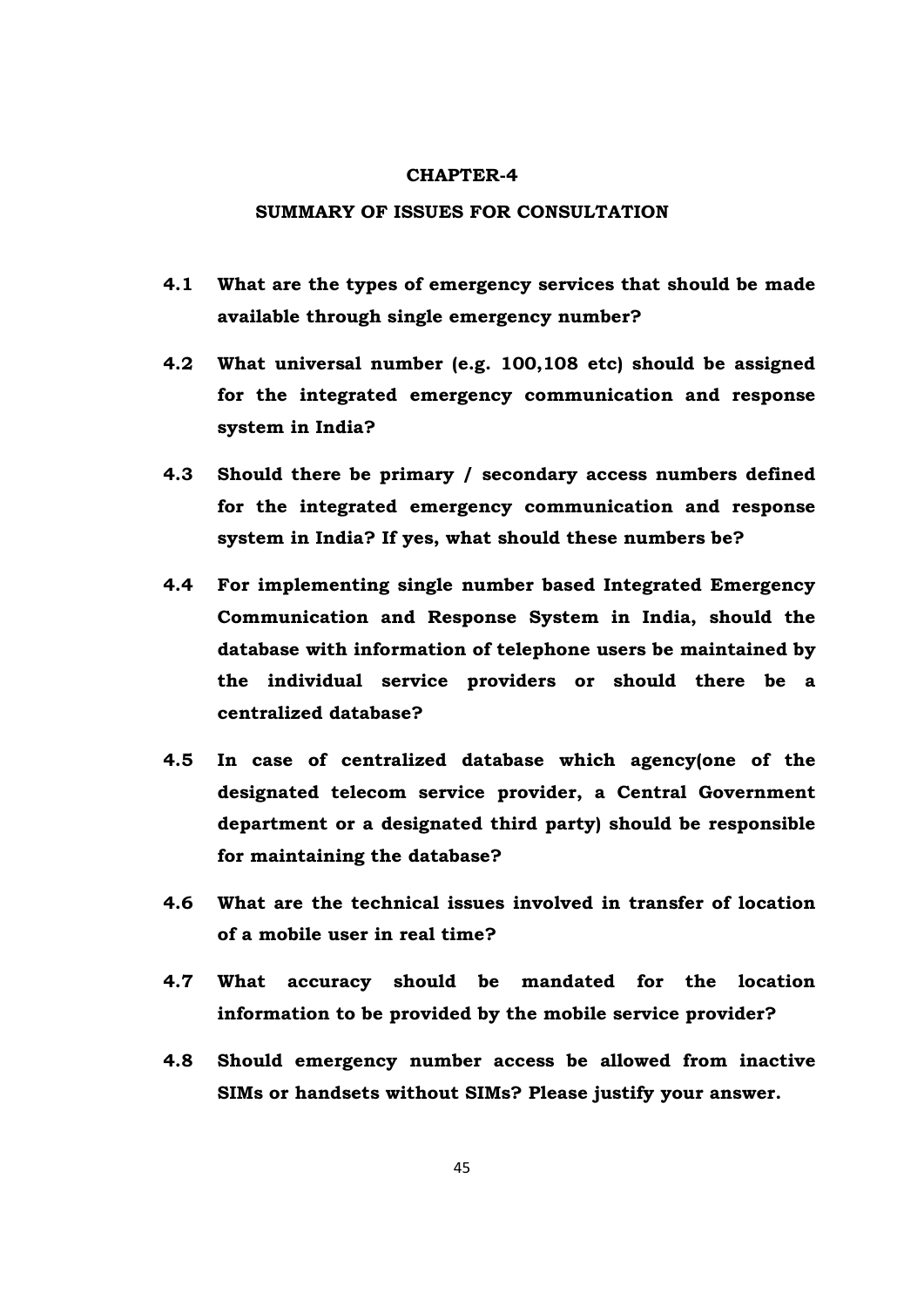- **4.9 Should emergency access be allowed through SMS or email or data based calls? If yes, what will be the challenges in its implementation?**
- **4.10 Is it technically possible to get Location information in case of SMS or data based calls on real time basis? If yes, please elaborate the process and technical challenges if any.**
- **4.11 How to build redundancy in operations of Centralized response centers or PSAPs as they may be vulnerable to attack – both Physical and Application software related (Virus, Malware, denial of service, hacking) or to Network failures or Congestion i.e. Call Overload?**
- **4.12 Should all the calls made to universal emergency number be prioritized over normal calls? Please justify your answer.**
- **4.13 What legal/penal provisions should be made to deal with the problem of Hoax or fake calls to emergency numbers?**
- **4.14 How should the funding requirement be met for costs involved in implementation of IECRS? Should the cost be entirely borne by Central/State Governments or are there other possible ways to meet the funding requirements?**
- **4.15 Should Key Performance Indicators (KPIs) related to response time be mandated for PSAPs? If yes, what should be the KPIs? Please justify your suggestions.**
- **4.16 Should use of language translation services be mandated for PSAPs?**
- **4.17 In your opinion, what issues related to interconnectivity and IUC may come up in implementation of IECRS in India? What are the suggested approaches to deal with them?**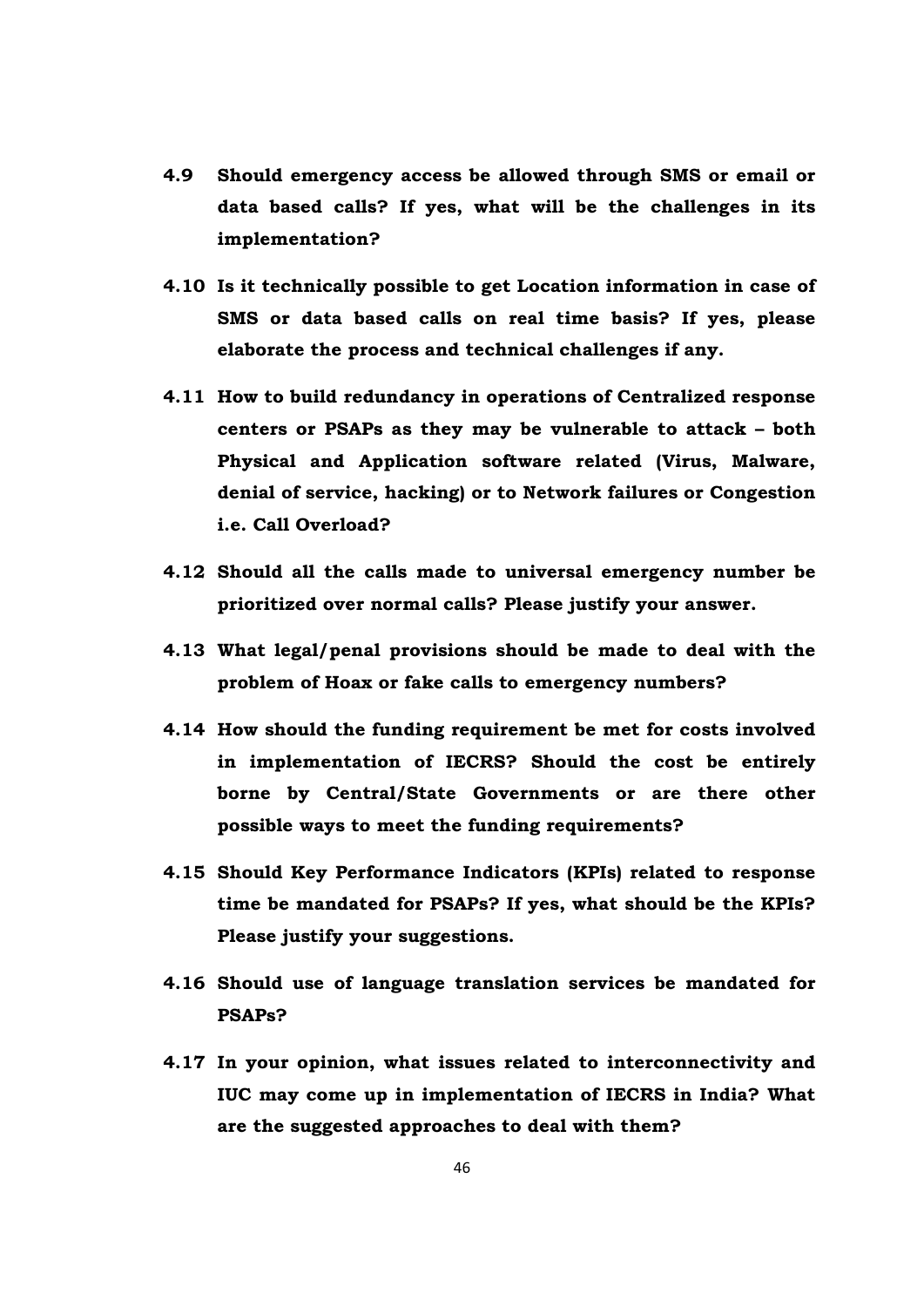- **4.18 Should a separate emergency number for differently able persons be mandated in India? How the use of this number be administered?**
- **4.19 In your opinion, apart from the issues discussed in this consultation paper, are there any other technical, commercial or regulatory issues that may be involved in implementation of IECRS in India? Please elaborate.**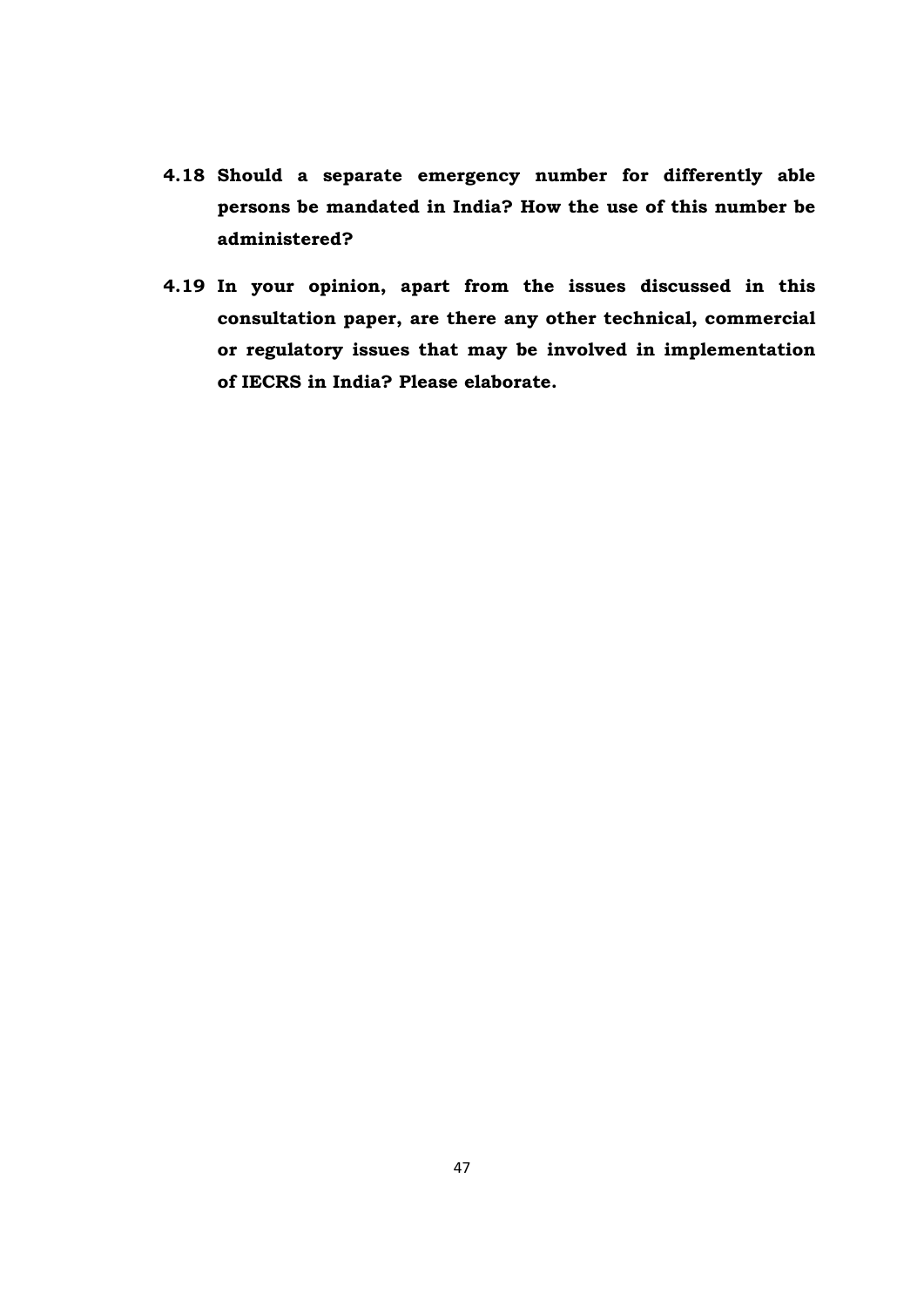# **List of Abbreviations Used**

| <b>ACE</b>    | <b>Australian Communication Exchange Limited</b>                   |
|---------------|--------------------------------------------------------------------|
| <b>ACMA</b>   | <b>Australian Communications and Media Authority</b>               |
| <b>AIIMS</b>  | All India Institute of Medical Science                             |
| ALI           | <b>Automatic Location Identification</b>                           |
| <b>BSNL</b>   | <b>Bharat Sanchar Nigam Limited</b>                                |
| <b>BTS</b>    | <b>Base Transceiver Station</b>                                    |
| <b>CAD</b>    | <b>Computer-assisted Dispatch; Computer Aided Dispatch</b>         |
| <b>CAPEX</b>  | <b>Capital Expenditure</b>                                         |
| <b>CARD</b>   | <b>Communications &amp; Resource Deployment</b>                    |
| <b>CDR</b>    | <b>Call Data Records</b>                                           |
| <b>CLI</b>    | <b>Calling Line Identification</b>                                 |
| <b>CMTS</b>   | <b>Cellular Mobile Telecom Service</b>                             |
| <b>CSPs</b>   | <b>Cellular Service Providers</b>                                  |
| <b>CRTC</b>   | <b>Canadian Radio-television and Telecommunications Commission</b> |
| CTI           | <b>Computer Telephone Interface</b>                                |
| <b>DILG</b>   | Department of the Interior and Local Government                    |
| E911          | <b>Enhanced 911</b>                                                |
| <b>ECLIPS</b> | <b>Enhanced Calling Line Identification Process System</b>         |
| <b>ECPs</b>   | <b>Emergency Call Persons</b>                                      |
| <b>ECS</b>    | <b>Emergency Call Service</b>                                      |
| <b>EMRI</b>   | <b>Emergency Management and Research Institute</b>                 |
| <b>ENP</b>    | <b>Emergency Network Philippines</b>                               |
| <b>ERS</b>    | <b>Emergency Response System</b>                                   |
| <b>ESCAB</b>  | <b>Emergency Services Calling Advisory Board</b>                   |
| <b>ESO</b>    | <b>Emergency Service Organizations</b>                             |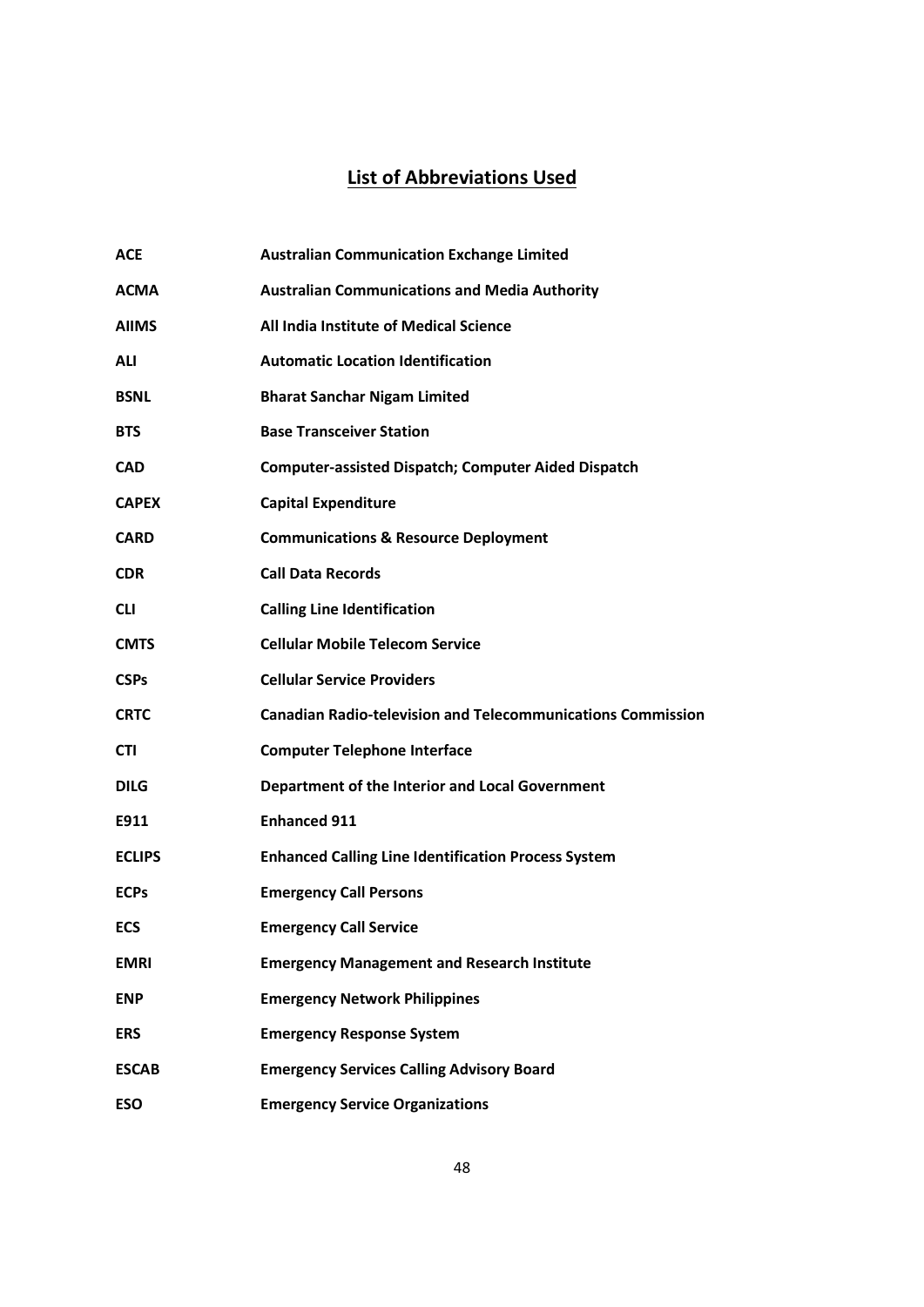| EU              | <b>European Union</b>                                           |
|-----------------|-----------------------------------------------------------------|
| <b>FCC</b>      | <b>Federal Communications Commission</b>                        |
| <b>GIS</b>      | <b>Geographical Information System</b>                          |
| <b>GSM</b>      | <b>Global System for Mobile Communications</b>                  |
| <b>GPS</b>      | <b>Global Positioning System</b>                                |
| <b>ICAP</b>     | <b>Initial Call Answering Platform</b>                          |
| <b>IECRS</b>    | <b>Integrated Emergency Communication &amp; Response System</b> |
| <b>IECS</b>     | <b>Integrated Emergency Communication System</b>                |
| <b>IEEE</b>     | <b>Institute of Electrical and Electronics Engineers</b>        |
| <b>IPND</b>     | <b>Integrated Public Network Database</b>                       |
| <b>ITU</b>      | <b>International Telecommunication Union</b>                    |
| <b>IUC</b>      | <b>Interconnectivity and Interconnection Usage Charges</b>      |
| <b>KPIs</b>     | <b>Key Performance Indicators</b>                               |
| <b>LINZ</b>     | <b>Land Information NZ</b>                                      |
| <b>MCMC</b>     | <b>Malaysian Communications and Multimedia Commission</b>       |
| <b>MERS</b>     | <b>Malaysian Emergency Response Service</b>                     |
| <b>MERS 999</b> | <b>Malaysian Emergency Response Service 999</b>                 |
| MSAG            | <b>Master Street Address Guide</b>                              |
| <b>MTNL</b>     | <b>Mahanagar Telephone Nigam Limited</b>                        |
| <b>NANP</b>     | <b>North American Numbering Plan</b>                            |
| <b>NG112</b>    | <b>Next Generation 112</b>                                      |
| <b>OFCOM</b>    | <b>Regulator of UK Communications</b>                           |
| <b>OPEX</b>     | <b>Operation Expenses</b>                                       |
| PSAP            | <b>Public Safety Answering Point</b>                            |
| <b>PSTN</b>     | <b>Public Switched Telephone Network</b>                        |
| <b>SIM</b>      | <b>Subscribers Identification Module</b>                        |
| <b>SMS</b>      | <b>Short Message Service</b>                                    |
| <b>SMSA</b>     | <b>Standardized Mobile Service Area</b>                         |